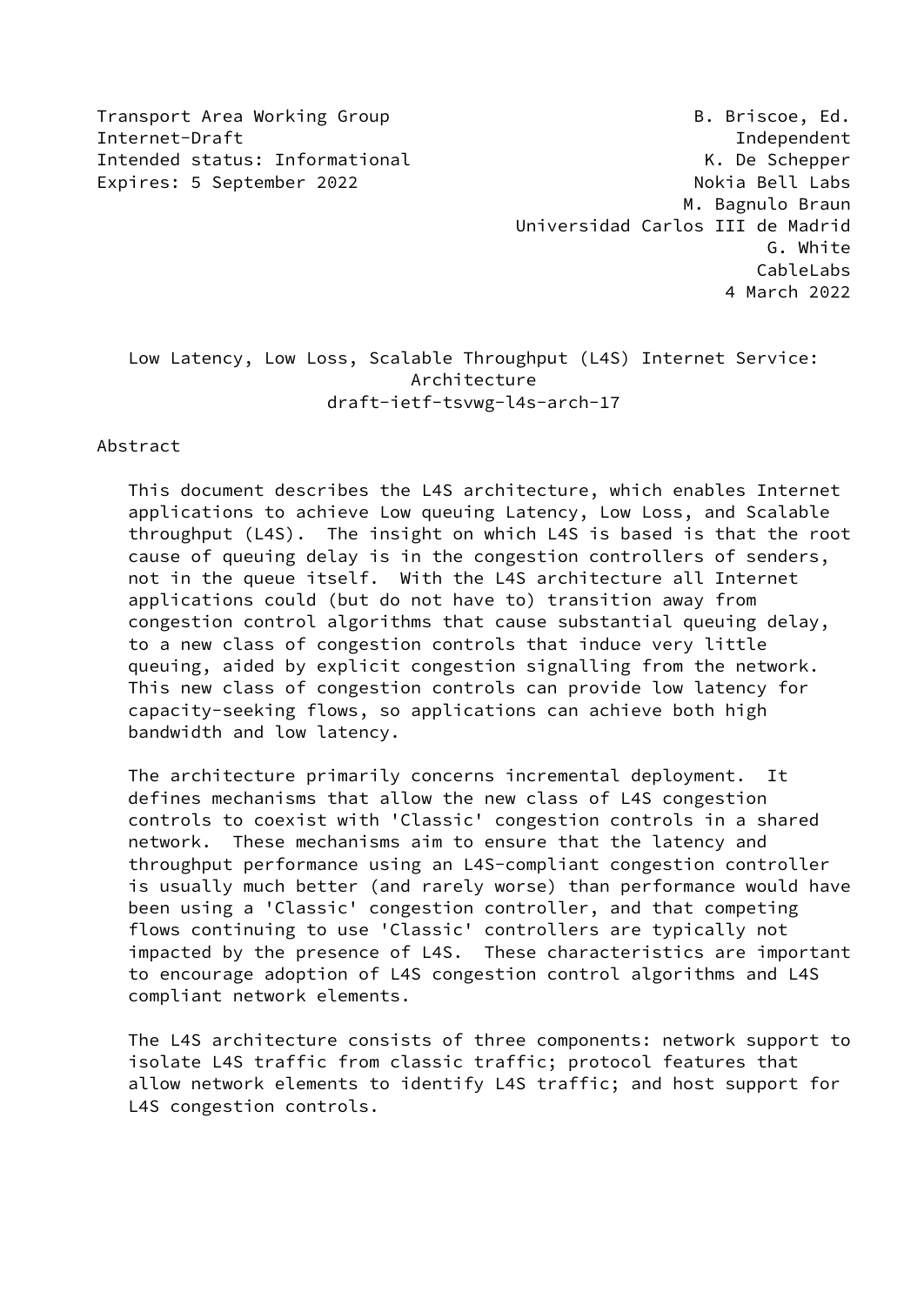Status of This Memo

 This Internet-Draft is submitted in full conformance with the provisions of [BCP 78](https://datatracker.ietf.org/doc/pdf/bcp78) and [BCP 79](https://datatracker.ietf.org/doc/pdf/bcp79).

 Internet-Drafts are working documents of the Internet Engineering Task Force (IETF). Note that other groups may also distribute working documents as Internet-Drafts. The list of current Internet- Drafts is at<https://datatracker.ietf.org/drafts/current/>.

 Internet-Drafts are draft documents valid for a maximum of six months and may be updated, replaced, or obsoleted by other documents at any time. It is inappropriate to use Internet-Drafts as reference material or to cite them other than as "work in progress."

This Internet-Draft will expire on 5 September 2022.

Copyright Notice

 Copyright (c) 2022 IETF Trust and the persons identified as the document authors. All rights reserved.

This document is subject to  $BCP$  78 and the IETF Trust's Legal Provisions Relating to IETF Documents ([https://trustee.ietf.org/](https://trustee.ietf.org/license-info) [license-info](https://trustee.ietf.org/license-info)) in effect on the date of publication of this document. Please review these documents carefully, as they describe your rights and restrictions with respect to this document. Code Components extracted from this document must include Revised BSD License text as described in Section 4.e of the [Trust Legal Provisions](https://trustee.ietf.org/license-info) and are provided without warranty as described in the Revised BSD License.

Table of Contents

|  | 1.1. Document Roadmap $\ldots$ 5                |  |
|--|-------------------------------------------------|--|
|  | 2. L4S Architecture Overview 5                  |  |
|  |                                                 |  |
|  | $\underline{4}$ . L4S Architecture Components 9 |  |
|  |                                                 |  |
|  | 4.2. Network Components 10                      |  |
|  |                                                 |  |
|  |                                                 |  |
|  | $5.1$ . Why These Primary Components? 15        |  |
|  |                                                 |  |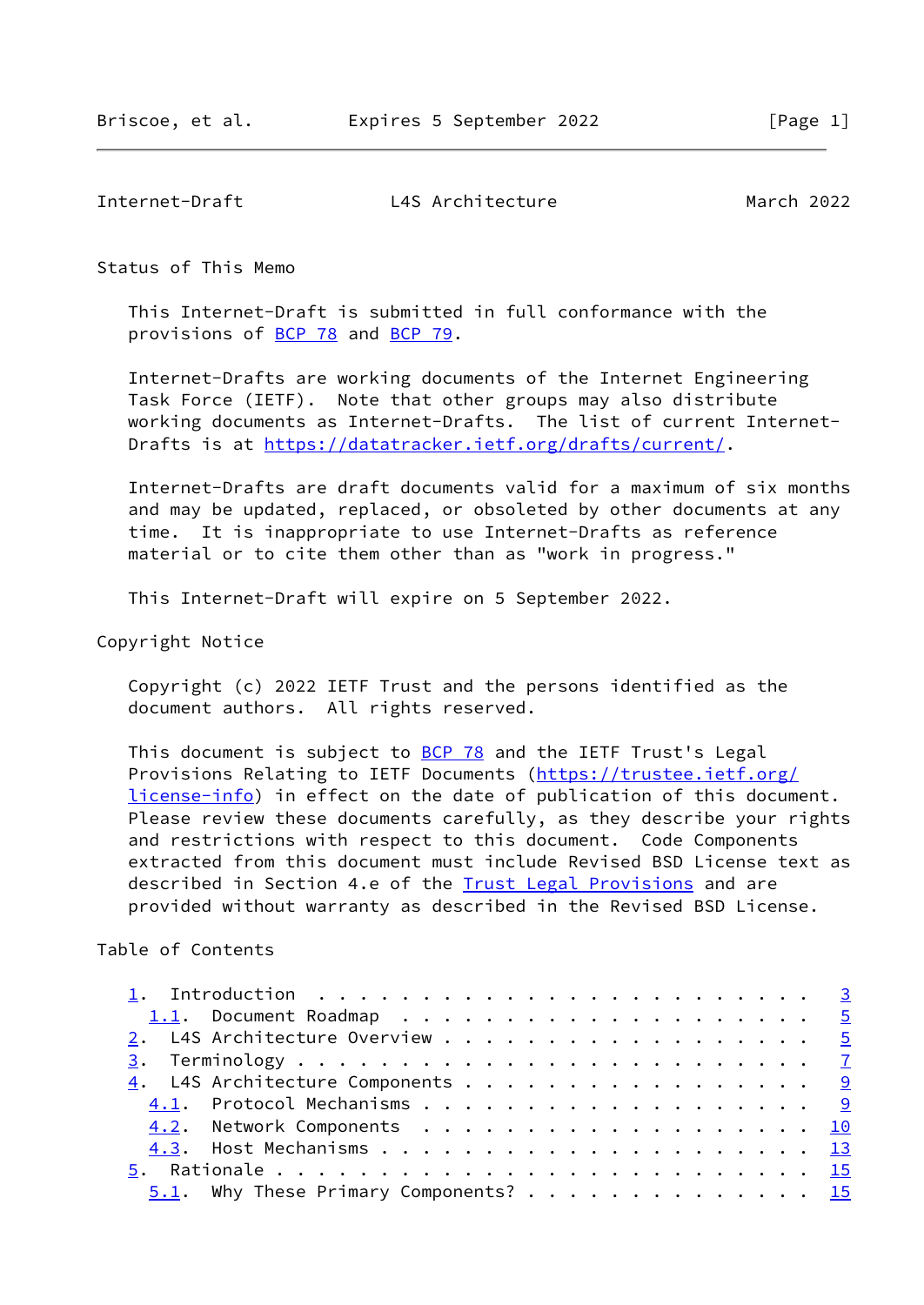| 5.2. What L4S adds to Existing Approaches 18                   |  |  |  |  |  |  |  |  |  |
|----------------------------------------------------------------|--|--|--|--|--|--|--|--|--|
|                                                                |  |  |  |  |  |  |  |  |  |
|                                                                |  |  |  |  |  |  |  |  |  |
|                                                                |  |  |  |  |  |  |  |  |  |
| 6.3. Applicability with Specific Link Technologies $\ldots$ 24 |  |  |  |  |  |  |  |  |  |

Briscoe, et al. **Expires 5 September 2022**[Page 2]

# <span id="page-2-1"></span>Internet-Draft L4S Architecture March 2022

| <u>6.4</u> . Deployment Considerations $\cdots$ <u>24</u>                           |  |    |
|-------------------------------------------------------------------------------------|--|----|
| $\underline{6.4.1}$ . Deployment Topology 25                                        |  |    |
| 6.4.2. Deployment Sequences 26                                                      |  |    |
| 6.4.3. L4S Flow but Non-ECN Bottleneck 28                                           |  |    |
| 6.4.4. L4S Flow but Classic ECN Bottleneck 29                                       |  |    |
| $6.4.5$ . L4S AQM Deployment within Tunnels 29                                      |  |    |
| IANA Considerations (to be removed by RFC Editor) $\cdots$ $\cdots$ $\frac{30}{20}$ |  |    |
| Security Considerations 30<br>8.                                                    |  |    |
| 8.1. Traffic Rate (Non-)Policing 30                                                 |  |    |
| 8.2. 'Latency Friendliness'                                                         |  | 31 |
| 8.3. Interaction between Rate Policing and L4S 33                                   |  |    |
|                                                                                     |  |    |
| 8.5. Privacy Considerations 34                                                      |  |    |
|                                                                                     |  |    |
| 10. Informative References 35                                                       |  |    |
| Authors' Addresses                                                                  |  |    |

## <span id="page-2-0"></span>[1](#page-2-0). Introduction

 At any one time, it is increasingly common for all of the traffic in a bottleneck link (e.g. a household's Internet access) to come from applications that prefer low delay: interactive Web, Web services, voice, conversational video, interactive video, interactive remote presence, instant messaging, online gaming, remote desktop, cloud based applications and video-assisted remote control of machinery and industrial processes. In the last decade or so, much has been done to reduce propagation delay by placing caches or servers closer to users. However, queuing remains a major, albeit intermittent, component of latency. For instance spikes of hundreds of milliseconds are not uncommon, even with state-of-the-art active queue management (AQM) [\[COBALT](#page-40-0)], [\[DOCSIS3AQM\]](#page-40-1). Queuing in access network bottlenecks is typically configured to cause overall network delay to roughly double during a long-running flow, relative to expected base (unloaded) path delay [\[BufferSize\]](#page-39-2). Low loss is also important because, for interactive applications, losses translate into even longer retransmission delays.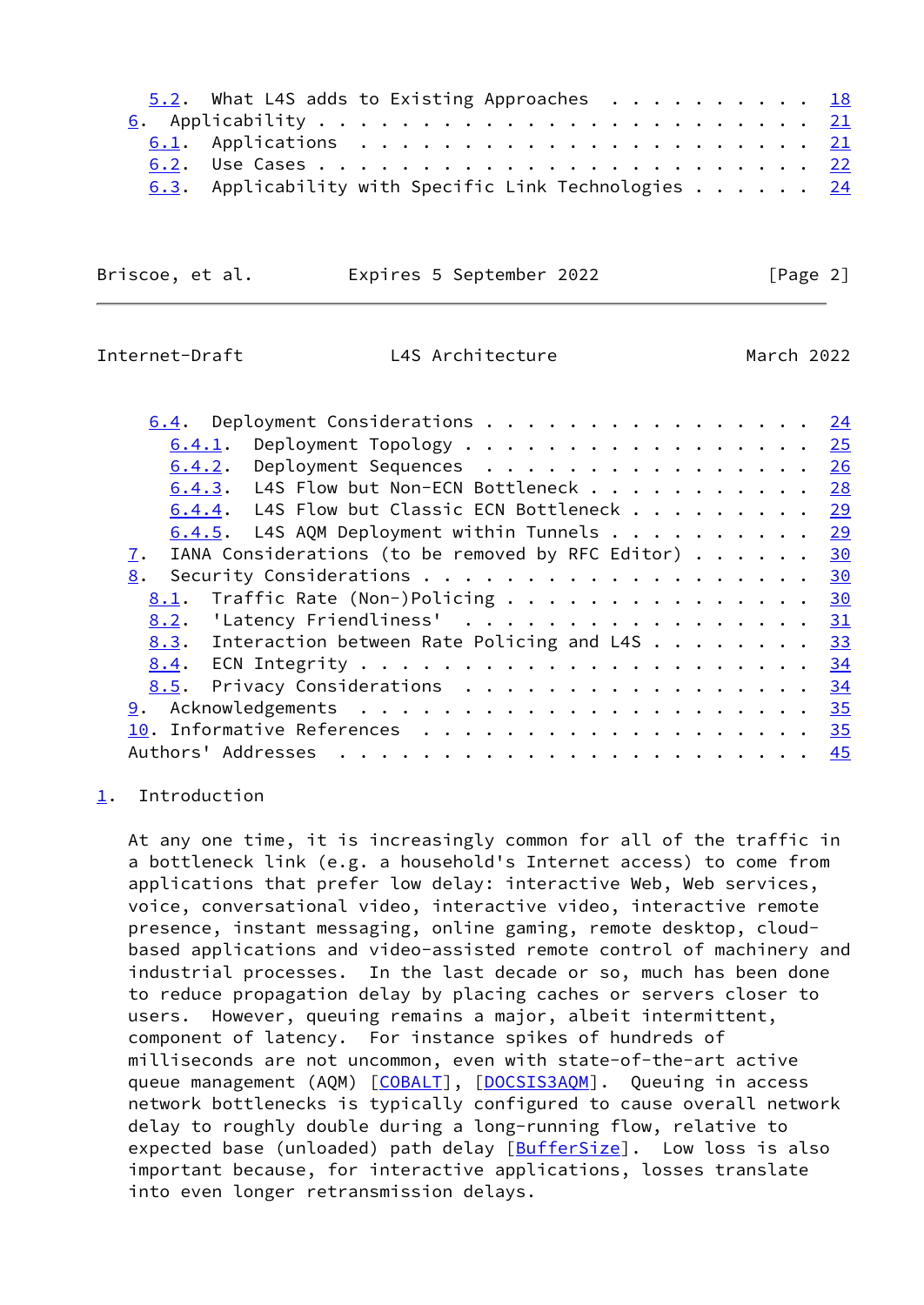It has been demonstrated that, once access network bit rates reach levels now common in the developed world, increasing capacity offers diminishing returns if latency (delay) is not addressed [\[Dukkipati06](#page-40-2)], [\[Rajiullah15](#page-45-0)]. Therefore, the goal is an Internet service with very Low queueing Latency, very Low Loss and Scalable throughput (L4S). Very low queuing latency means less than 1 millisecond (ms) on average and less than about 2 ms at the 99th percentile. This document describes the L4S architecture for achieving these goals.

Briscoe, et al. Expires 5 September 2022 [Page 3]

Internet-Draft L4S Architecture March 2022

 Differentiated services (Diffserv) offers Expedited Forwarding (EF [\[RFC3246](https://datatracker.ietf.org/doc/pdf/rfc3246)]) for some packets at the expense of others, but this makes no difference when all (or most) of the traffic at a bottleneck at any one time requires low latency. In contrast, L4S still works well when all traffic is L4S - a service that gives without taking needs none of the configuration or management baggage (traffic policing, traffic contracts) associated with favouring some traffic flows over others.

Queuing delay degrades performance intermittently [[Hohlfeld14\]](#page-41-0). It occurs when a large enough capacity-seeking (e.g. TCP) flow is running alongside the user's traffic in the bottleneck link, which is typically in the access network. Or when the low latency application is itself a large capacity-seeking or adaptive rate (e.g. interactive video) flow. At these times, the performance improvement from L4S must be sufficient that network operators will be motivated to deploy it.

 Active Queue Management (AQM) is part of the solution to queuing under load. AQM improves performance for all traffic, but there is a limit to how much queuing delay can be reduced by solely changing the network; without addressing the root of the problem.

 The root of the problem is the presence of standard TCP congestion control (Reno [[RFC5681](https://datatracker.ietf.org/doc/pdf/rfc5681)]) or compatible variants (e.g. TCP Cubic [[RFC8312](https://datatracker.ietf.org/doc/pdf/rfc8312)]). We shall use the term 'Classic' for these Reno friendly congestion controls. Classic congestion controls induce relatively large saw-tooth-shaped excursions up the queue and down again, which have been growing as flow rate scales [[RFC3649\]](https://datatracker.ietf.org/doc/pdf/rfc3649). So if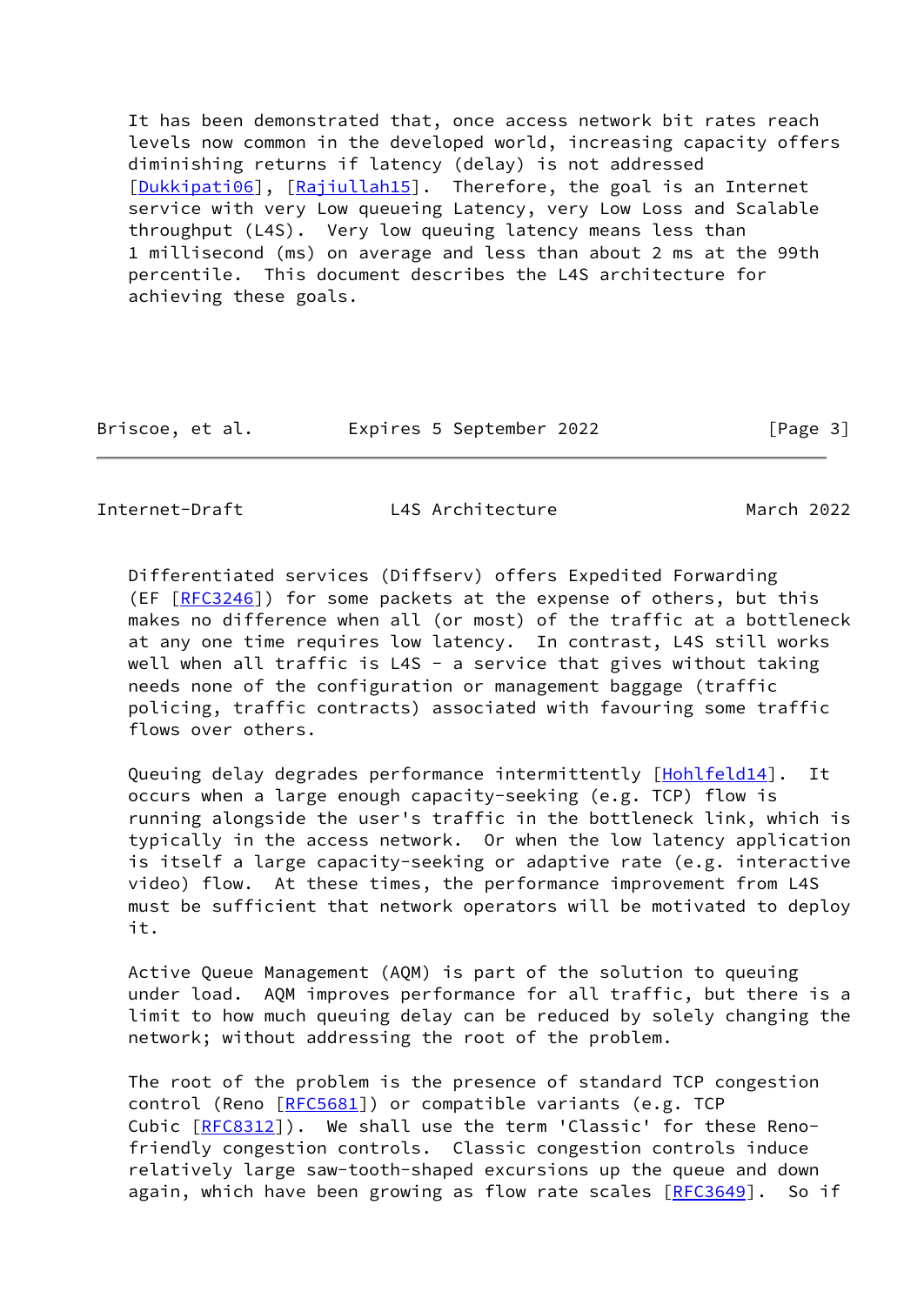a network operator naively attempts to reduce queuing delay by configuring an AQM to operate at a shallower queue, a Classic congestion control will significantly underutilize the link at the bottom of every saw-tooth.

 It has been demonstrated that if the sending host replaces a Classic congestion control with a 'Scalable' alternative, when a suitable AQM is deployed in the network the performance under load of all the above interactive applications can be significantly improved. For instance, queuing delay under heavy load with the example DCTCP/DualQ solution cited below on a DSL or Ethernet link is roughly 1 to 2 milliseconds at the 99th percentile without losing link utilization [\[DualPI2Linux](#page-40-3)], [\[DCttH19](#page-40-4)] (for other link types, see [Section 6.3](#page-26-0)). This compares with 5-20 ms on \_average\_ with a Classic congestion control and current state-of-the-art AQMs such as FQ-CoDel [[RFC8290\]](https://datatracker.ietf.org/doc/pdf/rfc8290), PIE [\[RFC8033](https://datatracker.ietf.org/doc/pdf/rfc8033)] or DOCSIS PIE [\[RFC8034](https://datatracker.ietf.org/doc/pdf/rfc8034)] and about 20-30 ms at the 99th percentile [[DualPI2Linux\]](#page-40-3).

| Briscoe, et al. | Expires 5 September 2022 | [Page 4] |
|-----------------|--------------------------|----------|
|                 |                          |          |

<span id="page-4-1"></span>Internet-Draft L4S Architecture March 2022

 L4S is designed for incremental deployment. It is possible to deploy the L4S service at a bottleneck link alongside the existing best efforts service [\[DualPI2Linux](#page-40-3)] so that unmodified applications can start using it as soon as the sender's stack is updated. Access networks are typically designed with one link as the bottleneck for each site (which might be a home, small enterprise or mobile device), so deployment at either or both ends of this link should give nearly all the benefit in the respective direction. With some transport protocols, namely TCP and SCTP, the sender has to check for suitably updated receiver feedback, whereas with more recent transport protocols such as QUIC and DCCP, all receivers have always been suitable.

 This document presents the L4S architecture, by describing and justifying the component parts and how they interact to provide the scalable, low latency, low loss Internet service. It also details the approach to incremental deployment, as briefly summarized above.

<span id="page-4-0"></span>[1.1](#page-4-0). Document Roadmap

 This document describes the L4S architecture in three passes. First this brief overview gives the very high level idea and states the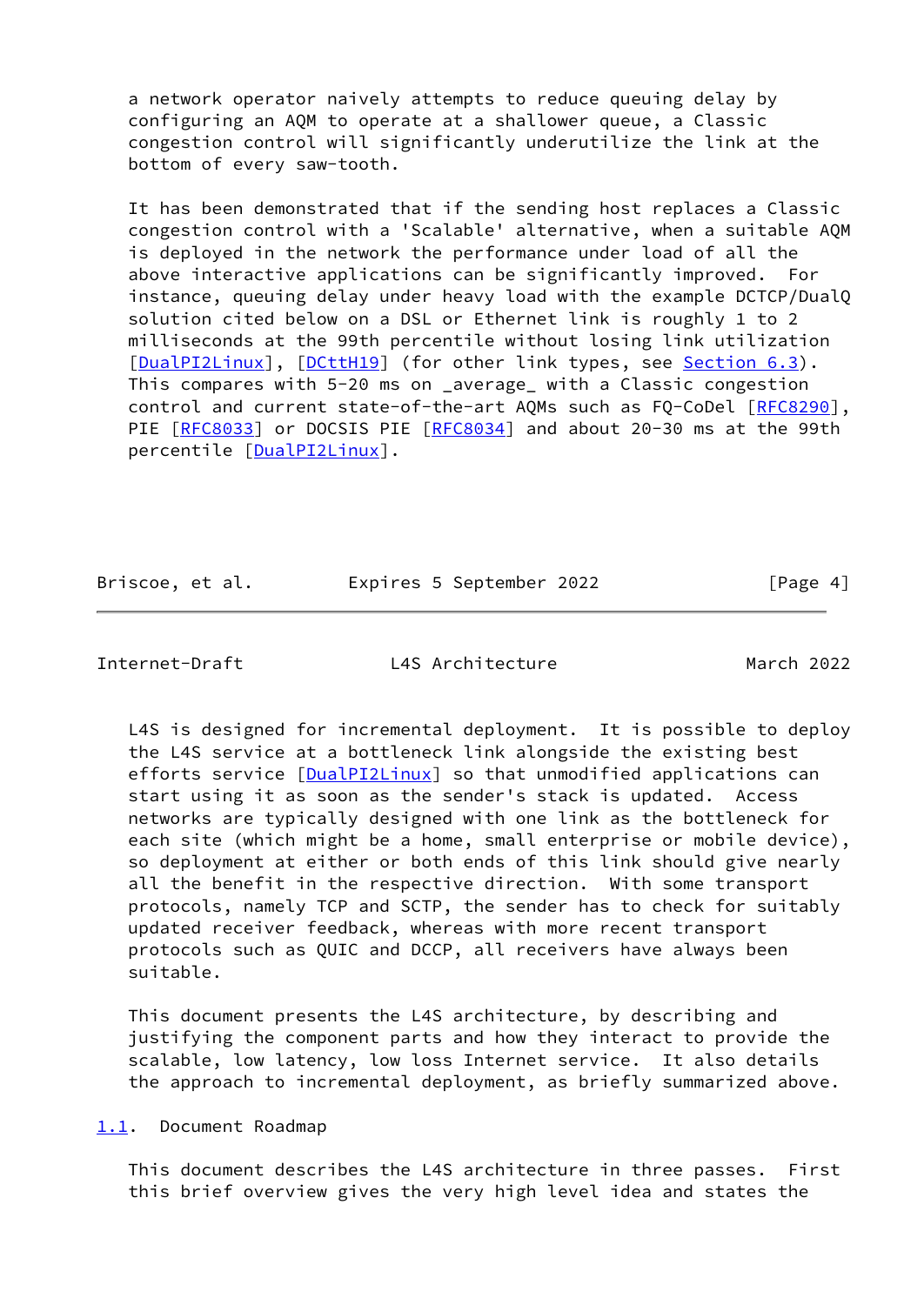main components with minimal rationale. This is only intended to give some context for the terminology definitions that follow in [Section 3](#page-7-0), and to explain the structure of the rest of the document. Then [Section 4](#page-9-0) goes into more detail on each component with some rationale, but still mostly stating what the architecture is, rather than why. Finally [Section 5](#page-15-0) justifies why each element of the solution was chosen [\(Section 5.1](#page-15-2)) and why these choices were different from other solutions [\(Section 5.2](#page-19-0)).

Having described the architecture, [Section 6](#page-23-0) clarifies its applicability; that is, the applications and use-cases that motivated the design, the challenges applying the architecture to various link technologies, and various incremental deployment models: including the two main deployment topologies, different sequences for incremental deployment and various interactions with pre-existing approaches. The document ends with the usual tail pieces, including extensive discussion of traffic policing and other security considerations [Section 8.](#page-33-1)

<span id="page-5-0"></span>[2](#page-5-0). L4S Architecture Overview

 Below we outline the three main components to the L4S architecture; 1) the scalable congestion control on the sending host; 2) the AQM at the network bottleneck; and 3) the protocol between them.

| Briscoe, et al. |  | Expires 5 September 2022 | [Page 5] |
|-----------------|--|--------------------------|----------|

Internet-Draft L4S Architecture March 2022

 But first, the main point to grasp is that low latency is not provided by the network - low latency results from the careful behaviour of the scalable congestion controllers used by L4S senders. The network does have a role - primarily to isolate the low latency of the carefully behaving L4S traffic from the higher queuing delay needed by traffic with pre-existing Classic behaviour. The network also alters the way it signals queue growth to the transport - It uses the Explicit Congestion Notification (ECN) protocol, but it signals the very start of queue growth - immediately without the smoothing delay typical of Classic AQMs. Because ECN support is essential for L4S, senders use the ECN field as the protocol to identify to the network which packets are L4S and which are Classic.

 1) Host: Scalable congestion controls already exist. They solve the scaling problem with Classic congestion controls, such as Reno or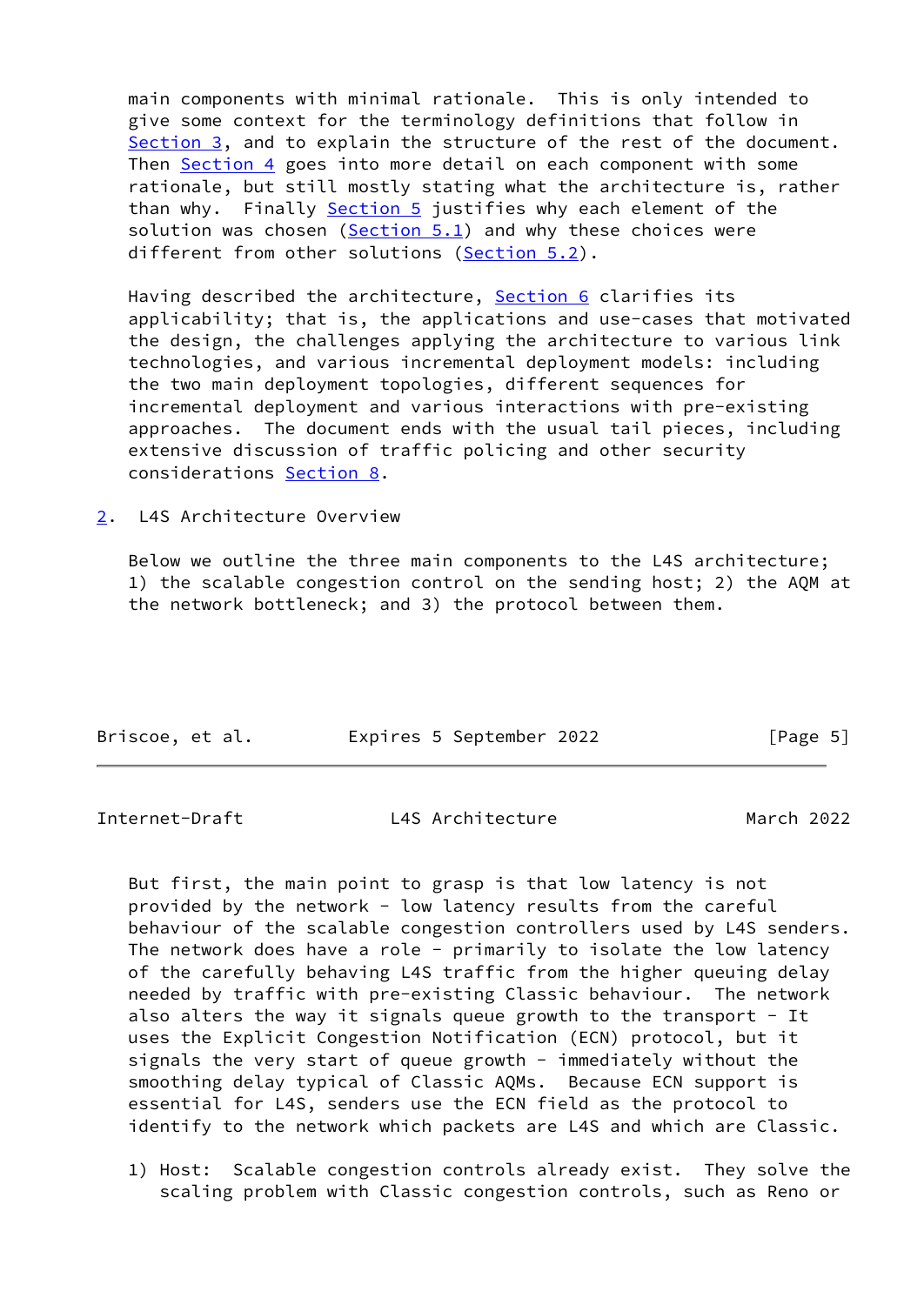Cubic. Because flow rate has scaled since TCP congestion control was first designed in 1988, assuming the flow lasts long enough, it now takes hundreds of round trips (and growing) to recover after a congestion signal (whether a loss or an ECN mark) as shown in the examples in [Section 5.1](#page-15-2) and [[RFC3649](https://datatracker.ietf.org/doc/pdf/rfc3649)]. Therefore control of queuing and utilization becomes very slack, and the slightest disturbances (e.g. from new flows starting) prevent a high rate from being attained.

With a scalable congestion control, the average time from one congestion signal to the next (the recovery time) remains invariant as the flow rate scales, all other factors being equal. This maintains the same degree of control over queueing and utilization whatever the flow rate, as well as ensuring that high throughput is more robust to disturbances. The scalable control used most widely (in controlled environments) is Data Center TCP (DCTCP [[RFC8257](https://datatracker.ietf.org/doc/pdf/rfc8257)]), which has been implemented and deployed in Windows Server Editions (since 2012), in Linux and in FreeBSD. Although DCTCP as-is functions well over wide-area round trip times, most implementations lack certain safety features that would be necessary for use outside controlled environments like data centres (see [Section 6.4.3](#page-31-0)). So scalable congestion control needs to be implemented in TCP and other transport protocols (QUIC, SCTP, RTP/RTCP, RMCAT, etc.). Indeed, between the present document being drafted and published, the following scalable congestion controls were implemented: TCP Prague [\[PragueLinux](#page-44-0)], QUIC Prague, an L4S variant of the RMCAT SCReAM controller [[SCReAM](#page-49-0)] and the L4S ECN part of BBRv2 [\[BBRv2\]](#page-39-3) intended for TCP and QUIC transports.

2) Network: L4S traffic needs to be isolated from the queuing

| Briscoe, et al. | Expires 5 September 2022 | [Page 6] |
|-----------------|--------------------------|----------|
|-----------------|--------------------------|----------|

<span id="page-6-0"></span>Internet-Draft L4S Architecture March 2022

 latency of Classic traffic. One queue per application flow (FQ) is one way to achieve this, e.g. FQ-CoDel [\[RFC8290](https://datatracker.ietf.org/doc/pdf/rfc8290)]. However, just two queues is sufficient and does not require inspection of transport layer headers in the network, which is not always possible (see [Section 5.2](#page-19-0)). With just two queues, it might seem impossible to know how much capacity to schedule for each queue without inspecting how many flows at any one time are using each. And it would be undesirable to arbitrarily divide access network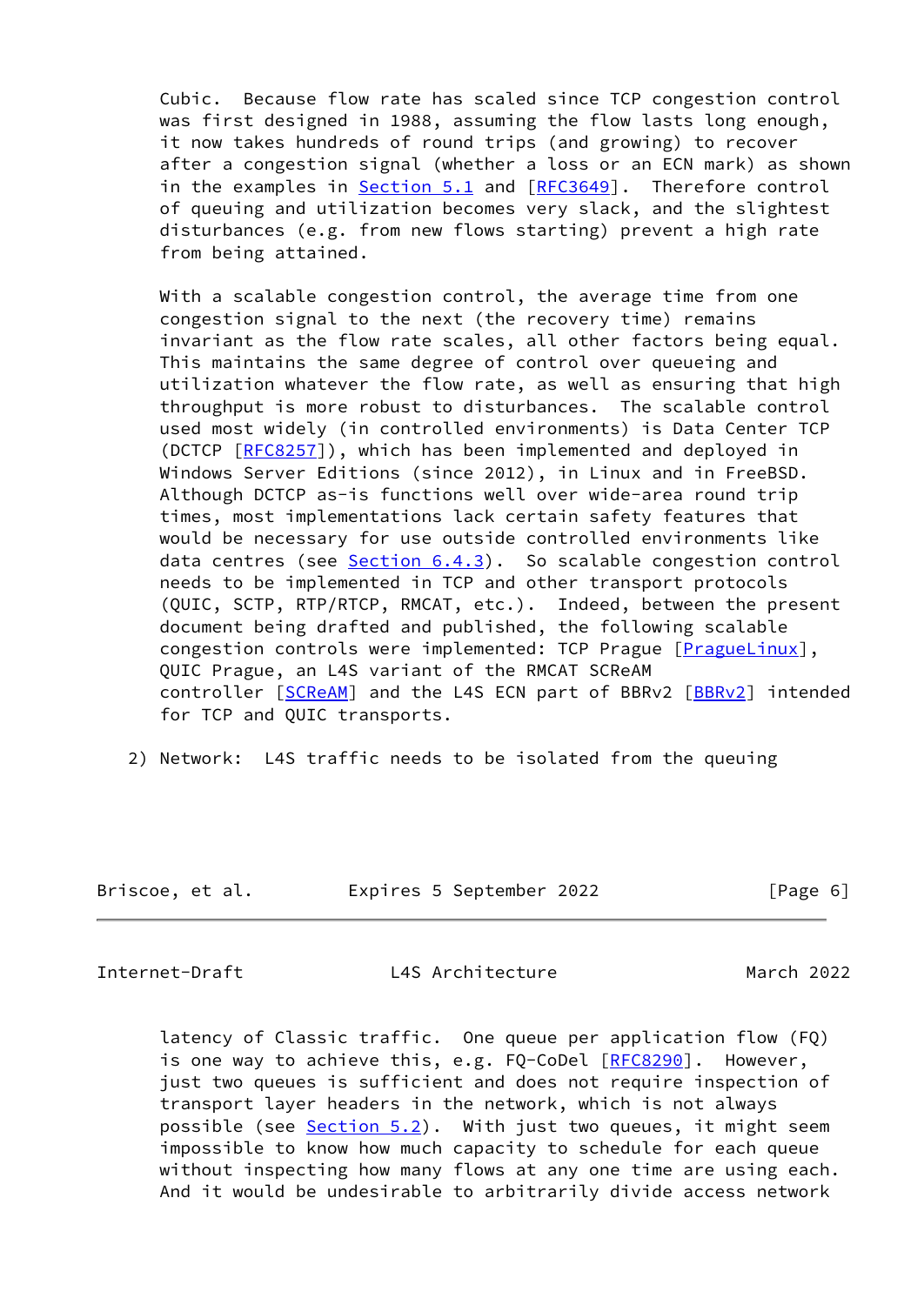capacity into two partitions. The Dual Queue Coupled AQM was developed as a minimal complexity solution to this problem. It acts like a 'semi-permeable' membrane that partitions latency but not bandwidth. As such, the two queues are for transition from Classic to L4S behaviour, not bandwidth prioritization.

 [Section 4](#page-9-0) gives a high level explanation of how the per-flow-queue (FQ) and DualQ variants of L4S work, and [[I-D.ietf-tsvwg-aqm-dualq-coupled\]](#page-42-0) gives a full explanation of the DualQ Coupled AQM framework. A specific marking algorithm is not mandated for L4S AQMs. Appendices of [[I-D.ietf-tsvwg-aqm-dualq-coupled\]](#page-42-0) give non-normative examples that have been implemented and evaluated, and give recommended default parameter settings. It is expected that L4S experiments will improve knowledge of parameter settings and whether the set of marking algorithms needs to be limited.

- 3) Protocol: A host needs to distinguish L4S and Classic packets with an identifier so that the network can classify them into their separate treatments. The L4S identifier spec.  $[I-D.iett-tswug-ecn-14s-id]$  concludes that all alternatives involve compromises, but the ECT(1) and CE codepoints of the ECN field represent a workable solution. As already explained, the network also uses ECN to immediately signal the very start of queue growth to the transport.
- <span id="page-7-0"></span>[3](#page-7-0). Terminology

 Note: The following definitions are copied from the L4S ECN spec [\[I-D.ietf-tsvwg-ecn-l4s-id\]](#page-42-1) for convenience. If there are accidental differences, those in [\[I-D.ietf-tsvwg-ecn-l4s-id\]](#page-42-1) take precedence.

 Classic Congestion Control: A congestion control behaviour that can co-exist with standard Reno [\[RFC5681](https://datatracker.ietf.org/doc/pdf/rfc5681)] without causing significantly negative impact on its flow rate [[RFC5033](https://datatracker.ietf.org/doc/pdf/rfc5033)]. The scaling problem with Classic congestion control is explained, with examples, in [Section 5.1](#page-15-2) and in [[RFC3649\]](https://datatracker.ietf.org/doc/pdf/rfc3649).

Scalable Congestion Control: A congestion control where the average

| Briscoe, et al. | Expires 5 September 2022 | [Page 7] |
|-----------------|--------------------------|----------|
|-----------------|--------------------------|----------|

Internet-Draft L4S Architecture March 2022

time from one congestion signal to the next (the recovery time)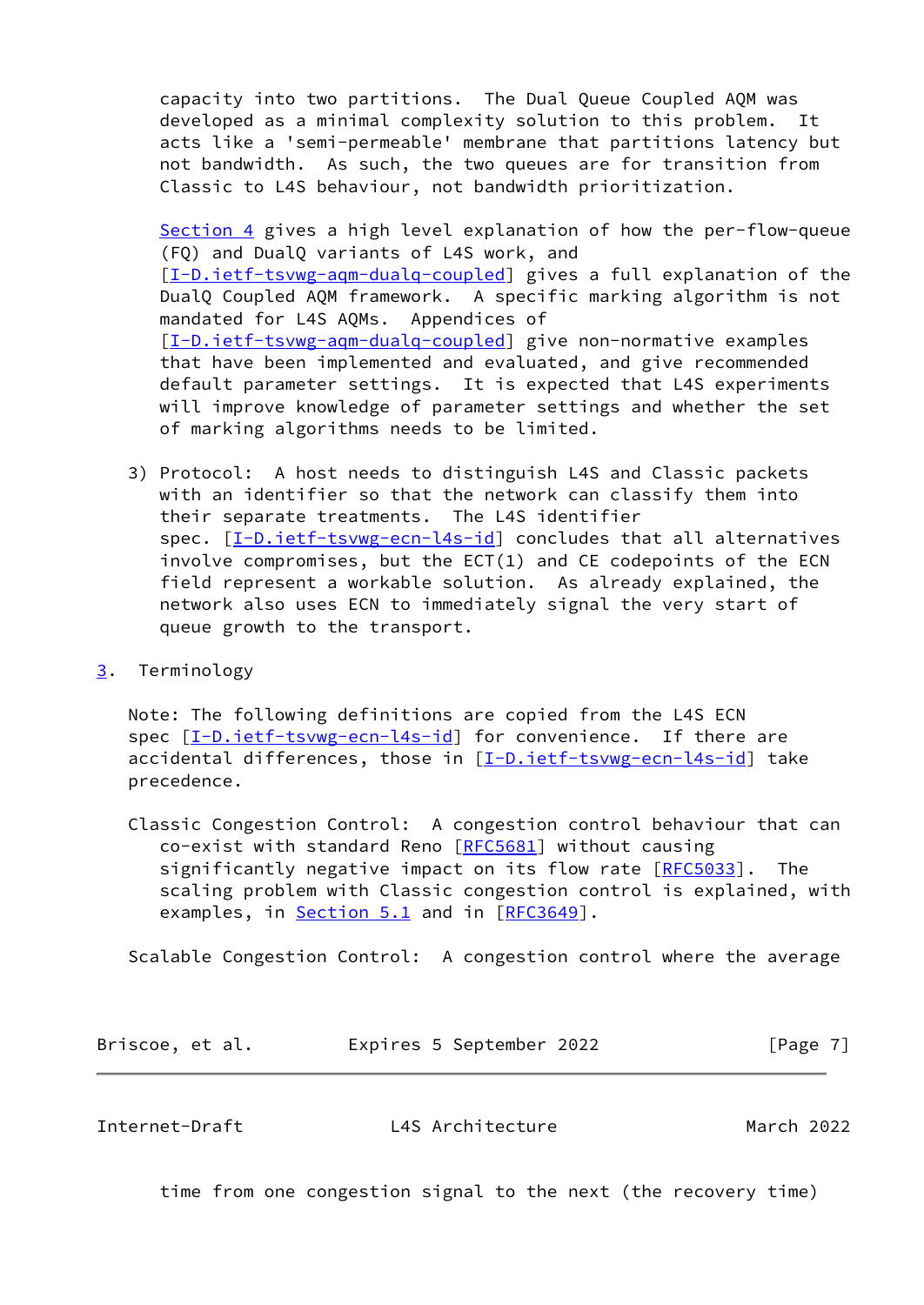remains invariant as the flow rate scales, all other factors being equal. For instance, DCTCP averages 2 congestion signals per round-trip whatever the flow rate, as do other recently developed scalable congestion controls, e.g. Relentless TCP [\[Mathis09](#page-44-1)], TCP Prague  $[I-D.briscoe-iccrg-prague-congestion-control],$  $[I-D.briscoe-iccrg-prague-congestion-control],$  $[I-D.briscoe-iccrg-prague-congestion-control],$ [[PragueLinux\]](#page-44-0), BBRv2 [\[BBRv2](#page-39-3)], [[I-D.cardwell-iccrg-bbr-congestion-control\]](#page-42-2) and the L4S variant of [SCReAM](#page-49-0) for real-time media [SCReAM], [\[RFC8298](https://datatracker.ietf.org/doc/pdf/rfc8298)]). See Section 4.3 of  $[I-D.iett-tswg-ecn-14s-id]$  for more explanation.

- Classic service: The Classic service is intended for all the congestion control behaviours that co-exist with Reno [\[RFC5681](https://datatracker.ietf.org/doc/pdf/rfc5681)] (e.g. Reno itself, Cubic [\[RFC8312](https://datatracker.ietf.org/doc/pdf/rfc8312)], Compound  $[I-D.sridharan-tcpm-ctcp]$  $[I-D.sridharan-tcpm-ctcp]$ , TFRC  $[RFC5348])$  $[RFC5348])$ . The term 'Classic queue' means a queue providing the Classic service.
- Low-Latency, Low-Loss Scalable throughput (L4S) service: The 'L4S' service is intended for traffic from scalable congestion control algorithms, such as the Prague congestion control [[I-D.briscoe-iccrg-prague-congestion-control\]](#page-41-1), which was derived from DCTCP [\[RFC8257](https://datatracker.ietf.org/doc/pdf/rfc8257)]. The L4S service is for more general traffic than just TCP Prague -- it allows the set of congestion controls with similar scaling properties to Prague to evolve, such as the examples listed above (Relentless, SCReAM). The term 'L4S queue' means a queue providing the L4S service.

 The terms Classic or L4S can also qualify other nouns, such as 'queue', 'codepoint', 'identifier', 'classification', 'packet', 'flow'. For example: an L4S packet means a packet with an L4S identifier sent from an L4S congestion control.

 Both Classic and L4S services can cope with a proportion of unresponsive or less-responsive traffic as well, but in the L4S case its rate has to be smooth enough or low enough not build a queue (e.g. DNS, VoIP, game sync datagrams, etc).

 Reno-friendly: The subset of Classic traffic that is friendly to the standard Reno congestion control defined for TCP in [\[RFC5681](https://datatracker.ietf.org/doc/pdf/rfc5681)]. The TFRC spec. [[RFC5348](https://datatracker.ietf.org/doc/pdf/rfc5348)] indirectly implies that 'friendly' is defined as "generally within a factor of two of the sending rate of a TCP flow under the same conditions". Reno-friendly is used here in place of 'TCP-friendly', given the latter has become imprecise, because the TCP protocol is now used with so many different congestion control behaviours, and Reno is used in non- TCP transports such as QUIC [\[RFC9000](https://datatracker.ietf.org/doc/pdf/rfc9000)].

Classic ECN: The original Explicit Congestion Notification (ECN)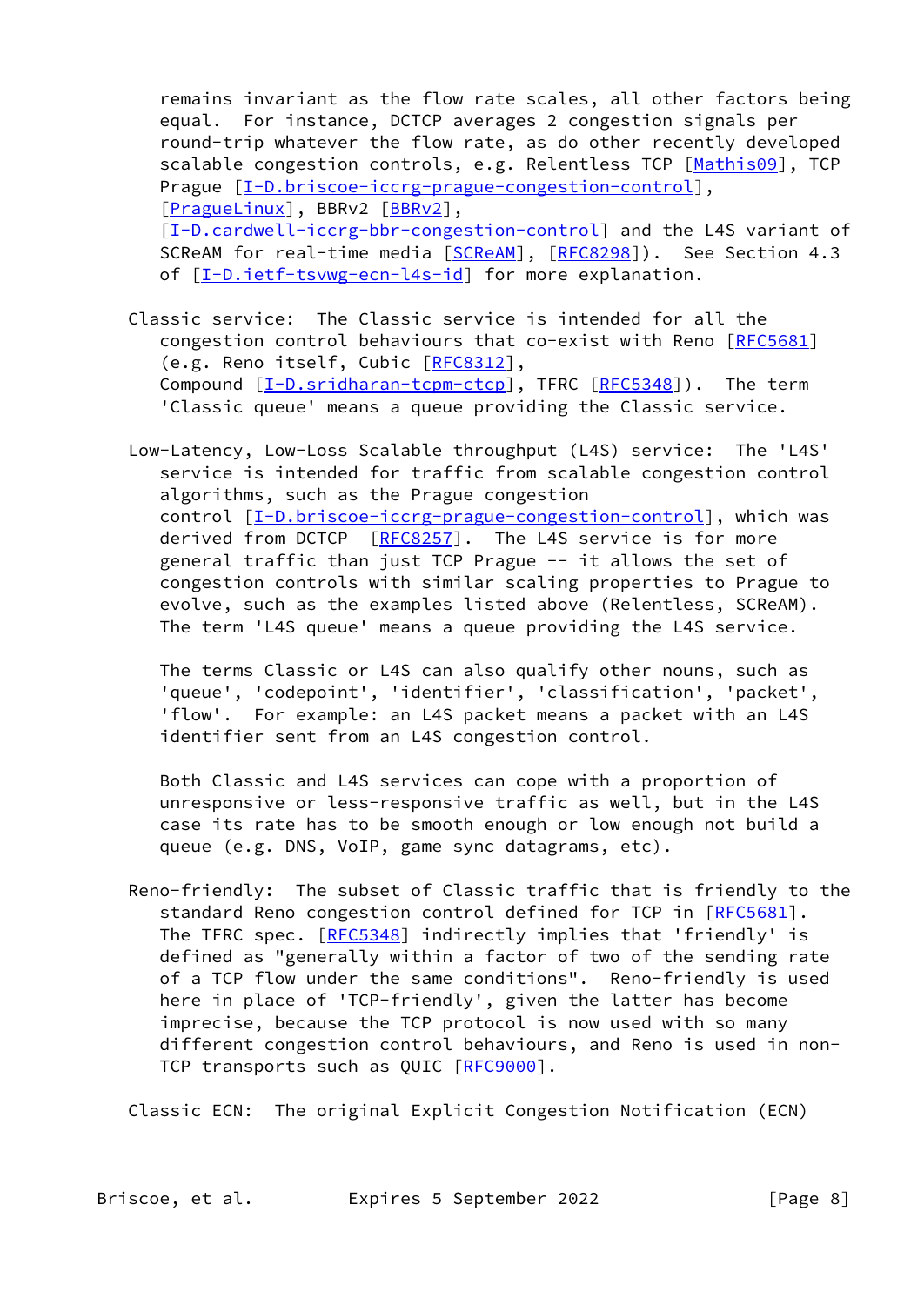<span id="page-9-1"></span>protocol [\[RFC3168](https://datatracker.ietf.org/doc/pdf/rfc3168)], which requires ECN signals to be treated as equivalent to drops, both when generated in the network and when responded to by the sender.

L4S uses the ECN field as an

 identifier [[I-D.ietf-tsvwg-ecn-l4s-id\]](#page-42-1) with the names for the four codepoints of the 2-bit IP-ECN field unchanged from those defined in the ECN spec  $[REC3168]$ : Not ECT, ECT(0), ECT(1) and CE, where ECT stands for ECN-Capable Transport and CE stands for Congestion Experienced. A packet marked with the CE codepoint is termed 'ECN-marked' or sometimes just 'marked' where the context makes ECN obvious.

 Site: A home, mobile device, small enterprise or campus, where the network bottleneck is typically the access link to the site. Not all network arrangements fit this model but it is a useful, widely applicable generalization.

<span id="page-9-0"></span>[4](#page-9-0). L4S Architecture Components

 The L4S architecture is composed of the elements in the following three subsections.

<span id="page-9-2"></span>[4.1](#page-9-2). Protocol Mechanisms

 The L4S architecture involves: a) unassignment of an identifier; b) reassignment of the same identifier; and c) optional further identifiers:

- a. An essential aspect of a scalable congestion control is the use of explicit congestion signals. 'Classic' ECN [[RFC3168\]](https://datatracker.ietf.org/doc/pdf/rfc3168) requires an ECN signal to be treated as equivalent to drop, both when it is generated in the network and when it is responded to by hosts. L4S needs networks and hosts to support a more fine-grained meaning for each ECN signal that is less severe than a drop, so that the L4S signals:
	- \* can be much more frequent;
	- $*$  can be signalled immediately, without the significant delay required to smooth out fluctuations in the queue.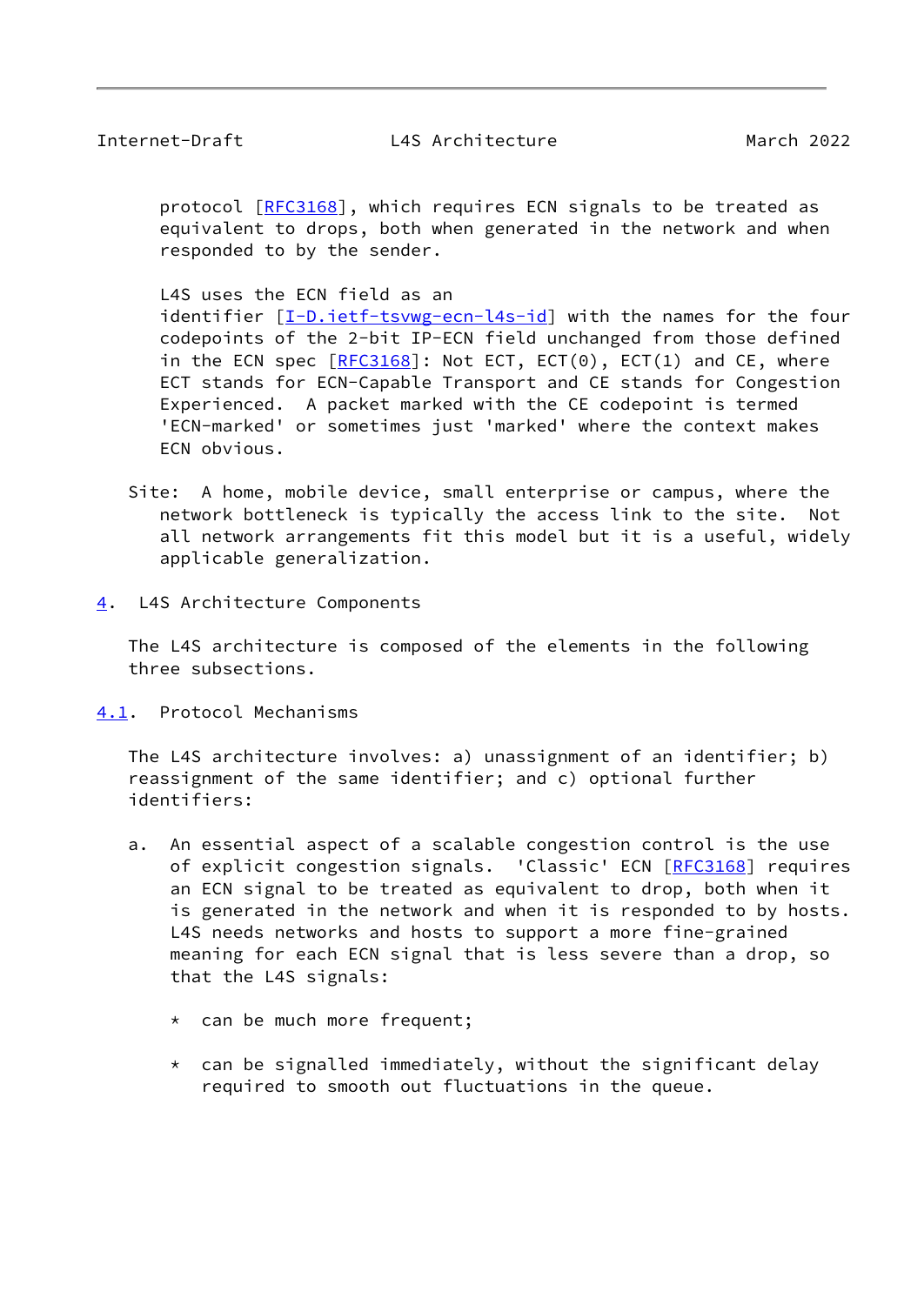<span id="page-10-1"></span>

To enable L4S, the standards track Classic ECN spec. [\[RFC3168](https://datatracker.ietf.org/doc/pdf/rfc3168)] has had to be updated to allow L4S packets to depart from the 'equivalent to drop' constraint. [[RFC8311](https://datatracker.ietf.org/doc/pdf/rfc8311)] is a standards track update to relax specific requirements in [RFC 3168](https://datatracker.ietf.org/doc/pdf/rfc3168) (and certain other standards track RFCs), which clears the way for the experimental changes proposed for L4S. [\[RFC8311](https://datatracker.ietf.org/doc/pdf/rfc8311)] also reclassifies the original experimental assignment of the ECT(1) codepoint as an ECN nonce [[RFC3540](https://datatracker.ietf.org/doc/pdf/rfc3540)] as historic.

b. [\[I-D.ietf-tsvwg-ecn-l4s-id](#page-42-1)] specifies that ECT(1) is used as the identifier to classify L4S packets into a separate treatment from Classic packets. This satisfies the requirement for identifying an alternative ECN treatment in [\[RFC4774](https://datatracker.ietf.org/doc/pdf/rfc4774)].

 The CE codepoint is used to indicate Congestion Experienced by both L4S and Classic treatments. This raises the concern that a Classic AQM earlier on the path might have marked some ECT(0) packets as CE. Then these packets will be erroneously classified into the L4S queue. Appendix  $B$  of the L4S ECN spec  $[\underline{I-D.iett-tswyg-ecn-14s-id}]$  explains why five unlikely eventualities all have to coincide for this to have any detrimental effect, which even then would only involve a vanishingly small likelihood of a spurious retransmission.

 c. A network operator might wish to include certain unresponsive, non-L4S traffic in the L4S queue if it is deemed to be smoothly enough paced and low enough rate not to build a queue. For instance, VoIP, low rate datagrams to sync online games, relatively low rate application-limited traffic, DNS, LDAP, etc. This traffic would need to be tagged with specific identifiers, e.g. a low latency Diffserv Codepoint such as Expedited Forwarding (EF [[RFC3246\]](https://datatracker.ietf.org/doc/pdf/rfc3246)), Non-Queue-Building (NQB [\[I-D.ietf-tsvwg-nqb\]](#page-43-1)), or operator-specific identifiers.

#### <span id="page-10-0"></span>[4.2](#page-10-0). Network Components

 The L4S architecture aims to provide low latency without the \_need\_ for per-flow operations in network components. Nonetheless, the architecture does not preclude per-flow solutions. The following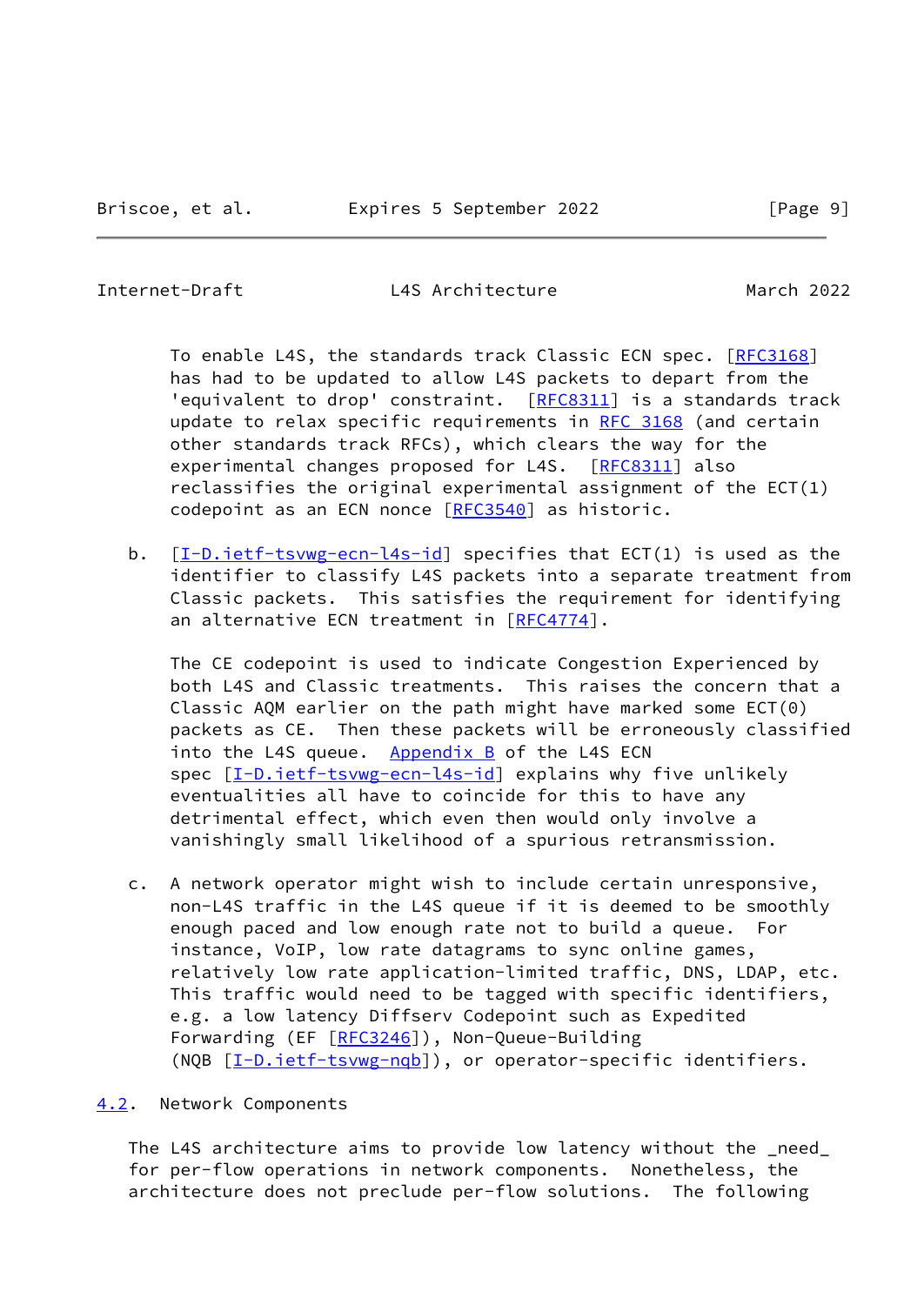bullets describe the known arrangements: a) the DualQ Coupled AQM with an L4S AQM in one queue coupled from a Classic AQM in the other; b) Per-Flow Queues with an instance of a Classic and an L4S AQM in each queue; c) Dual queues with per-flow AQMs, but no per-flow queues:

 a. The Dual Queue Coupled AQM (illustrated in Figure 1) achieves the 'semi-permeable' membrane property mentioned earlier as follows:

| Briscoe, et al. |  | Expires 5 September 2022 | [Page 10] |  |
|-----------------|--|--------------------------|-----------|--|
|                 |  |                          |           |  |

Internet-Draft L4S Architecture March 2022

- \* Latency isolation: Two separate queues are used to isolate L4S queuing delay from the larger queue that Classic traffic needs to maintain full utilization.
- \* Bandwidth pooling: The two queues act as if they are a single pool of bandwidth in which flows of either type get roughly equal throughput without the scheduler needing to identify any flows. This is achieved by having an AQM in each queue, but the Classic AQM provides a congestion signal to both queues in a manner that ensures a consistent response from the two classes of congestion control. Specifically, the Classic AQM generates a drop/mark probability based on congestion in its own queue, which it uses both to drop/mark packets in its own queue and to affect the marking probability in the L4S queue. The strength of the coupling of the congestion signalling between the two queues is enough to make the L4S flows slow down to leave the right amount of capacity for the Classic flows (as they would if they were the same type of traffic sharing the same queue).

 Then the scheduler can serve the L4S queue with priority (denoted by the '1' on the higher priority input), because the L4S traffic isn't offering up enough traffic to use all the priority that it is given. Therefore:

- \* for latency isolation on short time-scales (sub-round-trip) the prioritization of the L4S queue protects its low latency by allowing bursts to dissipate quickly;
- \* but for bandwidth pooling on longer time-scales (round-trip and longer) the Classic queue creates an equal and opposite pressure against the L4S traffic to ensure that neither has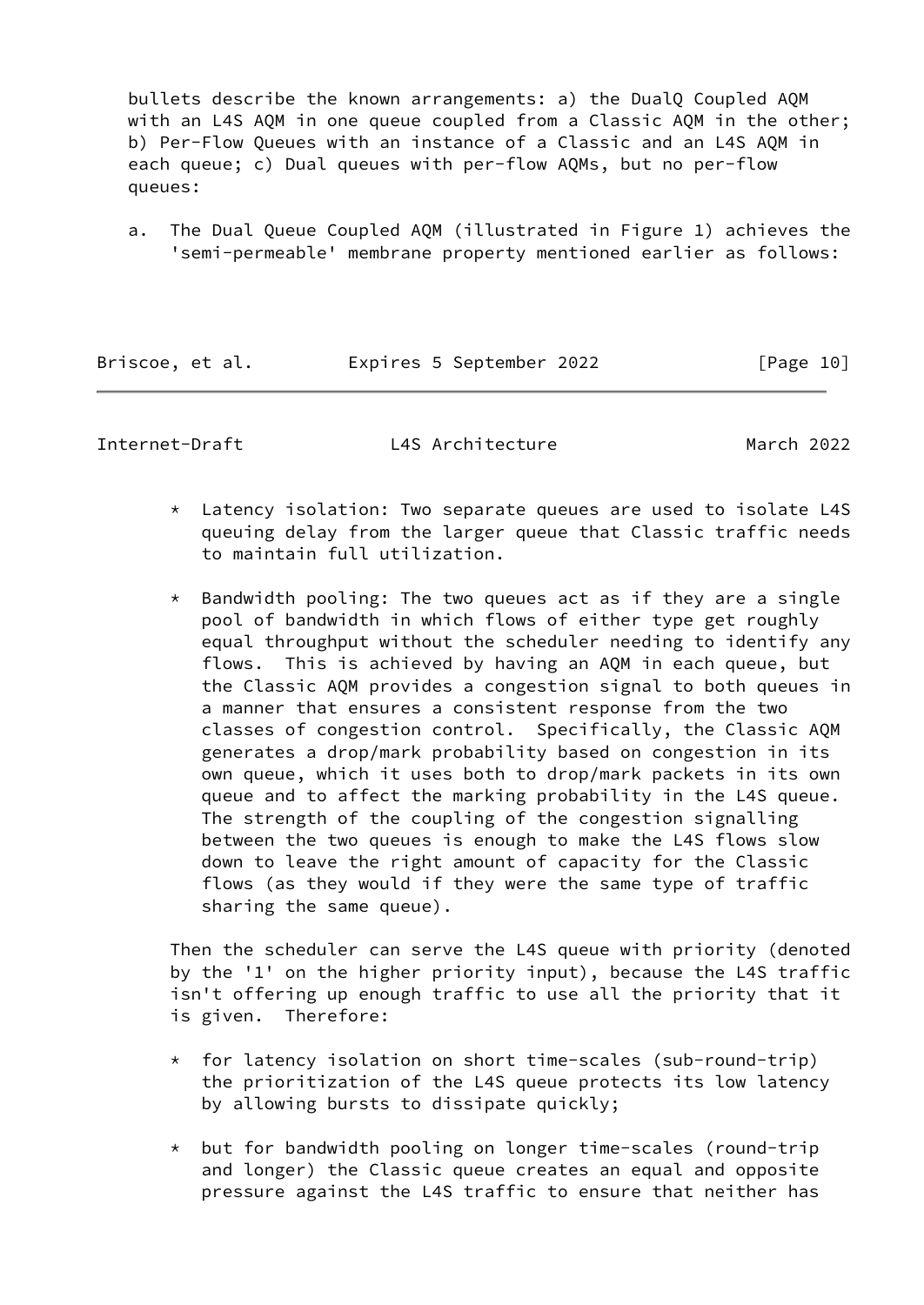priority when it comes to bandwidth - the tension between prioritizing L4S and coupling the marking from the Classic AQM results in approximate per-flow fairness.

 To protect against unresponsive traffic taking advantage of the prioritization of the L4S queue and starving the Classic queue, it is advisable for the priority to be conditional, not strict (see Appendix A of the DualQ spec [\[I-D.ietf-tsvwg-aqm-dualq-coupled](#page-42-0)]).

 When there is no Classic traffic, the L4S queue's own AQM comes into play. It starts congestion marking with a very shallow queue, so L4S traffic maintains very low queuing delay.

| Briscoe, et al. | Expires 5 September 2022 | [Page 11] |  |
|-----------------|--------------------------|-----------|--|
|                 |                          |           |  |

Internet-Draft L4S Architecture March 2022

 If either queue becomes persistently overloaded, drop of ECN capable packets is introduced, as recommended in **Section 7** of the ECN spec [\[RFC3168](https://datatracker.ietf.org/doc/pdf/rfc3168)] and Section 4.2.1 of the AQM recommendations [\[RFC7567](https://datatracker.ietf.org/doc/pdf/rfc7567)]. Then both queues introduce the same level of drop (not shown in the figure).

 The Dual Queue Coupled AQM has been specified as generically as possible [\[I-D.ietf-tsvwg-aqm-dualq-coupled](#page-42-0)] without specifying the particular AQMs to use in the two queues so that designers are free to implement diverse ideas. Informational appendices in that draft give pseudocode examples of two different specific AQM approaches: one called DualPI2 (pronounced Dual PI Squared) [\[DualPI2Linux](#page-40-3)] that uses the PI2 variant of PIE, and a zero-config variant of RED called Curvy RED. A DualQ Coupled AQM based on PIE has also been specified and implemented for Low Latency DOCSIS [[DOCSIS3.1\]](#page-40-5).

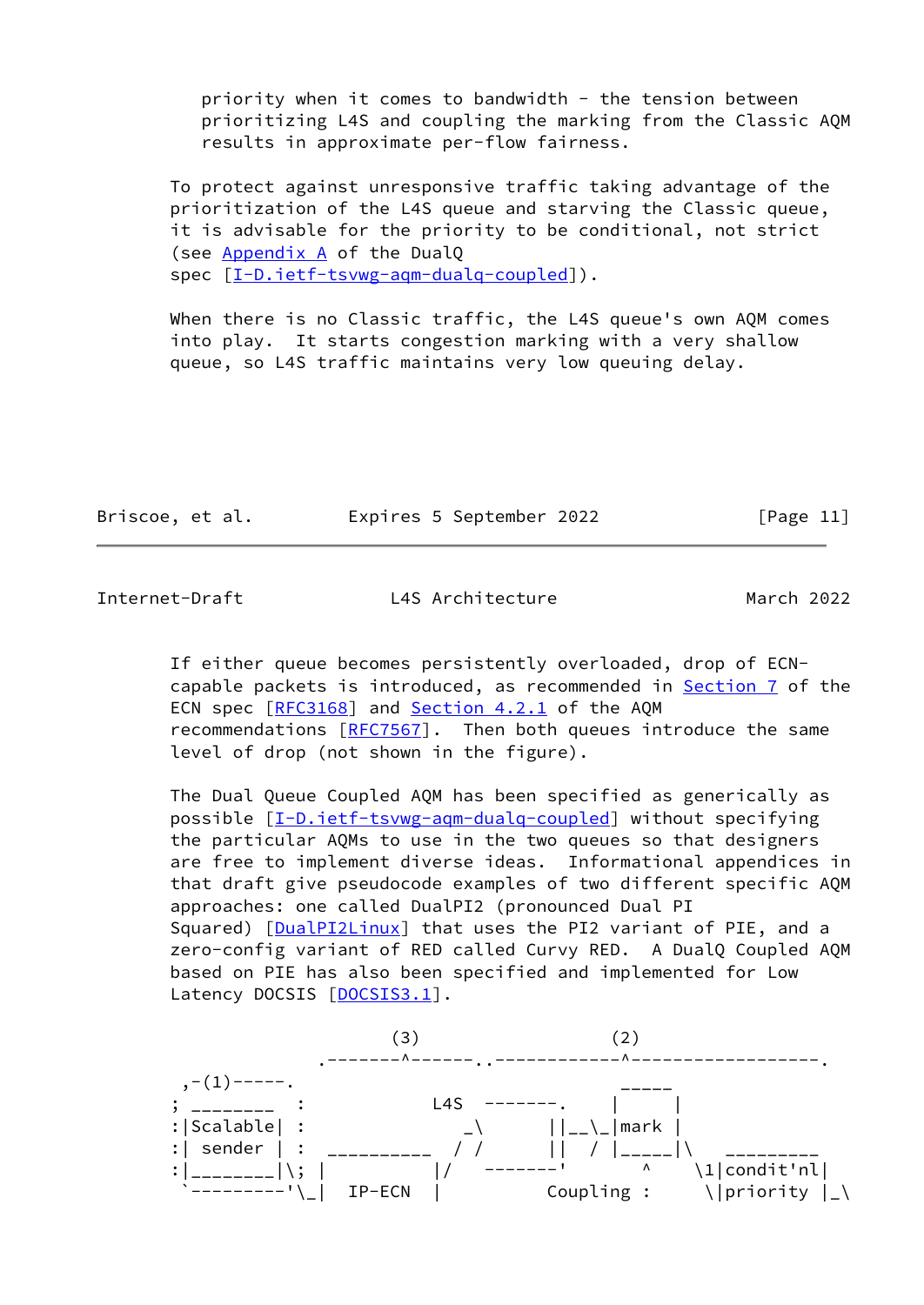

 Figure 1: Components of an L4S DualQ Coupled AQM Solution: 1) Scalable Sending Host; 2) Isolation in separate network queues; and 3) Packet Identification Protocol

Briscoe, et al. Expires 5 September 2022 [Page 12]

<span id="page-13-0"></span>

- b. Per-Flow Queues and AQMs: A scheduler with per-flow queues such as FQ-CoDel or FQ-PIE can be used for L4S. For instance within each queue of an FQ-CoDel system, as well as a CoDel AQM, there is typically also the option of ECN marking at an immediate (unsmoothed) shallow threshold to support use in data centres (see Sec.5.2.7 of the FQ-CoDel spec [\[RFC8290](https://datatracker.ietf.org/doc/pdf/rfc8290)]). In Linux, this has been modified so that the shallow threshold can be solely applied to ECT(1) packets  $[FO$  CoDel Thresh]. Then if there is a flow of non-ECN or ECT(0) packets in the per-flow-queue, the Classic AQM (e.g. CoDel) is applied; while if there is a flow of  $ECT(1)$  packets in the queue, the shallower (typically sub millisecond) threshold is applied. In addition, ECT(0) and not- ECT packets could potentially be classified into a separate flow queue from ECT(1) and CE packets to avoid them mixing if they share a common flow-identifier (e.g. in a VPN).
- c. Dual-queues, but per-flow AQMs: It should also be possible to use dual queues for isolation, but with per-flow marking to control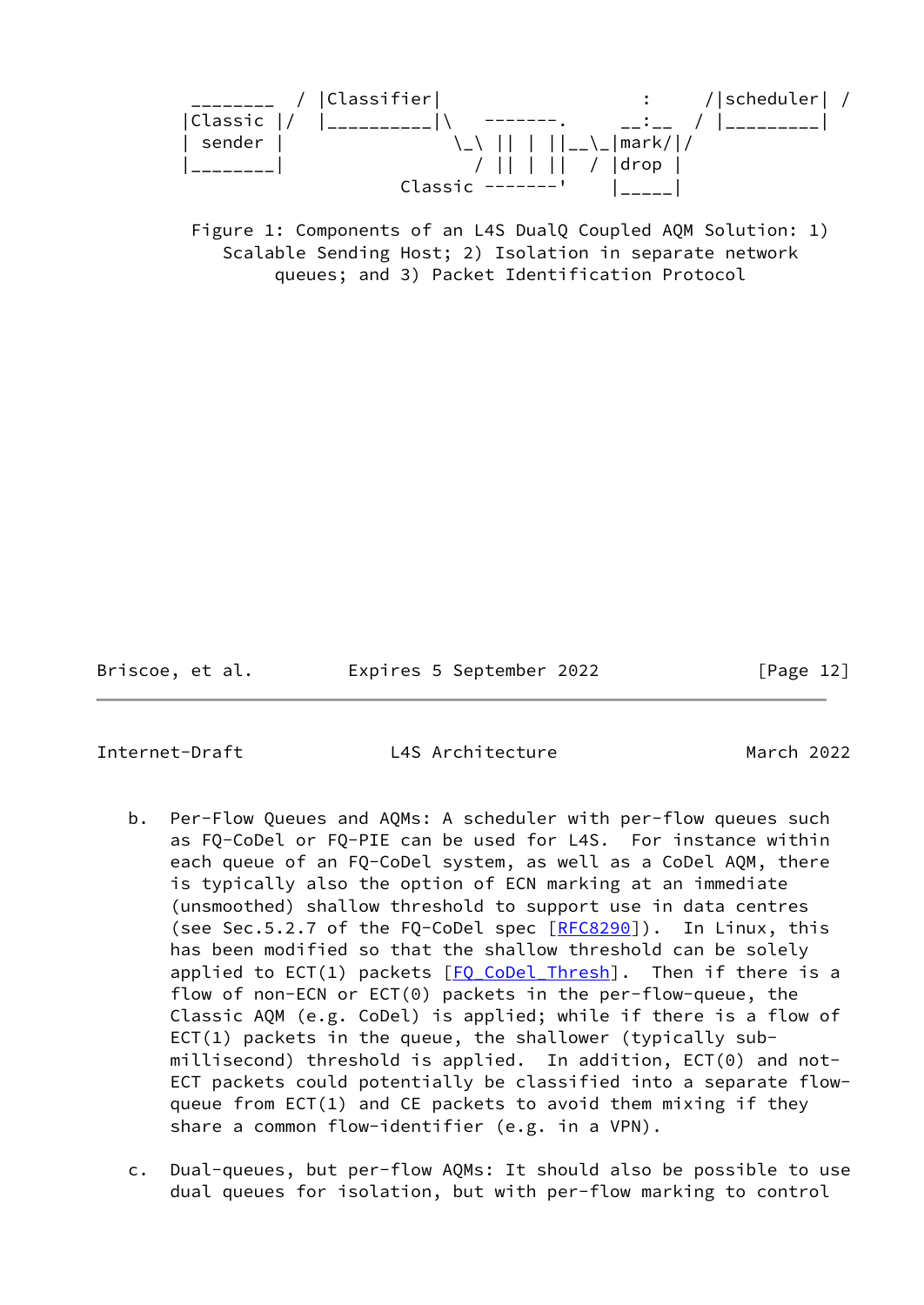flow-rates (instead of the coupled per-queue marking of the Dual Queue Coupled AQM). One of the two queues would be for isolating L4S packets, which would be classified by the ECN codepoint. Flow rates could be controlled by flow-specific marking. The policy goal of the marking could be to differentiate flow rates (e.g. [[Nadas20](#page-44-2)], which requires additional signalling of a per flow 'value'), or to equalize flow-rates (perhaps in a similar way to Approx Fair CoDel [\[AFCD](#page-39-4)], [\[I-D.morton-tsvwg-codel-approx-fair\]](#page-43-2), but with two queues not one).

 Note that whenever the term 'DualQ' is used loosely without saying whether marking is per-queue or per-flow, it means a dual queue AQM with per-queue marking.

<span id="page-14-0"></span>[4.3](#page-14-0). Host Mechanisms

 The L4S architecture includes two main mechanisms in the end host that we enumerate next:

a. Scalable Congestion Control at the sender: [Section 2](#page-5-0) defines a scalable congestion control as one where the average time from one congestion signal to the next (the recovery time) remains invariant as the flow rate scales, all other factors being equal. Data Center TCP is the most widely used example. It has been documented as an informational record of the protocol currently in use in controlled environments [[RFC8257](https://datatracker.ietf.org/doc/pdf/rfc8257)]. A draft list of safety and performance improvements for a scalable congestion control to be usable on the public Internet has been drawn up (the so-called 'Prague L4S requirements' in Appendix A of

Briscoe, et al. 
Expires 5 September 2022
[Page 13]

Internet-Draft L4S Architecture March 2022

[\[I-D.ietf-tsvwg-ecn-l4s-id](#page-42-1)]). The subset that involve risk of harm to others have been captured as normative requirements in Section 4 of [\[I-D.ietf-tsvwg-ecn-l4s-id\]](#page-42-1). TCP Prague  $[I-D.briscoe-iccrg-prague-congestion-control]$  $[I-D.briscoe-iccrg-prague-congestion-control]$  has been implemented in Linux as a reference implementation to address these requirements [\[PragueLinux](#page-44-0)].

 Transport protocols other than TCP use various congestion controls that are designed to be friendly with Reno. Before they can use the L4S service, they will need to be updated to implement a scalable congestion response, which they will have to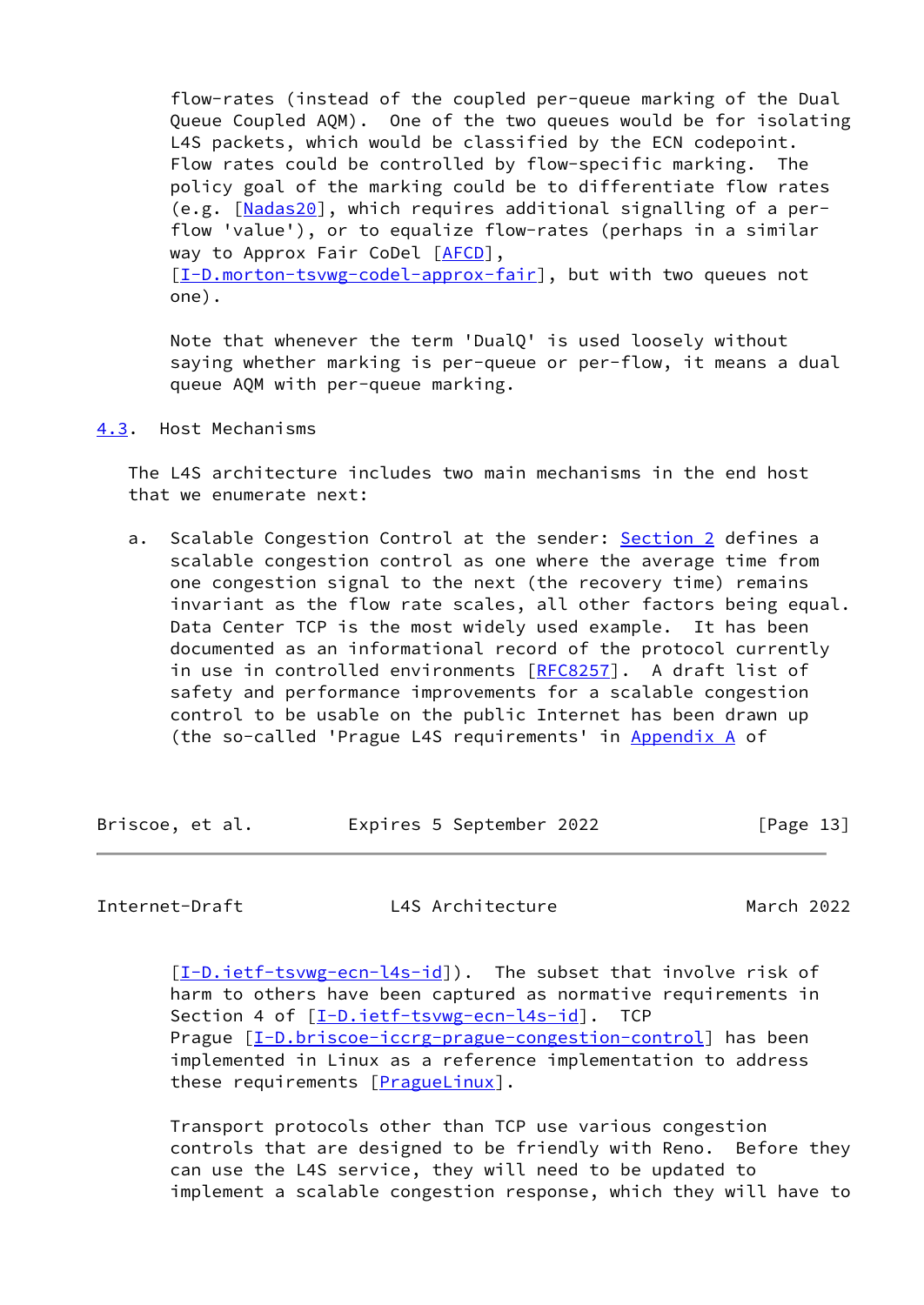indicate by using the ECT(1) codepoint. Scalable variants are under consideration for more recent transport protocols, e.g. QUIC, and the L4S ECN part of BBRv2 [\[BBRv2\]](#page-39-3), [\[I-D.cardwell-iccrg-bbr-congestion-control](#page-42-2)] is a scalable congestion control intended for the TCP and QUIC transports, amongst others. Also an L4S variant of the RMCAT SCReAM controller [\[RFC8298](https://datatracker.ietf.org/doc/pdf/rfc8298)] has been implemented [[SCReAM](#page-49-0)] for media transported over RTP.

[Section 4.3](#page-14-0) of the L4S ECN spec [\[I-D.ietf-tsvwg-ecn-l4s-id](#page-42-1)] defines scalable congestion control in more detail, and specifies that requirements that an L4S scalable congestion control has to comply with.

- b. The ECN feedback in some transport protocols is already sufficiently fine-grained for L4S (specifically DCCP [\[RFC4340](https://datatracker.ietf.org/doc/pdf/rfc4340)] and QUIC [\[RFC9000](https://datatracker.ietf.org/doc/pdf/rfc9000)]). But others either require update or are in the process of being updated:
	- \* For the case of TCP, the feedback protocol for ECN embeds the assumption from Classic ECN [[RFC3168\]](https://datatracker.ietf.org/doc/pdf/rfc3168) that an ECN mark is equivalent to a drop, making it unusable for a scalable TCP. Therefore, the implementation of TCP receivers will have to be upgraded [\[RFC7560](https://datatracker.ietf.org/doc/pdf/rfc7560)]. Work to standardize and implement more accurate ECN feedback for TCP (AccECN) is in progress [\[I-D.ietf-tcpm-accurate-ecn\]](#page-42-3), [[PragueLinux](#page-44-0)].
	- \* ECN feedback is only roughly sketched in an appendix of the SCTP specification [[RFC4960](https://datatracker.ietf.org/doc/pdf/rfc4960)]. A fuller specification has been proposed in a long-expired draft [\[I-D.stewart-tsvwg-sctpecn](#page-43-3)], which would need to be implemented and deployed before SCTCP could support L4S.
	- \* For RTP, sufficient ECN feedback was defined in [\[RFC6679](https://datatracker.ietf.org/doc/pdf/rfc6679)], but [\[RFC8888](https://datatracker.ietf.org/doc/pdf/rfc8888)] defines the latest standards track improvements.

<span id="page-15-1"></span>

| Briscoe, et al. | Expires 5 September 2022 | [Page 14]  |
|-----------------|--------------------------|------------|
| Internet-Draft  | L4S Architecture         | March 2022 |

## <span id="page-15-0"></span>[5](#page-15-0). Rationale

<span id="page-15-2"></span>[5.1](#page-15-2). Why These Primary Components?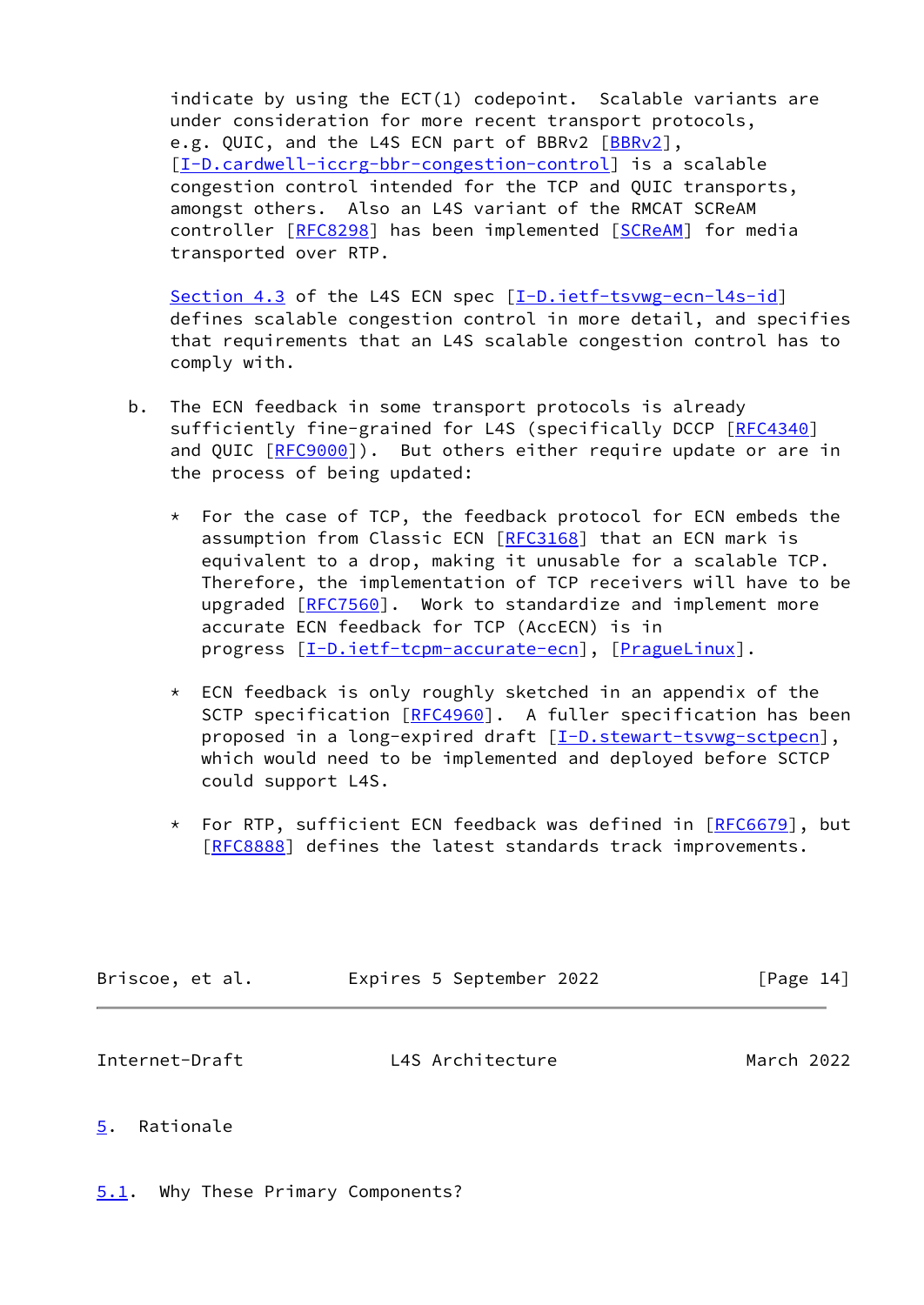- Explicit congestion signalling (protocol): Explicit congestion signalling is a key part of the L4S approach. In contrast, use of drop as a congestion signal creates a tension because drop is both an impairment (less would be better) and a useful signal (more would be better):
	- \* Explicit congestion signals can be used many times per round trip, to keep tight control, without any impairment. Under heavy load, even more explicit signals can be applied so the queue can be kept short whatever the load. In contrast, Classic AQMs have to introduce very high packet drop at high load to keep the queue short. By using ECN, an L4S congestion control's sawtooth reduction can be smaller and therefore return to the operating point more often, without worrying that more sawteeth will cause more signals. The consequent smaller amplitude sawteeth fit between an empty queue and a very shallow marking threshold (~1 ms in the public Internet), so queue delay variation can be very low, without risk of under utilization.
	- $*$  Explicit congestion signals can be emitted immediately to track fluctuations of the queue. L4S shifts smoothing from the network to the host. The network doesn't know the round trip times of any of the flows. So if the network is responsible for smoothing (as in the Classic approach), it has to assume a worst case RTT, otherwise long RTT flows would become unstable. This delays Classic congestion signals by 100-200 ms. In contrast, each host knows its own round trip time. So, in the L4S approach, the host can smooth each flow over its own RTT, introducing no more soothing delay than strictly necessary (usually only a few milliseconds). A host can also choose not to introduce any smoothing delay if appropriate, e.g. during flow start-up.

 Neither of the above are feasible if explicit congestion signalling has to be considered 'equivalent to drop' (as was required with Classic ECN [\[RFC3168](https://datatracker.ietf.org/doc/pdf/rfc3168)]), because drop is an impairment as well as a signal. So drop cannot be excessively frequent, and drop cannot be immediate, otherwise too many drops would turn out to have been due to only a transient fluctuation in the queue that would not have warranted dropping a packet in hindsight. Therefore, in an L4S AQM, the L4S queue uses a new L4S variant of ECN that is not equivalent to drop (see [section 5.2](#page-19-0) of

| Briscoe, et al. | Expires 5 September 2022 | [Page $15$ ] |
|-----------------|--------------------------|--------------|
|-----------------|--------------------------|--------------|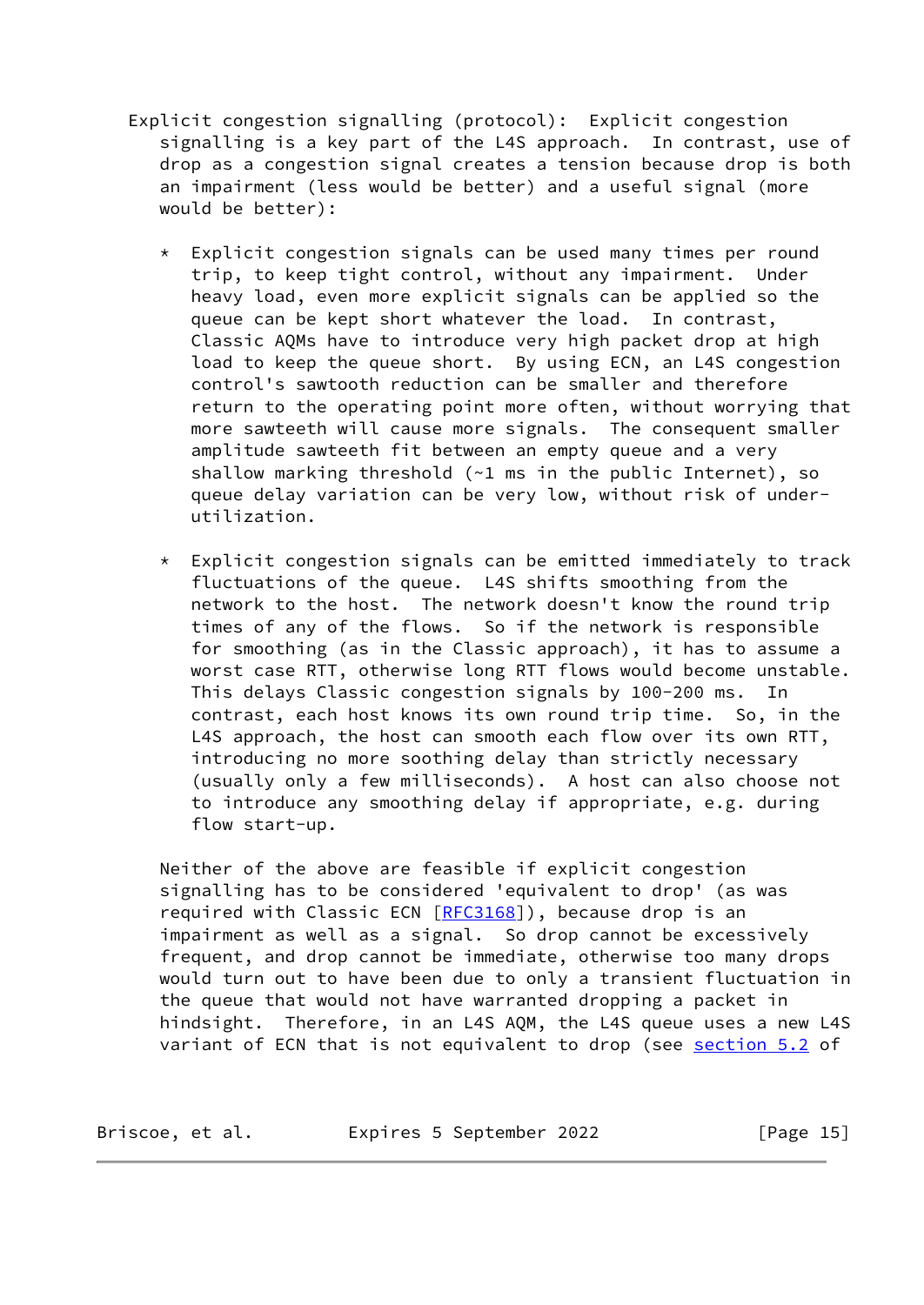the L4S ECN spec [\[I-D.ietf-tsvwg-ecn-l4s-id](#page-42-1)]), while the Classic queue uses either Classic ECN [\[RFC3168](https://datatracker.ietf.org/doc/pdf/rfc3168)] or drop, which are equivalent to each other.

 Before Classic ECN was standardized, there were various proposals to give an ECN mark a different meaning from drop. However, there was no particular reason to agree on any one of the alternative meanings, so 'equivalent to drop' was the only compromise that could be reached. [RFC 3168](https://datatracker.ietf.org/doc/pdf/rfc3168) contains a statement that:

 "An environment where all end nodes were ECN-Capable could allow new criteria to be developed for setting the CE codepoint, and new congestion control mechanisms for end-node reaction to CE packets. However, this is a research issue, and as such is not addressed in this document."

- Latency isolation (network): L4S congestion controls keep queue delay low whereas Classic congestion controls need a queue of the order of the RTT to avoid under-utilization. One queue cannot have two lengths, therefore L4S traffic needs to be isolated in a separate queue (e.g. DualQ) or queues (e.g. FQ).
- Coupled congestion notification: Coupling the congestion notification between two queues as in the DualQ Coupled AQM is not necessarily essential, but it is a simple way to allow senders to determine their rate, packet by packet, rather than be overridden by a network scheduler. An alternative is for a network scheduler to control the rate of each application flow (see discussion in [Section 5.2](#page-19-0)).
- L4S packet identifier (protocol): Once there are at least two treatments in the network, hosts need an identifier at the IP layer to distinguish which treatment they intend to use.
- Scalable congestion notification: A scalable congestion control in the host keeps the signalling frequency from the network high whatever the flow rate, so that queue delay variations can be small when conditions are stable, and rate can track variations in available capacity as rapidly as possible otherwise.
- Low loss: Latency is not the only concern of L4S. The 'Low Loss' part of the name denotes that L4S generally achieves zero congestion loss due to its use of ECN. Otherwise, loss would itself cause delay, particularly for short flows, due to retransmission delay [\[RFC2884](https://datatracker.ietf.org/doc/pdf/rfc2884)].

Scalable throughput: The "Scalable throughput" part of the name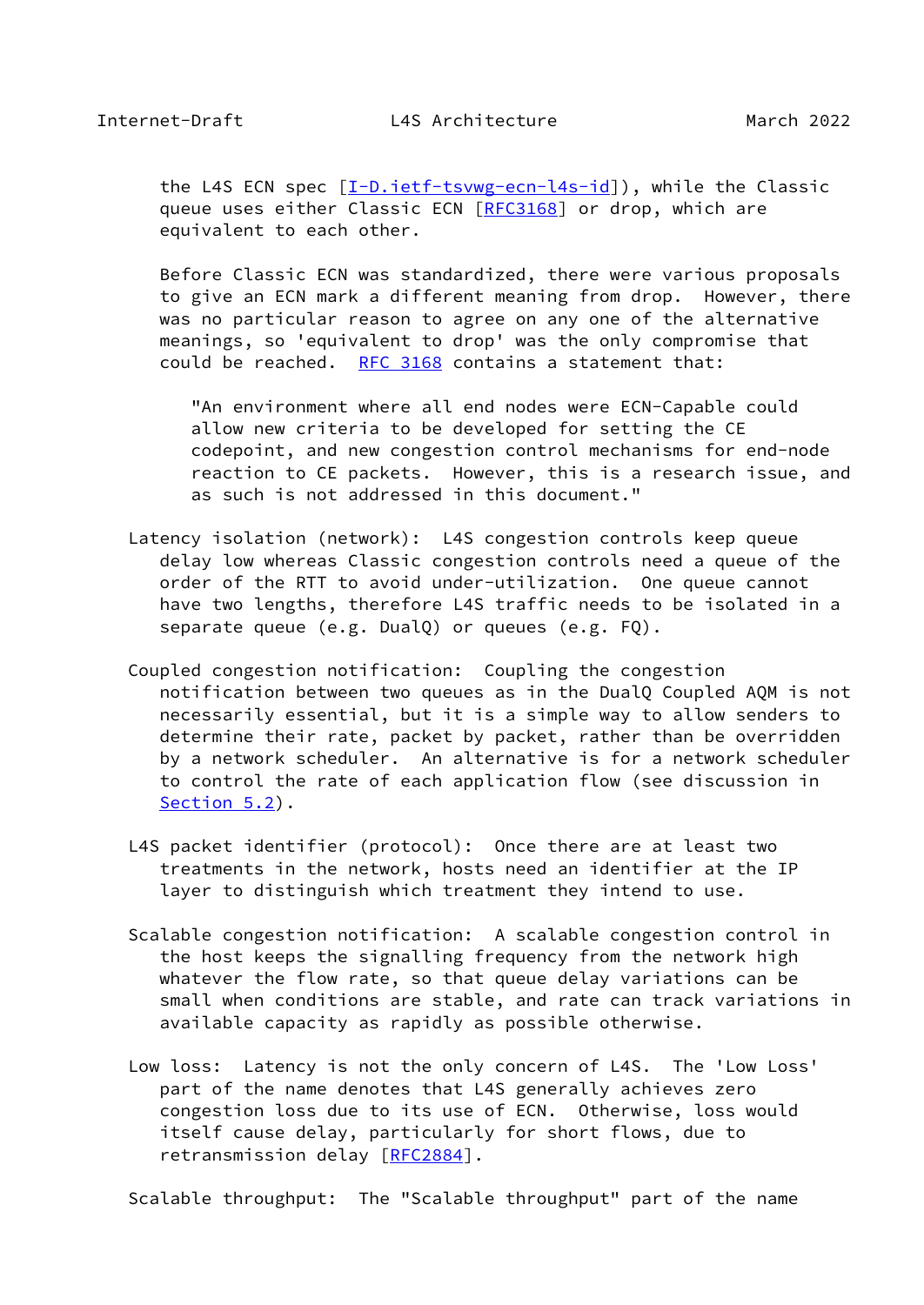denotes that the per-flow throughput of scalable congestion controls should scale indefinitely, avoiding the imminent scaling problems with Reno-friendly congestion control algorithms [[RFC3649](https://datatracker.ietf.org/doc/pdf/rfc3649)]. It was known when TCP congestion avoidance was first developed in 1988 that it would not scale to high bandwidth-delay products (see footnote 6 in [\[TCP-CA](#page-49-1)]). Today, regular broadband flow rates over WAN distances are already beyond the scaling range of Classic Reno congestion control. So `less unscalable' Cubic [\[RFC8312](https://datatracker.ietf.org/doc/pdf/rfc8312)] and Compound [\[I-D.sridharan-tcpm-ctcp](#page-43-0)] variants of TCP have been successfully deployed. However, these are now approaching their scaling limits.

 For instance, we will consider a scenario with a maximum RTT of 30 ms at the peak of each sawtooth. As Reno packet rate scales 8x from 1,250 to 10,000 packet/s (from 15 to 120 Mb/s with 1500 B packets), the time to recover from a congestion event rises proportionately by 8x as well, from 422 ms to 3.38 s. It is clearly problematic for a congestion control to take multiple seconds to recover from each congestion event. Cubic [\[RFC8312](https://datatracker.ietf.org/doc/pdf/rfc8312)] was developed to be less unscalable, but it is approaching its scaling limit; with the same max RTT of 30 ms, at 120 Mb/s Cubic is still fully in its Reno-friendly mode, so it takes about 4.3 s to recover. However, once the flow rate scales by 8x again to 960 Mb/s it enters true Cubic mode, with a recovery time of 12.2 s. From then on, each further scaling by 8x doubles Cubic's recovery time (because the cube root of 8 is 2), e.g. at 7.68 Gb/s the recovery time is 24.3 s. In contrast a scalable congestion control like DCTCP or TCP Prague induces 2 congestion signals per round trip on average, which remains invariant for any flow rate, keeping dynamic control very tight.

 For a feel of where the global average lone-flow download sits on this scale at the time of writing (2021), according to [[BDPdata](#page-39-5)] globally averaged fixed access capacity was 103 Mb/s in 2020 and averaged base RTT to a CDN was 25-34ms in 2019. Averaging of per country data was weighted by Internet user population (data collected globally is necessarily of variable quality, but the paper does double-check that the outcome compares well against a second source). So a lone CUBIC flow would at best take about 200 round trips (5 s) to recover from each of its sawtooth reductions,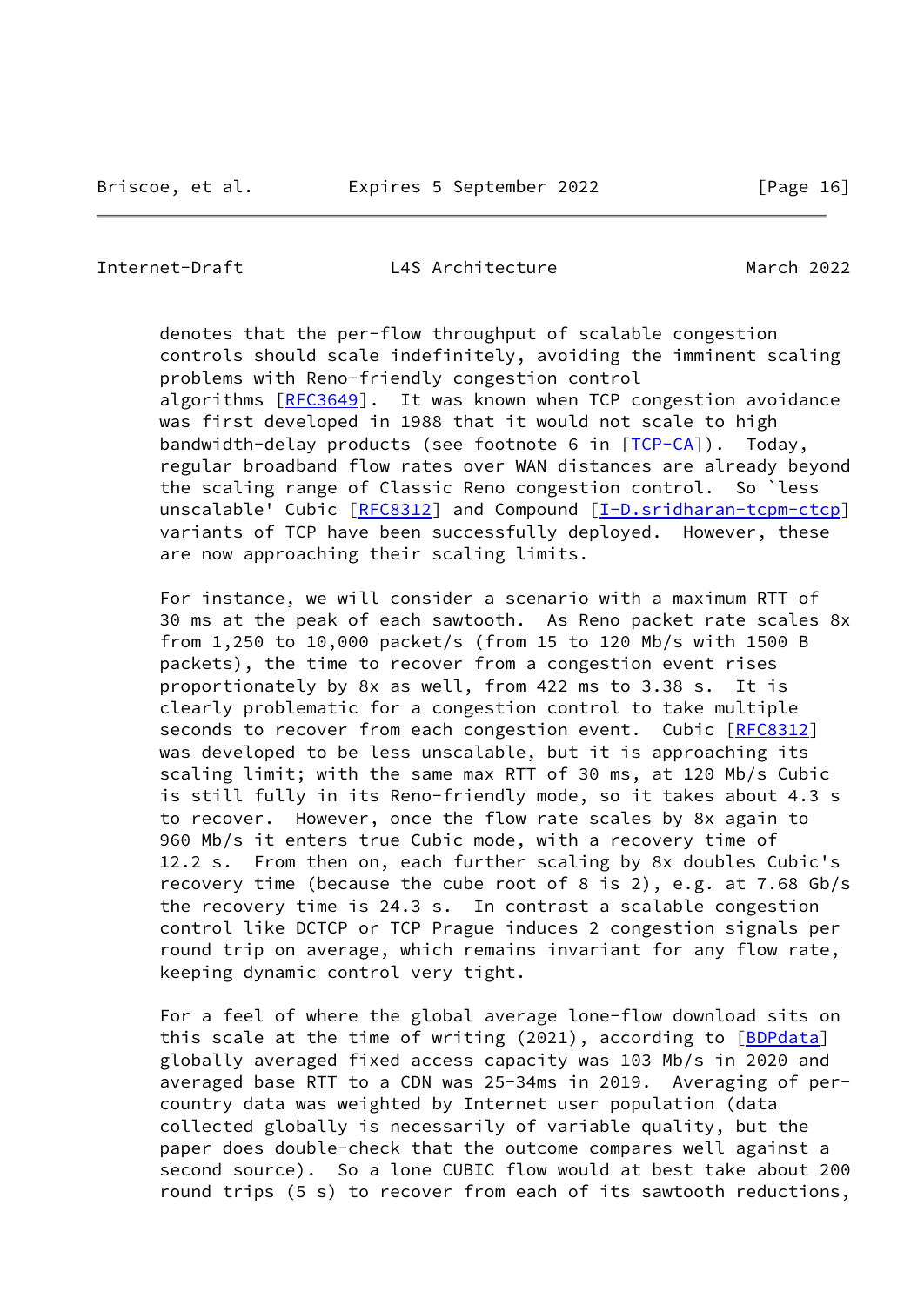if the flow even lasted that long. This is described as 'at best' because it assume everyone uses an AQM, whereas in reality most users still have a (probably bloated) tail-drop buffer. In the tail-drop case, likely average recovery time would be at least 4x 5 s, if not more, because RTT under load would be at least double that of an AQM, and recovery time depends on the square of RTT.

Briscoe, et al. 
Expires 5 September 2022
[Page 17]

<span id="page-19-1"></span>Internet-Draft L4S Architecture March 2022

 Although work on scaling congestion controls tends to start with TCP as the transport, the above is not intended to exclude other transports (e.g. SCTP, QUIC) or less elastic algorithms (e.g. RMCAT), which all tend to adopt the same or similar developments.

<span id="page-19-0"></span>[5.2](#page-19-0). What L4S adds to Existing Approaches

 All the following approaches address some part of the same problem space as L4S. In each case, it is shown that L4S complements them or improves on them, rather than being a mutually exclusive alternative:

 Diffserv: Diffserv addresses the problem of bandwidth apportionment for important traffic as well as queuing latency for delay sensitive traffic. Of these, L4S solely addresses the problem of queuing latency. Diffserv will still be necessary where important traffic requires priority (e.g. for commercial reasons, or for protection of critical infrastructure traffic) - see [[I-D.briscoe-tsvwg-l4s-diffserv](#page-41-2)]. Nonetheless, the L4S approach can provide low latency for all traffic within each Diffserv class (including the case where there is only the one default Diffserv class).

 Also, Diffserv can only provide a latency benefit if a small subset of the traffic on a bottleneck link requests low latency. As already explained, it has no effect when all the applications in use at one time at a single site (home, small business or mobile device) require low latency. In contrast, because L4S works for all traffic, it needs none of the management baggage (traffic policing, traffic contracts) associated with favouring some packets over others. This lack of management baggage ought to give L4S a better chance of end-to-end deployment.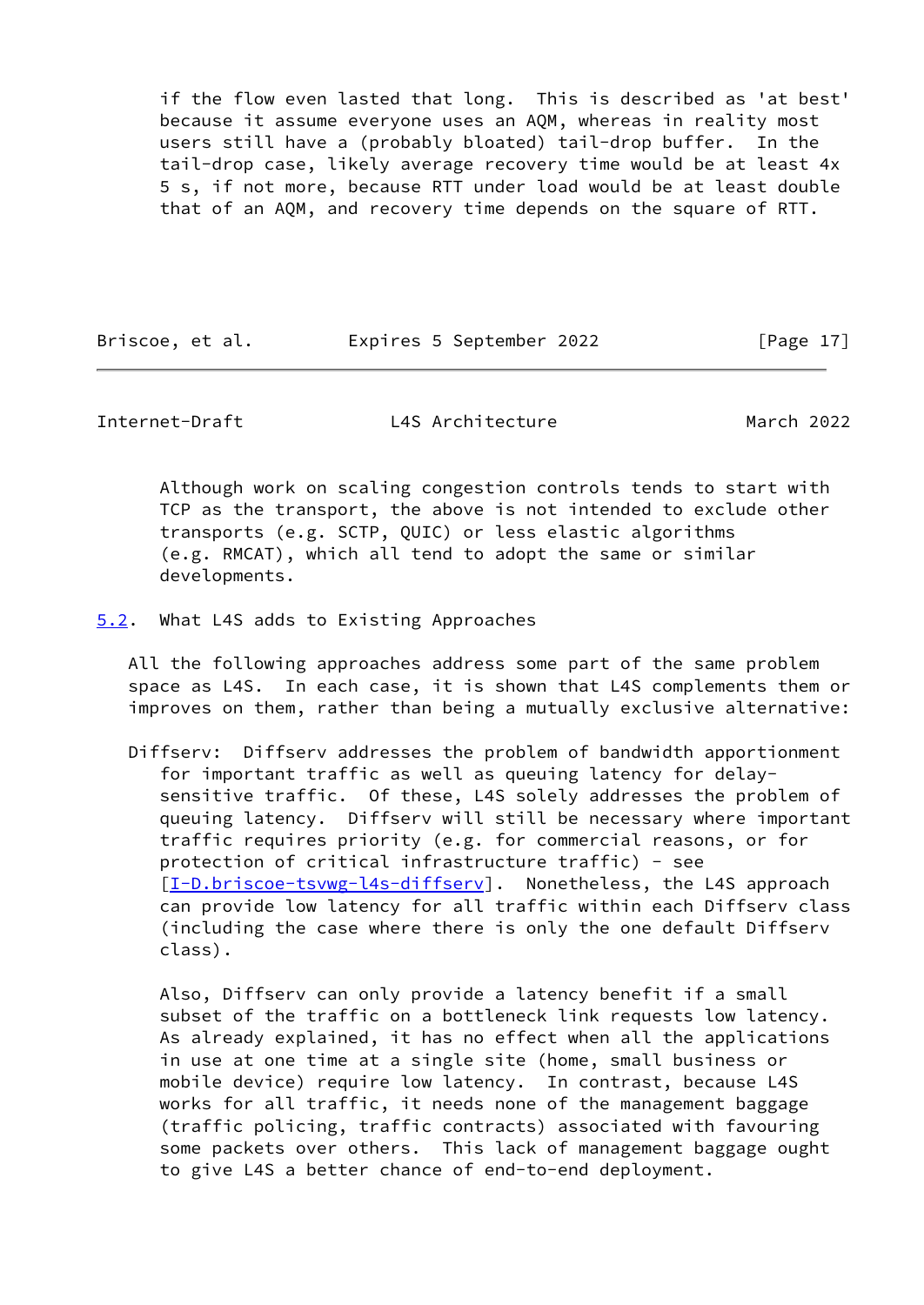In particular, because networks tend not to trust end systems to identify which packets should be favoured over others, where networks assign packets to Diffserv classes they tend to use packet inspection of application flow identifiers or deeper inspection of application signatures. Thus, nowadays, Diffserv doesn't always sit well with encryption of the layers above IP [[RFC8404\]](https://datatracker.ietf.org/doc/pdf/rfc8404). So users have to choose between privacy and QoS.

 As with Diffserv, the L4S identifier is in the IP header. But, in contrast to Diffserv, the L4S identifier does not convey a want or a need for a certain level of quality. Rather, it promises a certain behaviour (scalable congestion response), which networks can objectively verify if they need to. This is because low delay depends on collective host behaviour, whereas bandwidth priority depends on network behaviour.

| Briscoe, et al. | Expires 5 September 2022 |  | [Page 18] |
|-----------------|--------------------------|--|-----------|
|-----------------|--------------------------|--|-----------|

- State-of-the-art AQMs: AQMs such as PIE and FQ-CoDel give a significant reduction in queuing delay relative to no AQM at all. L4S is intended to complement these AQMs, and should not distract from the need to deploy them as widely as possible. Nonetheless, AQMs alone cannot reduce queuing delay too far without significantly reducing link utilization, because the root cause of the problem is on the host - where Classic congestion controls use large saw-toothing rate variations. The L4S approach resolves this tension between delay and utilization by enabling hosts to minimize the amplitude of their sawteeth. A single-queue Classic AQM is not sufficient to allow hosts to use small sawteeth for two reasons: i) smaller sawteeth would not get lower delay in an AQM designed for larger amplitude Classic sawteeth, because a queue can only have one length at a time; and ii) much smaller sawteeth implies much more frequent sawteeth, so L4S flows would drive a Classic AQM into a high level of ECN-marking, which would appear as heavy congestion to Classic flows, which in turn would greatly reduce their rate as a result (see [Section 6.4.4\)](#page-32-0).
- Per-flow queuing or marking: Similarly, per-flow approaches such as FQ-CoDel or Approx Fair CoDel [\[AFCD](#page-39-4)] are not incompatible with the L4S approach. However, per-flow queuing alone is not enough - it only isolates the queuing of one flow from others; not from itself. Per-flow implementations need to have support for scalable congestion control added, which has already been done for FQ-CoDel in Linux (see Sec.5.2.7 of [\[RFC8290](https://datatracker.ietf.org/doc/pdf/rfc8290)] and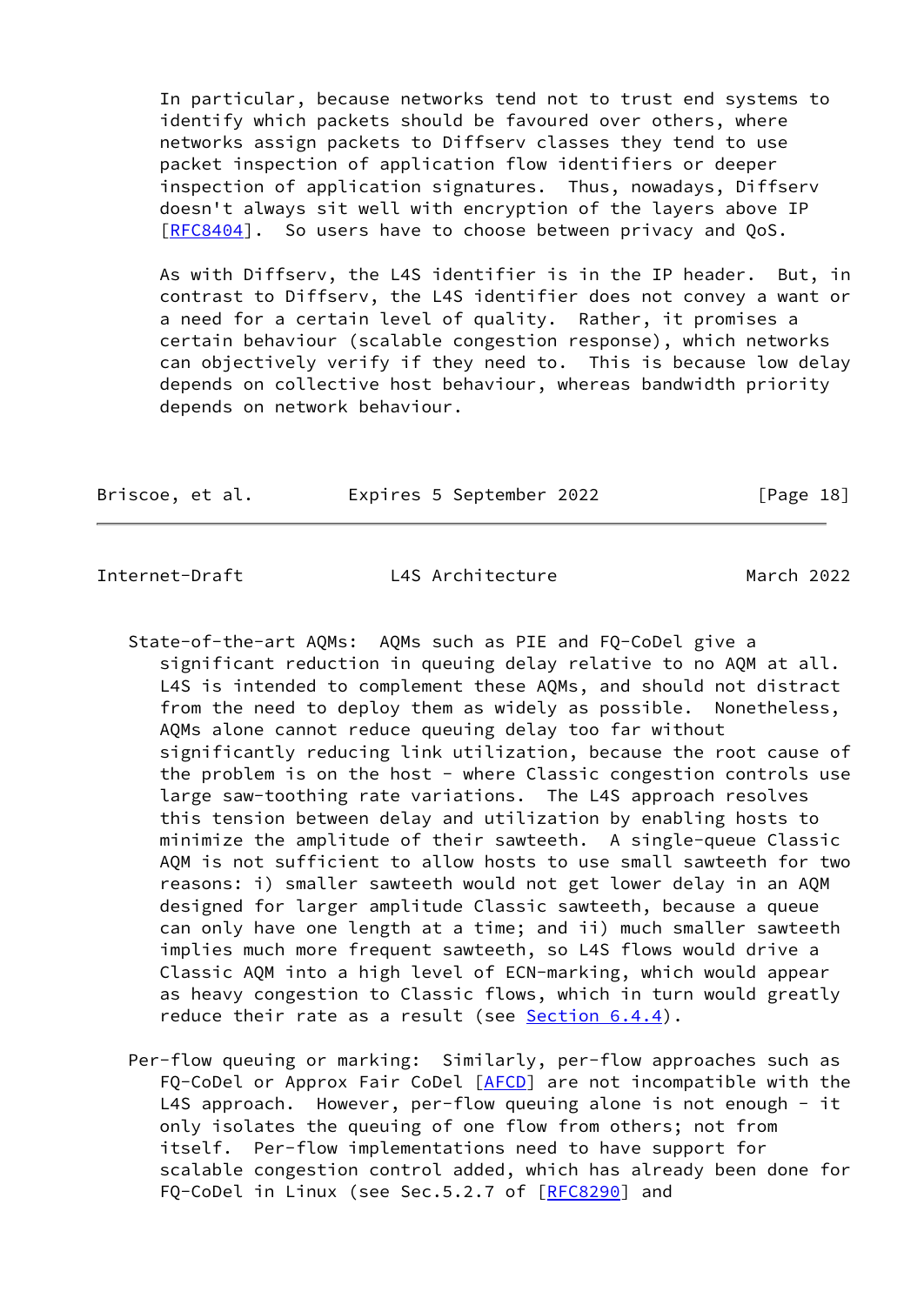[[FQ\\_CoDel\\_Thresh\]](#page-40-6)). Without this simple modification, per-flow AQMs like FQ-CoDel would still not be able to support applications that need both very low delay and high bandwidth, e.g. video-based control of remote procedures, or interactive cloud-based video (see Note 1 below).

 Although per-flow techniques are not incompatible with L4S, it is important to have the DualQ alternative. This is because handling end-to-end (layer 4) flows in the network (layer 3 or 2) precludes some important end-to-end functions. For instance:

 a. Per-flow forms of L4S like FQ-CoDel are incompatible with full end-to-end encryption of transport layer identifiers for privacy and confidentiality (e.g. IPSec or encrypted VPN tunnels, as opposed to TLS over UDP), because they require packet inspection to access the end-to-end transport flow identifiers.

 In contrast, the DualQ form of L4S requires no deeper inspection than the IP layer. So, as long as operators take the DualQ approach, their users can have both very low queuing delay and full end-to-end encryption [\[RFC8404](https://datatracker.ietf.org/doc/pdf/rfc8404)].

| Briscoe, et al.<br>Expires 5 September 2022 | [Page 19] |
|---------------------------------------------|-----------|
|---------------------------------------------|-----------|

Internet-Draft L4S Architecture March 2022

 b. With per-flow forms of L4S, the network takes over control of the relative rates of each application flow. Some see it as an advantage that the network will prevent some flows running faster than others. Others consider it an inherent part of the Internet's appeal that applications can control their rate while taking account of the needs of others via congestion signals. They maintain that this has allowed applications with interesting rate behaviours to evolve, for instance, variable bit-rate video that varies around an equal share rather than being forced to remain equal at every instant, or e2e scavenger behaviours [\[RFC6817](https://datatracker.ietf.org/doc/pdf/rfc6817)] that use less than an equal share of capacity [\[LEDBAT\\_AQM\]](#page-44-3).

 The L4S architecture does not require the IETF to commit to one approach over the other, because it supports both, so that the 'market' can decide. Nonetheless, in the spirit of 'Do one thing and do it well' [\[McIlroy78\]](#page-44-4), the DualQ option provides low delay without prejudging the issue of flow-rate control. Then, flow rate policing can be added separately if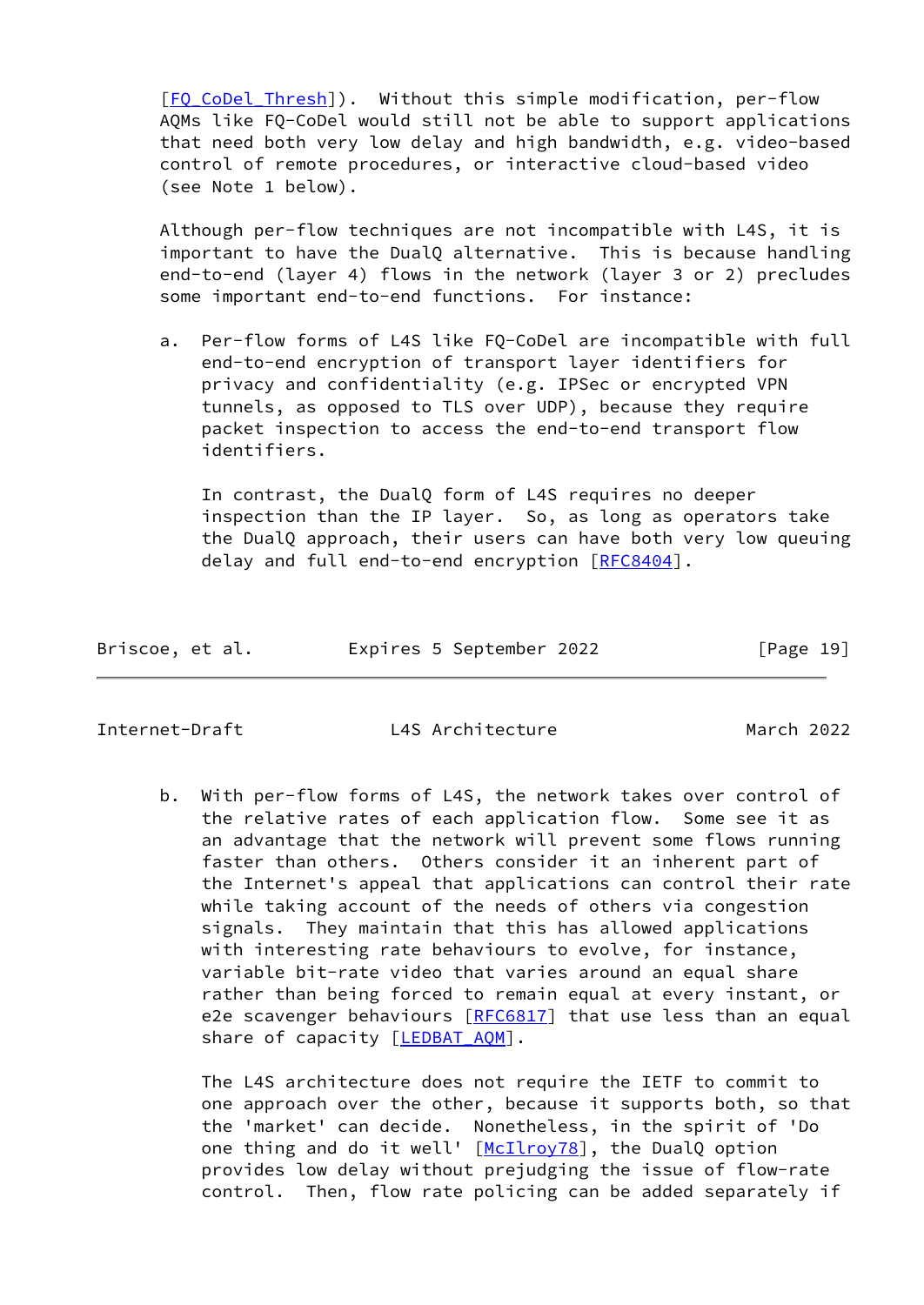desired. This allows application control up to a point, but the network can still choose to set the point at which it intervenes to prevent one flow completely starving another.

Note:

- 1. It might seem that self-inflicted queuing delay within a per flow queue should not be counted, because if the delay wasn't in the network it would just shift to the sender. However, modern adaptive applications, e.g. HTTP/2 [\[RFC7540](https://datatracker.ietf.org/doc/pdf/rfc7540)] or some interactive media applications (see  $Section 6.1$ ), can keep low latency objects at the front of their local send queue by shuffling priorities of other objects dependent on the progress of other transfers (for example see [\[lowat](#page-44-5)]). They cannot shuffle objects once they have released them into the network.
- Alternative Back-off ECN (ABE): Here again, L4S is not an alternative to ABE but a complement that introduces much lower queuing delay. ABE [\[RFC8511](https://datatracker.ietf.org/doc/pdf/rfc8511)] alters the host behaviour in response to ECN marking to utilize a link better and give ECN flows faster throughput. It uses ECT(0) and assumes the network still treats ECN and drop the same. Therefore ABE exploits any lower queuing delay that AQMs can provide. But as explained above, AQMs still cannot reduce queuing delay too far without losing link utilization (to allow for other, non-ABE, flows).

BBR: Bottleneck Bandwidth and Round-trip propagation time

| Briscoe, et al. |  | Expires 5 September 2022 |           |
|-----------------|--|--------------------------|-----------|
|                 |  |                          | [Page 20] |

<span id="page-22-0"></span>Internet-Draft L4S Architecture March 2022

 (BBR [\[I-D.cardwell-iccrg-bbr-congestion-control](#page-42-2)]) controls queuing delay end-to-end without needing any special logic in the network, such as an AQM. So it works pretty-much on any path. BBR keeps queuing delay reasonably low, but perhaps not quite as low as with state-of-the-art AQMs such as PIE or FQ-CoDel, and certainly nowhere near as low as with L4S. Queuing delay is also not consistently low, due to BBR's regular bandwidth probing spikes and its aggressive flow start-up phase.

 L4S complements BBR. Indeed BBRv2 can use L4S ECN where available and a scalable L4S congestion control behaviour in response to any ECN signalling from the path  $[BBRv2]$  $[BBRv2]$ . The L4S ECN signal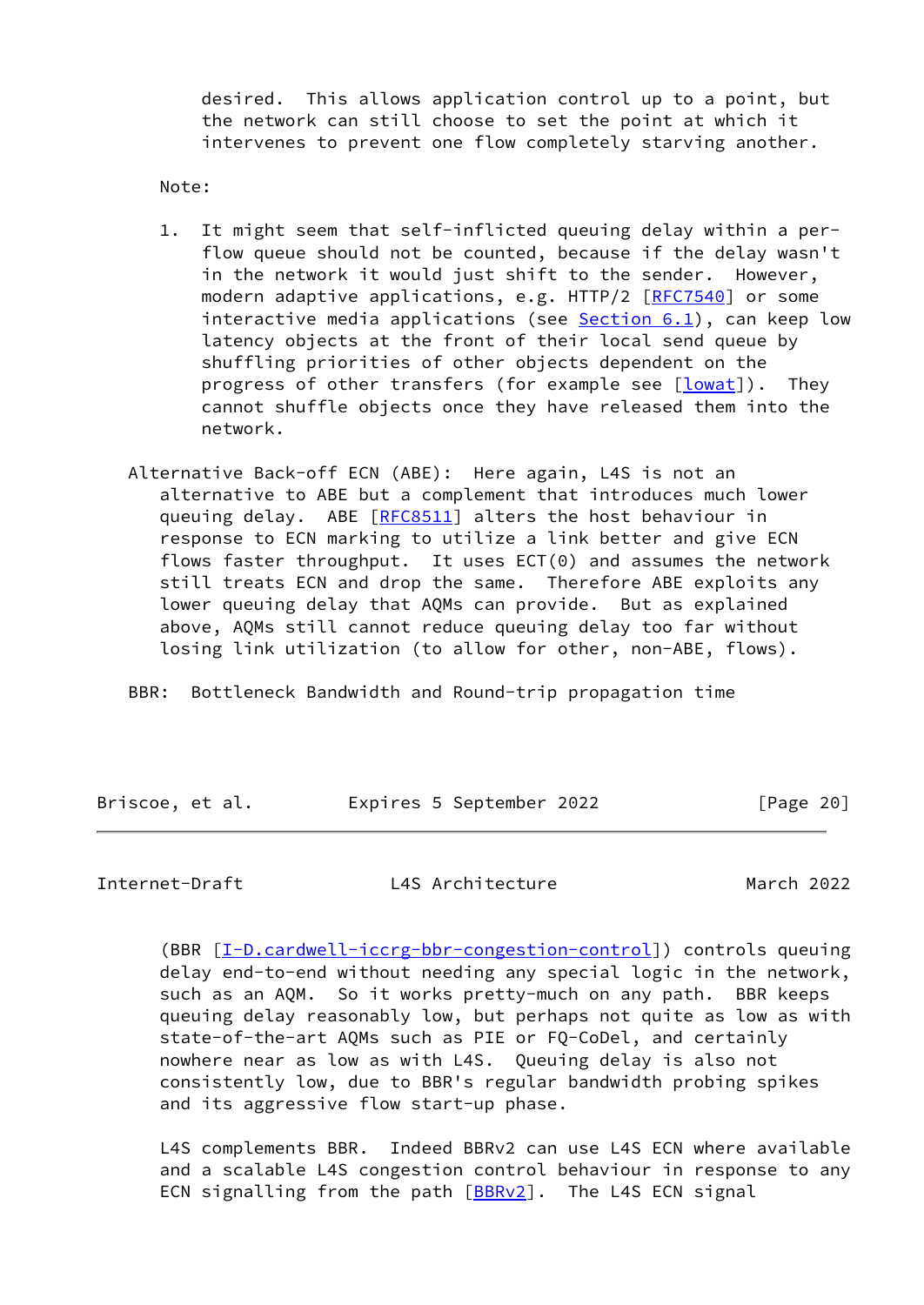complements the delay based congestion control aspects of BBR with an explicit indication that hosts can use, both to converge on a fair rate and to keep below a shallow queue target set by the network. Without L4S ECN, both these aspects need to be assumed or estimated.

- <span id="page-23-0"></span>[6](#page-23-0). Applicability
- <span id="page-23-1"></span>[6.1](#page-23-1). Applications

 A transport layer that solves the current latency issues will provide new service, product and application opportunities.

 With the L4S approach, the following existing applications also experience significantly better quality of experience under load:

- \* Gaming, including cloud based gaming;
- \* VoIP;
- \* Video conferencing;
- \* Web browsing;
- \* (Adaptive) video streaming;
- \* Instant messaging.

 The significantly lower queuing latency also enables some interactive application functions to be offloaded to the cloud that would hardly even be usable today:

- \* Cloud based interactive video;
- \* Cloud based virtual and augmented reality.

| Expires 5 September 2022<br>Briscoe, et al. | [Page 21] |
|---------------------------------------------|-----------|
|---------------------------------------------|-----------|

<span id="page-23-2"></span>Internet-Draft L4S Architecture March 2022

 The above two applications have been successfully demonstrated with L4S, both running together over a 40 Mb/s broadband access link loaded up with the numerous other latency sensitive applications in the previous list as well as numerous downloads - all sharing the same bottleneck queue simultaneously [\[L4Sdemo16\]](#page-43-4). For the former, a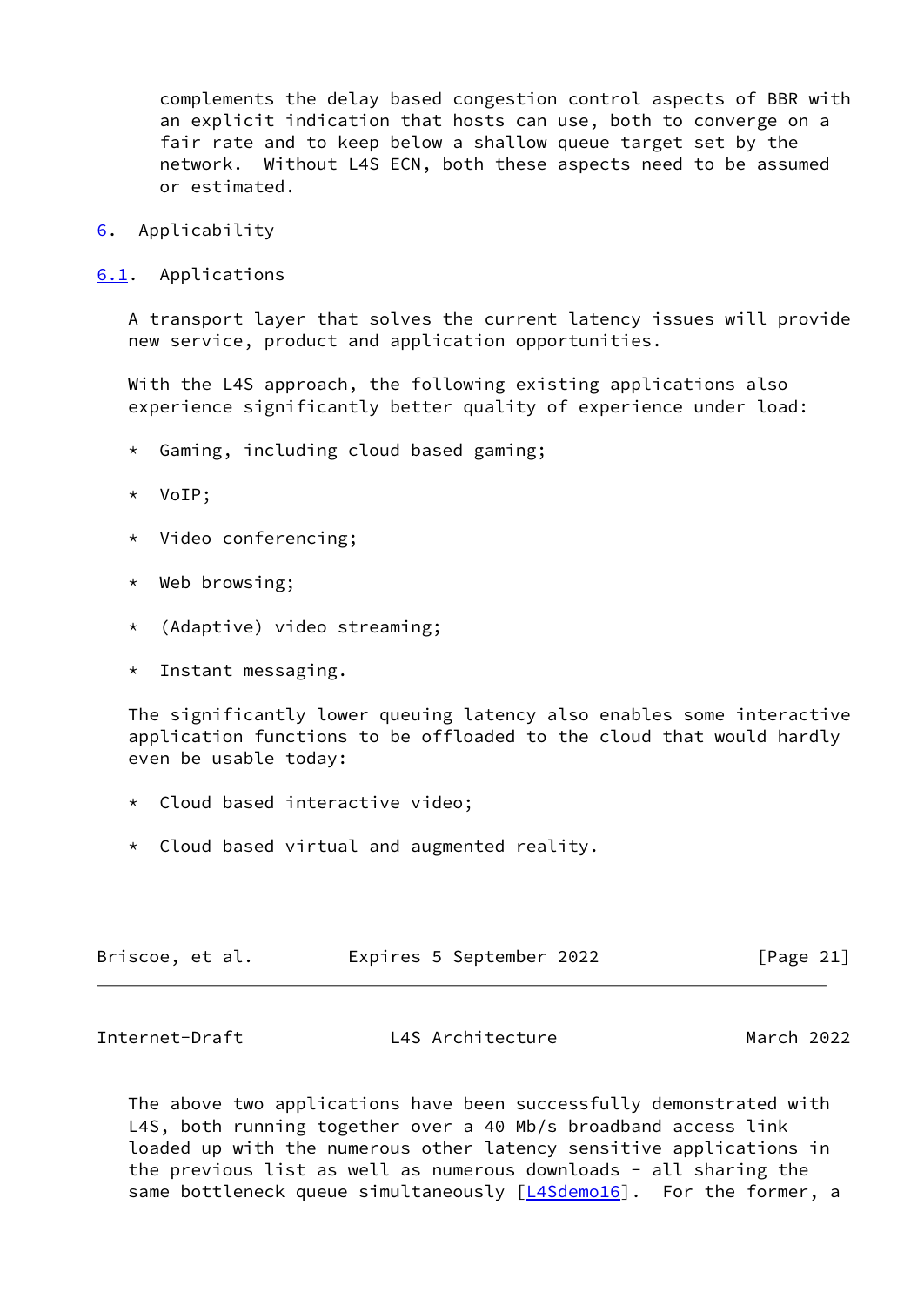panoramic video of a football stadium could be swiped and pinched so that, on the fly, a proxy in the cloud could generate a sub-window of the match video under the finger-gesture control of each user. For the latter, a virtual reality headset displayed a viewport taken from a 360 degree camera in a racing car. The user's head movements controlled the viewport extracted by a cloud-based proxy. In both cases, with 7 ms end-to-end base delay, the additional queuing delay of roughly 1 ms was so low that it seemed the video was generated locally.

 Using a swiping finger gesture or head movement to pan a video are extremely latency-demanding actions -- far more demanding than VoIP. Because human vision can detect extremely low delays of the order of single milliseconds when delay is translated into a visual lag between a video and a reference point (the finger or the orientation of the head sensed by the balance system in the inner ear -- the vestibular system).

 Without the low queuing delay of L4S, cloud-based applications like these would not be credible without significantly more access bandwidth (to deliver all possible video that might be viewed) and more local processing, which would increase the weight and power consumption of head-mounted displays. When all interactive processing can be done in the cloud, only the data to be rendered for the end user needs to be sent.

Other low latency high bandwidth applications such as:

- \* Interactive remote presence;
- \* Video-assisted remote control of machinery or industrial processes.

 are not credible at all without very low queuing delay. No amount of extra access bandwidth or local processing can make up for lost time.

<span id="page-24-0"></span>[6.2](#page-24-0). Use Cases

 The following use-cases for L4S are being considered by various interested parties:

| Briscoe, et al. |  | Expires 5 September 2022 |  | [Page 22] |  |
|-----------------|--|--------------------------|--|-----------|--|
|-----------------|--|--------------------------|--|-----------|--|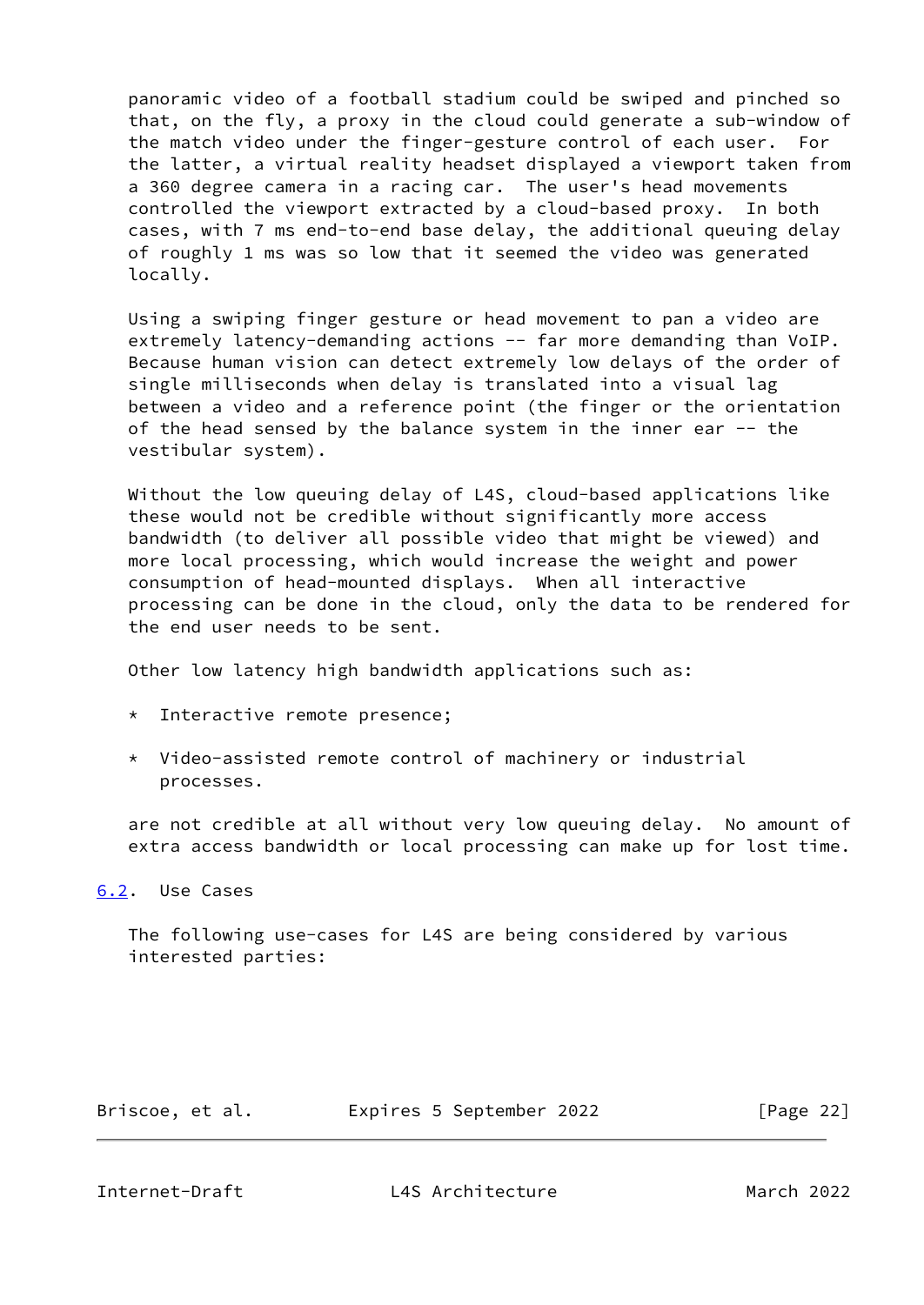- $*$  Where the bottleneck is one of various types of access network: e.g. DSL, Passive Optical Networks (PON), DOCSIS cable, mobile, satellite (see [Section 6.3](#page-26-0) for some technology-specific details)
- \* Private networks of heterogeneous data centres, where there is no single administrator that can arrange for all the simultaneous changes to senders, receivers and network needed to deploy DCTCP:
	- a set of private data centres interconnected over a wide area with separate administrations, but within the same company
	- a set of data centres operated by separate companies interconnected by a community of interest network (e.g. for the finance sector)
	- multi-tenant (cloud) data centres where tenants choose their operating system stack (Infrastructure as a Service - IaaS)
- \* Different types of transport (or application) congestion control:
	- elastic (TCP/SCTP);
	- real-time (RTP, RMCAT);
	- query (DNS/LDAP).
- \* Where low delay quality of service is required, but without inspecting or intervening above the IP layer [\[RFC8404](https://datatracker.ietf.org/doc/pdf/rfc8404)]:
	- mobile and other networks have tended to inspect higher layers in order to guess application QoS requirements. However, with growing demand for support of privacy and encryption, L4S offers an alternative. There is no need to select which traffic to favour for queuing, when L4S can give favourable queuing to all traffic.
- $*$  If queuing delay is minimized, applications with a fixed delay budget can communicate over longer distances, or via a longer chain of service functions [[RFC7665](https://datatracker.ietf.org/doc/pdf/rfc7665)] or onion routers.
- $*$  If delay jitter is minimized, it is possible to reduce the dejitter buffers on the receive end of video streaming, which should improve the interactive experience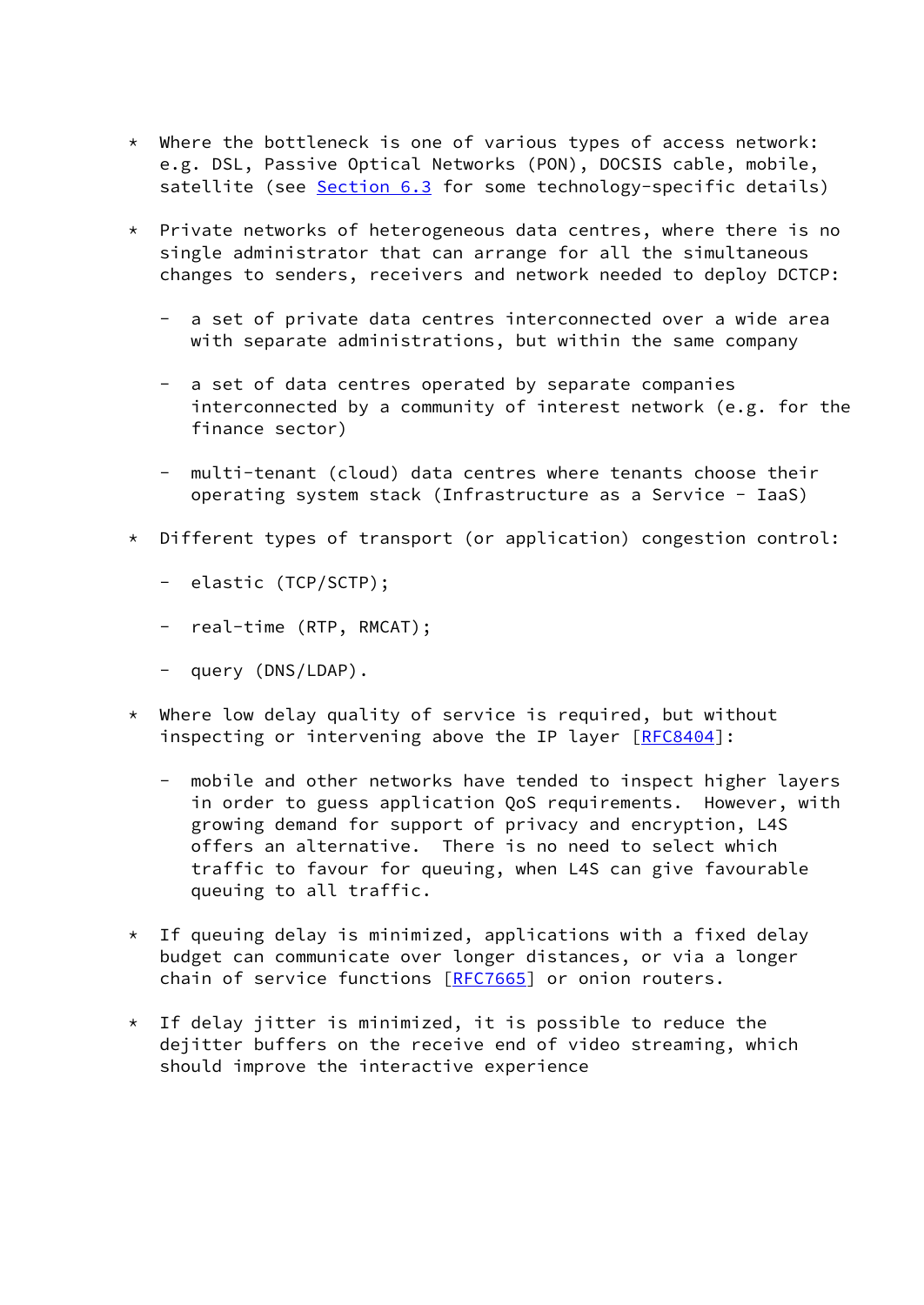## <span id="page-26-1"></span><span id="page-26-0"></span>[6.3](#page-26-0). Applicability with Specific Link Technologies

 Certain link technologies aggregate data from multiple packets into bursts, and buffer incoming packets while building each burst. WiFi, PON and cable all involve such packet aggregation, whereas fixed Ethernet and DSL do not. No sender, whether L4S or not, can do anything to reduce the buffering needed for packet aggregation. So an AQM should not count this buffering as part of the queue that it controls, given no amount of congestion signals will reduce it.

 Certain link technologies also add buffering for other reasons, specifically:

- \* Radio links (cellular, WiFi, satellite) that are distant from the source are particularly challenging. The radio link capacity can vary rapidly by orders of magnitude, so it is considered desirable to hold a standing queue that can utilize sudden increases of capacity;
- \* Cellular networks are further complicated by a perceived need to buffer in order to make hand-overs imperceptible;

 L4S cannot remove the need for all these different forms of buffering. However, by removing 'the longest pole in the tent' (buffering for the large sawteeth of Classic congestion controls), L4S exposes all these 'shorter poles' to greater scrutiny.

 Until now, the buffering needed for these additional reasons tended to be over-specified - with the excuse that none were 'the longest pole in the tent'. But having removed the 'longest pole', it becomes worthwhile to minimize them, for instance reducing packet aggregation burst sizes and MAC scheduling intervals.

## <span id="page-26-2"></span>[6.4](#page-26-2). Deployment Considerations

L4S AQMs, whether DualQ [\[I-D.ietf-tsvwg-aqm-dualq-coupled](#page-42-0)] or FQ, e.g. [\[RFC8290](https://datatracker.ietf.org/doc/pdf/rfc8290)] are, in themselves, an incremental deployment mechanism for L4S - so that L4S traffic can coexist with existing Classic (Reno-friendly) traffic. [Section 6.4.1](#page-27-0) explains why only deploying an L4S AQM in one node at each end of the access link will realize nearly all the benefit of L4S.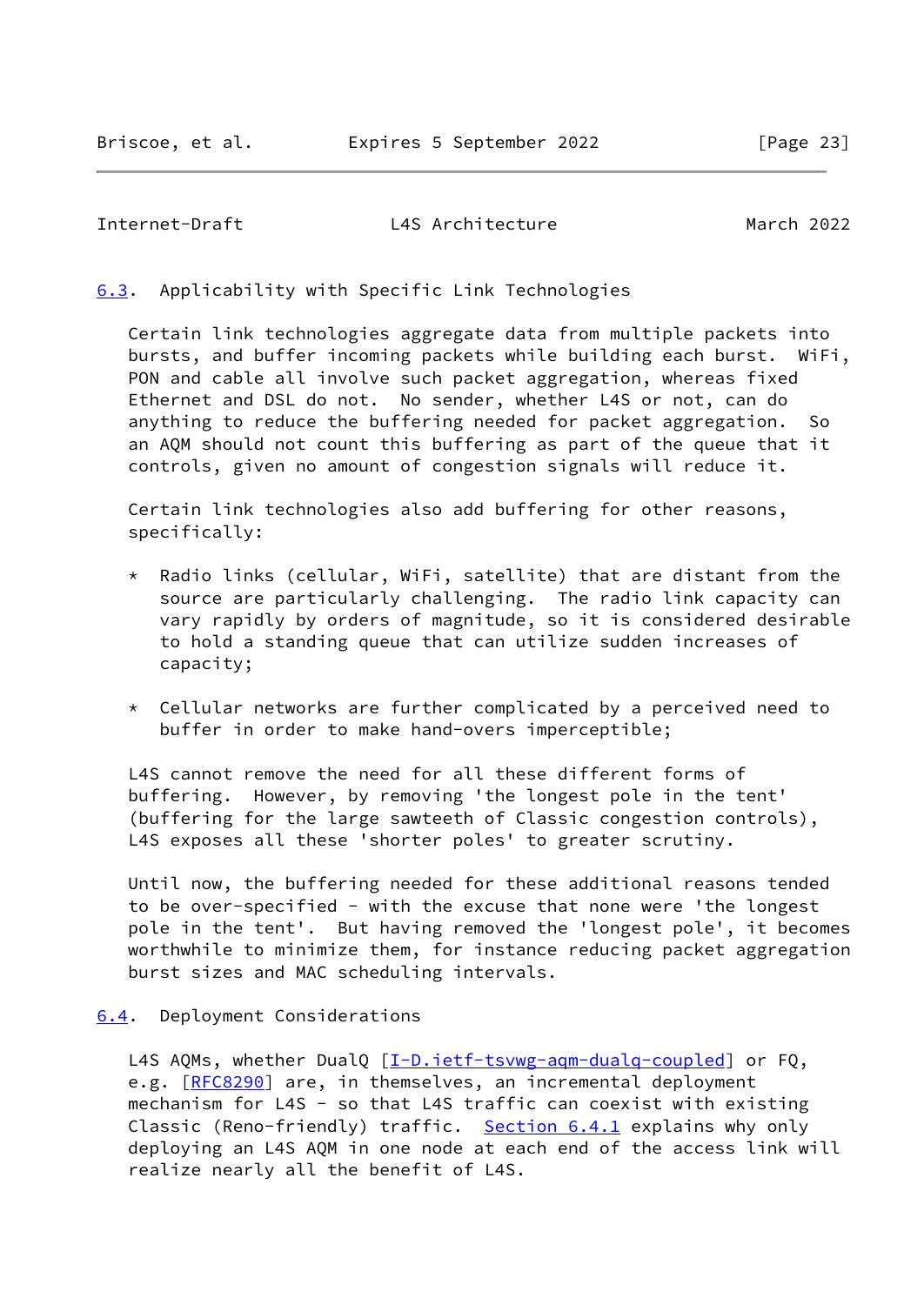L4S involves both end systems and the network, so [Section 6.4.2](#page-28-0) suggests some typical sequences to deploy each part, and why there will be an immediate and significant benefit after deploying just one part.

| Briscoe, et al. |  | Expires 5 September 2022 | [Page 24] |  |
|-----------------|--|--------------------------|-----------|--|
|                 |  |                          |           |  |

<span id="page-27-1"></span>Internet-Draft L4S Architecture March 2022

 [Section 6.4.3](#page-31-0) and [Section 6.4.4](#page-32-0) describe the converse incremental deployment case where there is no L4S AQM at the network bottleneck, so any L4S flow traversing this bottleneck has to take care in case it is competing with Classic traffic.

<span id="page-27-0"></span>[6.4.1](#page-27-0). Deployment Topology

 L4S AQMs will not have to be deployed throughout the Internet before L4S can benefit anyone. Operators of public Internet access networks typically design their networks so that the bottleneck will nearly always occur at one known (logical) link. This confines the cost of queue management technology to one place.

 The case of mesh networks is different and will be discussed later in this section. But the known bottleneck case is generally true for Internet access to all sorts of different 'sites', where the word 'site' includes home networks, small- to medium-sized campus or enterprise networks and even cellular devices (Figure 2). Also, this known-bottleneck case tends to be applicable whatever the access link technology; whether xDSL, cable, PON, cellular, line of sight wireless or satellite.

 Therefore, the full benefit of the L4S service should be available in the downstream direction when an L4S AQM is deployed at the ingress to this bottleneck link. And similarly, the full upstream service will be available once an L4S AQM is deployed at the ingress into the upstream link. (Of course, multi-homed sites would only see the full benefit once all their access links were covered.)

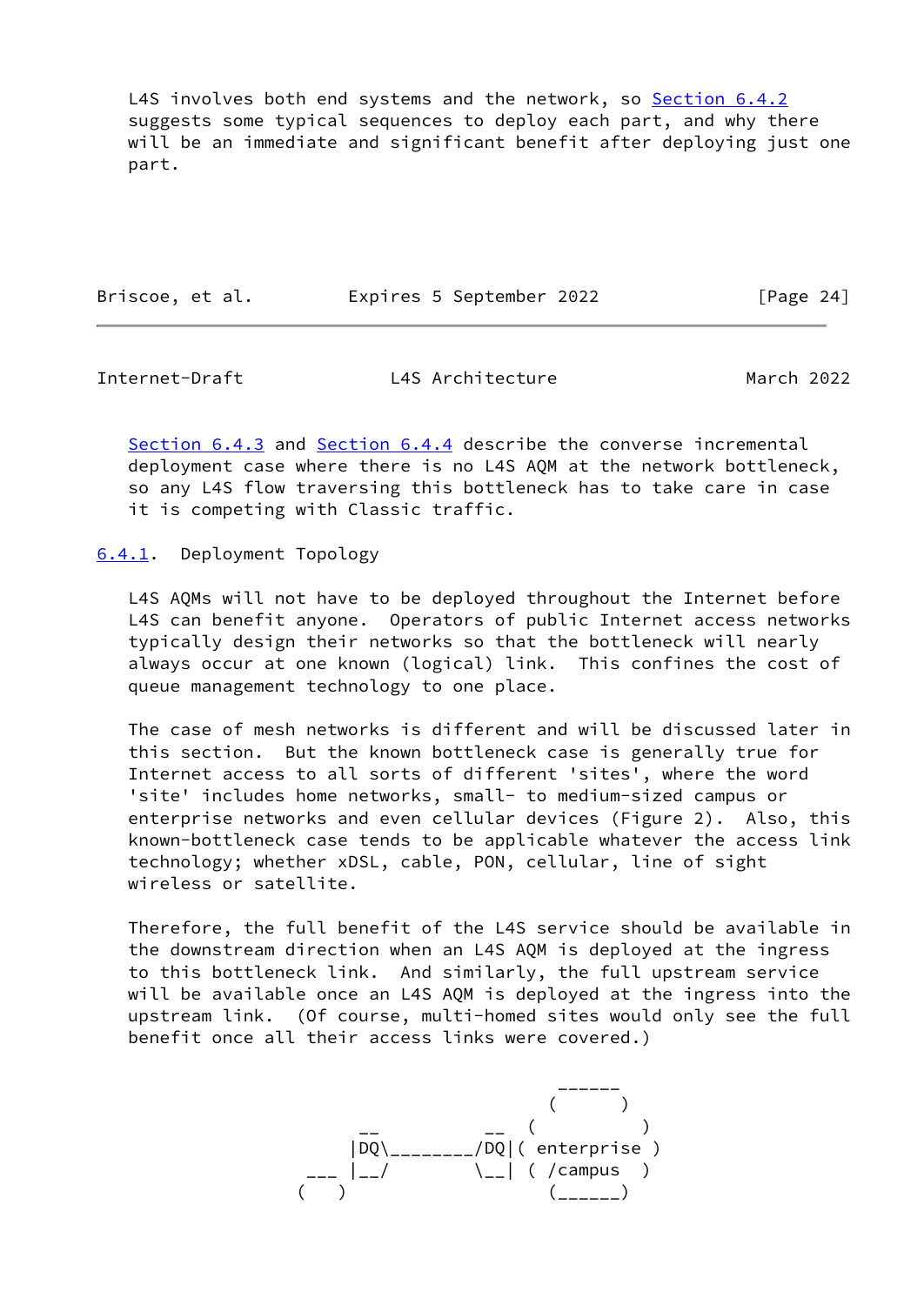

 Figure 2: Likely location of DualQ (DQ) Deployments in common access topologies

| Briscoe, et al. | Expires 5 September 2022 | [Page 25] |
|-----------------|--------------------------|-----------|
|-----------------|--------------------------|-----------|

<span id="page-28-1"></span>

 Deployment in mesh topologies depends on how overbooked the core is. If the core is non-blocking, or at least generously provisioned so that the edges are nearly always the bottlenecks, it would only be necessary to deploy an L4S AQM at the edge bottlenecks. For example, some data-centre networks are designed with the bottleneck in the hypervisor or host NICs, while others bottleneck at the top-of-rack switch (both the output ports facing hosts and those facing the core).

 An L4S AQM would often next be needed where the WiFi links in a home sometimes become the bottleneck. And an L4S AQM would eventually also need to be deployed at any other persistent bottlenecks such as network interconnections, e.g. some public Internet exchange points and the ingress and egress to WAN links interconnecting data-centres.

<span id="page-28-0"></span>[6.4.2](#page-28-0). Deployment Sequences

 For any one L4S flow to provide benefit, it requires three (or sometimes two) parts to have been deployed: i) the congestion control at the sender; ii) the AQM at the bottleneck; and iii) older transports (namely TCP) need upgraded receiver feedback too. This was the same deployment problem that ECN faced [\[RFC8170](https://datatracker.ietf.org/doc/pdf/rfc8170)] so we have learned from that experience.

 Firstly, L4S deployment exploits the fact that DCTCP already exists on many Internet hosts (Windows, FreeBSD and Linux); both servers and clients. Therefore, an L4S AQM can be deployed at a network bottleneck to immediately give a working deployment of all the L4S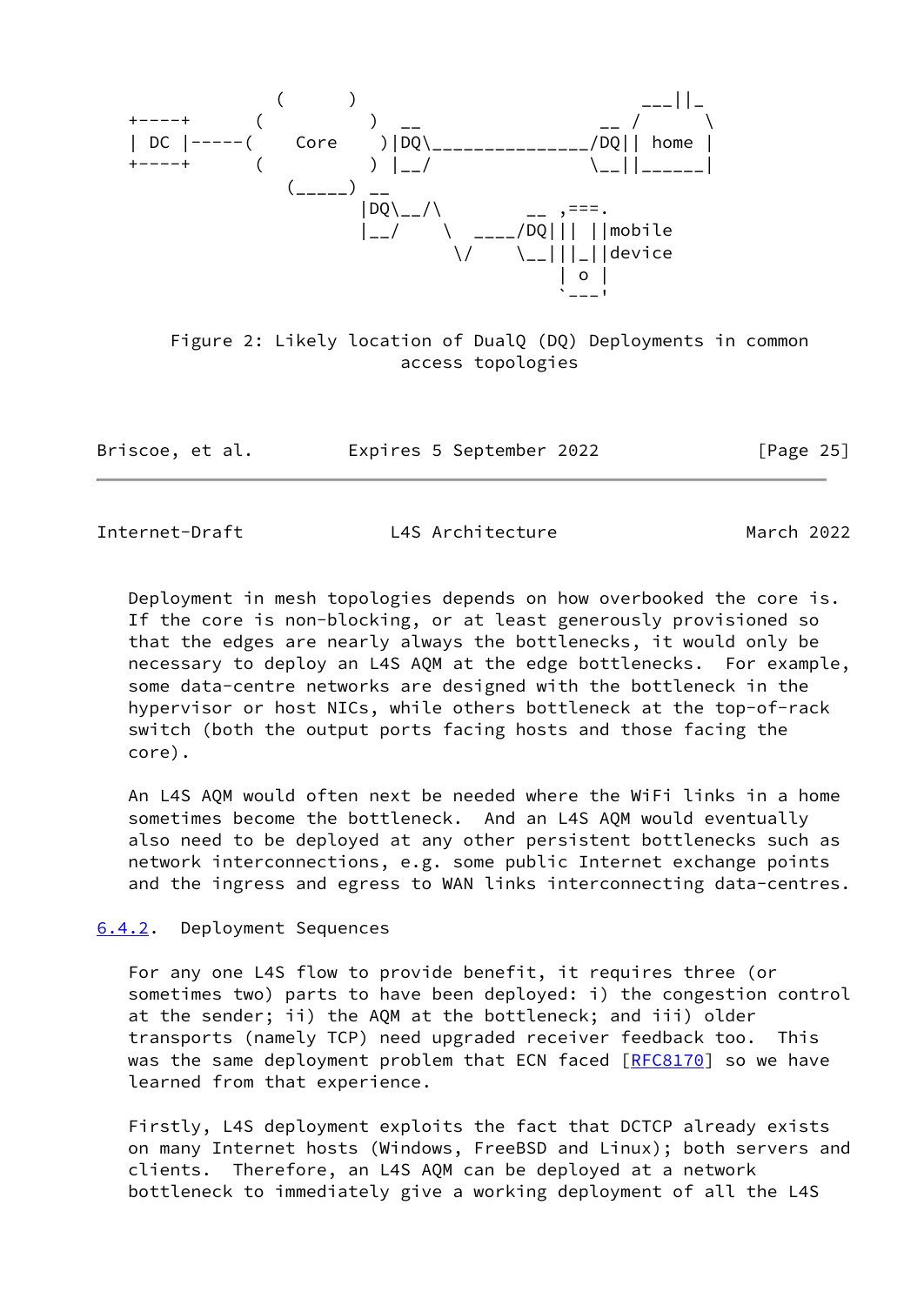parts for testing, as long as the ECT(0) codepoint is switched to ECT(1). DCTCP needs some safety concerns to be fixed for general use over the public Internet (see [Section 4.3](#page-14-0) of the L4S ECN spec [\[I-D.ietf-tsvwg-ecn-l4s-id\]](#page-42-1)), but DCTCP is not on by default, so these issues can be managed within controlled deployments or controlled trials.

 Secondly, the performance improvement with L4S is so significant that it enables new interactive services and products that were not previously possible. It is much easier for companies to initiate new work on deployment if there is budget for a new product trial. If, in contrast, there were only an incremental performance improvement (as with Classic ECN), spending on deployment tends to be much harder to justify.

 Thirdly, the L4S identifier is defined so that initially network operators can enable L4S exclusively for certain customers or certain applications. But this is carefully defined so that it does not compromise future evolution towards L4S as an Internet-wide service. This is because the L4S identifier is defined not only as the end-to-

Briscoe, et al. Expires 5 September 2022 [Page 26]

Internet-Draft L4S Architecture March 2022

 end ECN field, but it can also optionally be combined with any other packet header or some status of a customer or their access link (see section 5.4 of  $[I-D.iett-tswg-ecn-14s-id]$ ). Operators could do this anyway, even if it were not blessed by the IETF. However, it is best for the IETF to specify that, if they use their own local identifier, it must be in combination with the IETF's identifier. Then, if an operator has opted for an exclusive local-use approach, later they only have to remove this extra rule to make the service work Internet-wide - it will already traverse middleboxes, peerings, etc.

| ---------------+-                         |                                                                               |                                       |
|-------------------------------------------|-------------------------------------------------------------------------------|---------------------------------------|
| Servers or proxies                        | Access link<br>------+------                                                  | Clients                               |
| 0 DCTCP (existing)                        |                                                                               | DCTCP (existing)                      |
| 1                                         | Add L4S AQM downstream <br>WORKS DOWNSTREAM FOR CONTROLLED DEPLOYMENTS/TRIALS |                                       |
| 2 Upgrade DCTCP to<br>TCP Prague<br>FULLY | <b>DOWNSTREAM</b><br><b>WORKS</b>                                             | Replace DCTCP feedb'k <br>with AccECN |
|                                           |                                                                               |                                       |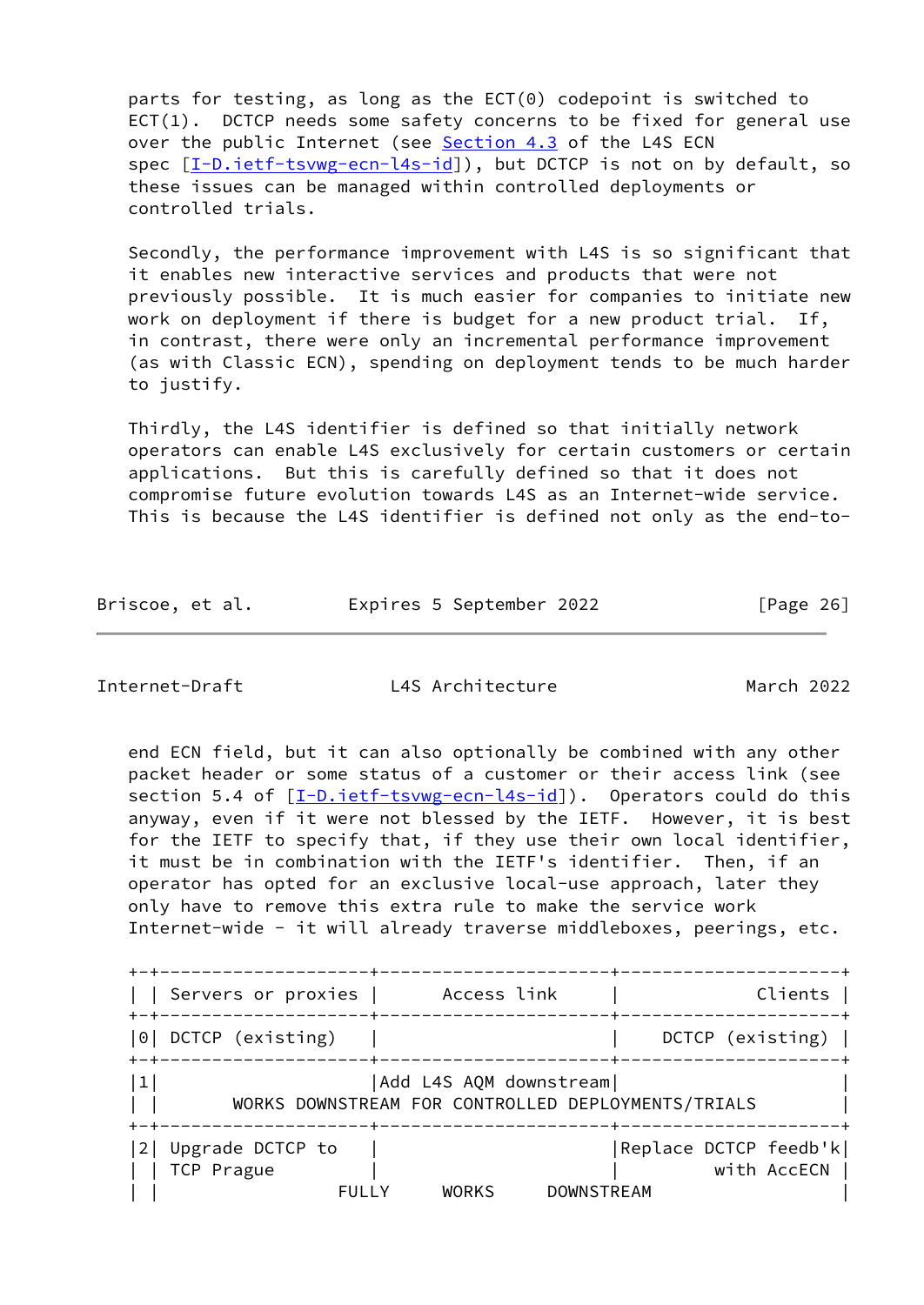|   |                                     | Upgrade DCTCP to |
|---|-------------------------------------|------------------|
| 3 | Add L4S AQM upstream                | TCP Prague       |
|   |                                     |                  |
|   | FULLY WORKS UPSTREAM AND DOWNSTREAM |                  |
|   |                                     |                  |

Figure 3: Example L4S Deployment Sequence

 Figure 3 illustrates some example sequences in which the parts of L4S might be deployed. It consists of the following stages:

- 1. Here, the immediate benefit of a single AQM deployment can be seen, but limited to a controlled trial or controlled deployment. In this example downstream deployment is first, but in other scenarios the upstream might be deployed first. If no AQM at all was previously deployed for the downstream access, an L4S AQM greatly improves the Classic service (as well as adding the L4S service). If an AQM was already deployed, the Classic service will be unchanged (and L4S will add an improvement on top).
- 2. In this stage, the name 'TCP Prague'  $[I-D.briscoe-iccrg-prague-congestion-control]$  $[I-D.briscoe-iccrg-prague-congestion-control]$  is used to represent a variant of DCTCP that is designed to be used in a production Internet environment (assuming it complies with the requirements in [Section 4](#page-9-0) of the L4S ECN spec  $[I-D.iett-tswg-ecn-14s-id]$ ). If the application is

| Briscoe, et al. | Expires 5 September 2022 | [Page 27] |
|-----------------|--------------------------|-----------|
|                 |                          |           |

<span id="page-30-0"></span>Internet-Draft L4S Architecture March 2022

 primarily unidirectional, 'TCP Prague' at one end will provide all the benefit needed. For TCP transports, Accurate ECN feedback (AccECN) [[I-D.ietf-tcpm-accurate-ecn\]](#page-42-3) is needed at the other end, but it is a generic ECN feedback facility that is already planned to be deployed for other purposes, e.g. DCTCP, BBR. The two ends can be deployed in either order, because, in TCP, an L4S congestion control only enables itself if it has negotiated the use of AccECN feedback with the other end during the connection handshake. Thus, deployment of TCP Prague on a server enables L4S trials to move to a production service in one direction, wherever AccECN is deployed at the other end. This stage might be further motivated by the performance improvements of TCP Prague relative to DCTCP (see Appendix A.2 of the L4S ECN spec  $[\underline{I-D.iett-tswwg-ecn-ls-id}]$ ).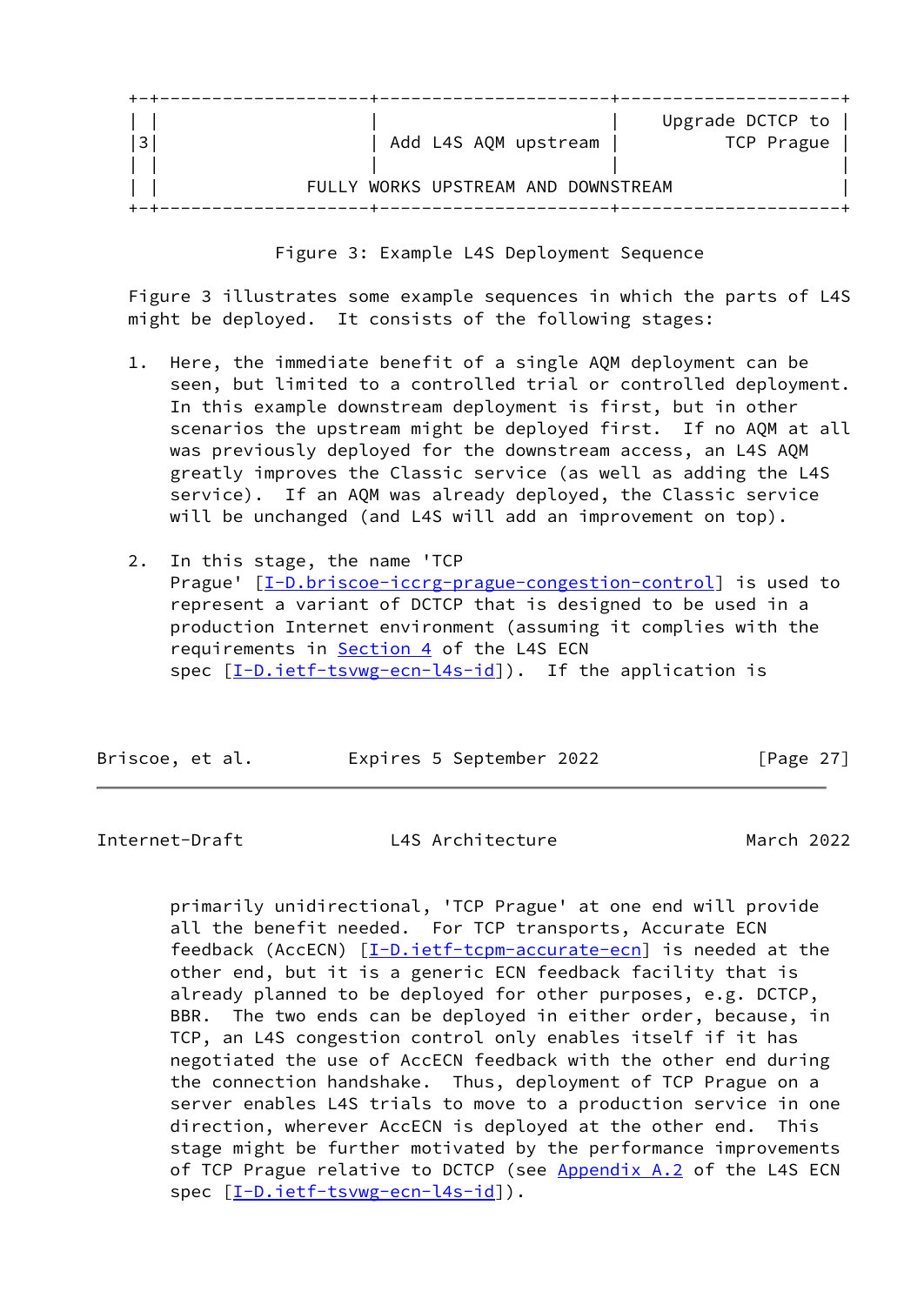Unlike TCP, from the outset, QUIC ECN feedback [[RFC9000\]](https://datatracker.ietf.org/doc/pdf/rfc9000) has supported L4S. Therefore, if the transport is QUIC, one-ended deployment of a Prague congestion control at this stage is simple and sufficient.

 3. This is a two-move stage to enable L4S upstream. An L4S AQM or TCP Prague can be deployed in either order as already explained. To motivate the first of two independent moves, the deferred benefit of enabling new services after the second move has to be worth it to cover the first mover's investment risk. As explained already, the potential for new interactive services provides this motivation. An L4S AQM also improves the upstream Classic service - significantly if no other AQM has already been deployed.

 Note that other deployment sequences might occur. For instance: the upstream might be deployed first; a non-TCP protocol might be used end-to-end, e.g. QUIC, RTP; a body such as the 3GPP might require L4S to be implemented in 5G user equipment, or other random acts of kindness.

<span id="page-31-0"></span>[6.4.3](#page-31-0). L4S Flow but Non-ECN Bottleneck

 If L4S is enabled between two hosts, the L4S sender is required to coexist safely with Reno in response to any drop (see [Section 4.3](#page-14-0) of the L4S ECN spec  $[\underline{I-D.iett-tsvwg-ecn-14s-id}]$ .

 Unfortunately, as well as protecting Classic traffic, this rule degrades the L4S service whenever there is any loss, even if the cause is not persistent congestion at a bottleneck, e.g.:

 \* congestion loss at other transient bottlenecks, e.g. due to bursts in shallower queues;

| Briscoe, et al. |  | Expires 5 September 2022 | [Page 28] |  |
|-----------------|--|--------------------------|-----------|--|
|                 |  |                          |           |  |

<span id="page-31-1"></span>Internet-Draft L4S Architecture March 2022

- \* transmission errors, e.g. due to electrical interference;
- \* rate policing.

 Three complementary approaches are in progress to address this issue, but they are all currently research: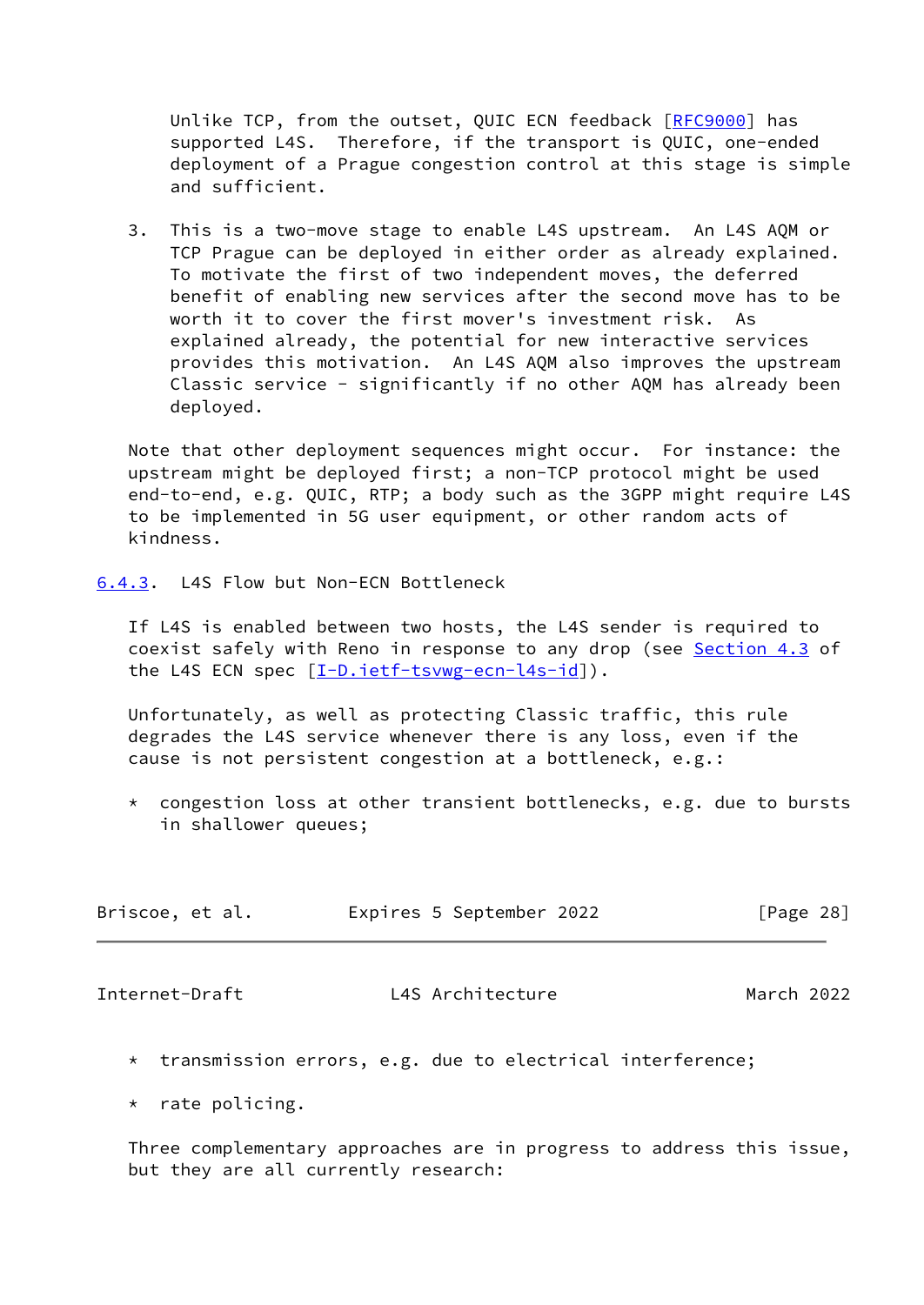- \* In Prague congestion control, ignore certain losses deemed unlikely to be due to congestion (using some ideas from BBR  $[I-D.cardwell-iccrg-bbr-congestion-control] regarding isolated$  $[I-D.cardwell-iccrg-bbr-congestion-control] regarding isolated$  losses). This could mask any of the above types of loss while still coexisting with drop-based congestion controls.
- \* A combination of RACK, L4S and link retransmission without resequencing could repair transmission errors without the head of line blocking delay usually associated with link-layer retransmission [[UnorderedLTE\]](#page-50-1), [[I-D.ietf-tsvwg-ecn-l4s-id\]](#page-42-1);
- \* Hybrid ECN/drop rate policers (see [Section 8.3](#page-36-0)).

 L4S deployment scenarios that minimize these issues (e.g. over wireline networks) can proceed in parallel to this research, in the expectation that research success could continually widen L4S applicability.

<span id="page-32-0"></span>[6.4.4](#page-32-0). L4S Flow but Classic ECN Bottleneck

 Classic ECN support is starting to materialize on the Internet as an increased level of CE marking. It is hard to detect whether this is all due to the addition of support for ECN in implementations of FQ- CoDel and/or FQ-COBALT, which is not generally problematic, because flow-queue (FQ) scheduling inherently prevents a flow from exceeding the 'fair' rate irrespective of its aggressiveness. However, some of this Classic ECN marking might be due to single-queue ECN deployment. This case is discussed in **Section 4.3** of the L4S ECN spec  $[I-D.iett-tswug-ecn-14s-id]$ .

<span id="page-32-1"></span>[6.4.5](#page-32-1). L4S AQM Deployment within Tunnels

 An L4S AQM uses the ECN field to signal congestion. So, in common with Classic ECN, if the AQM is within a tunnel or at a lower layer, correct functioning of ECN signalling requires correct propagation of the ECN field up the layers [\[RFC6040](https://datatracker.ietf.org/doc/pdf/rfc6040)], [\[I-D.ietf-tsvwg-rfc6040update-shim](#page-43-5)], [\[I-D.ietf-tsvwg-ecn-encap-guidelines](#page-42-4)].

Briscoe, et al. 
Expires 5 September 2022

[Page 29]

<span id="page-32-2"></span>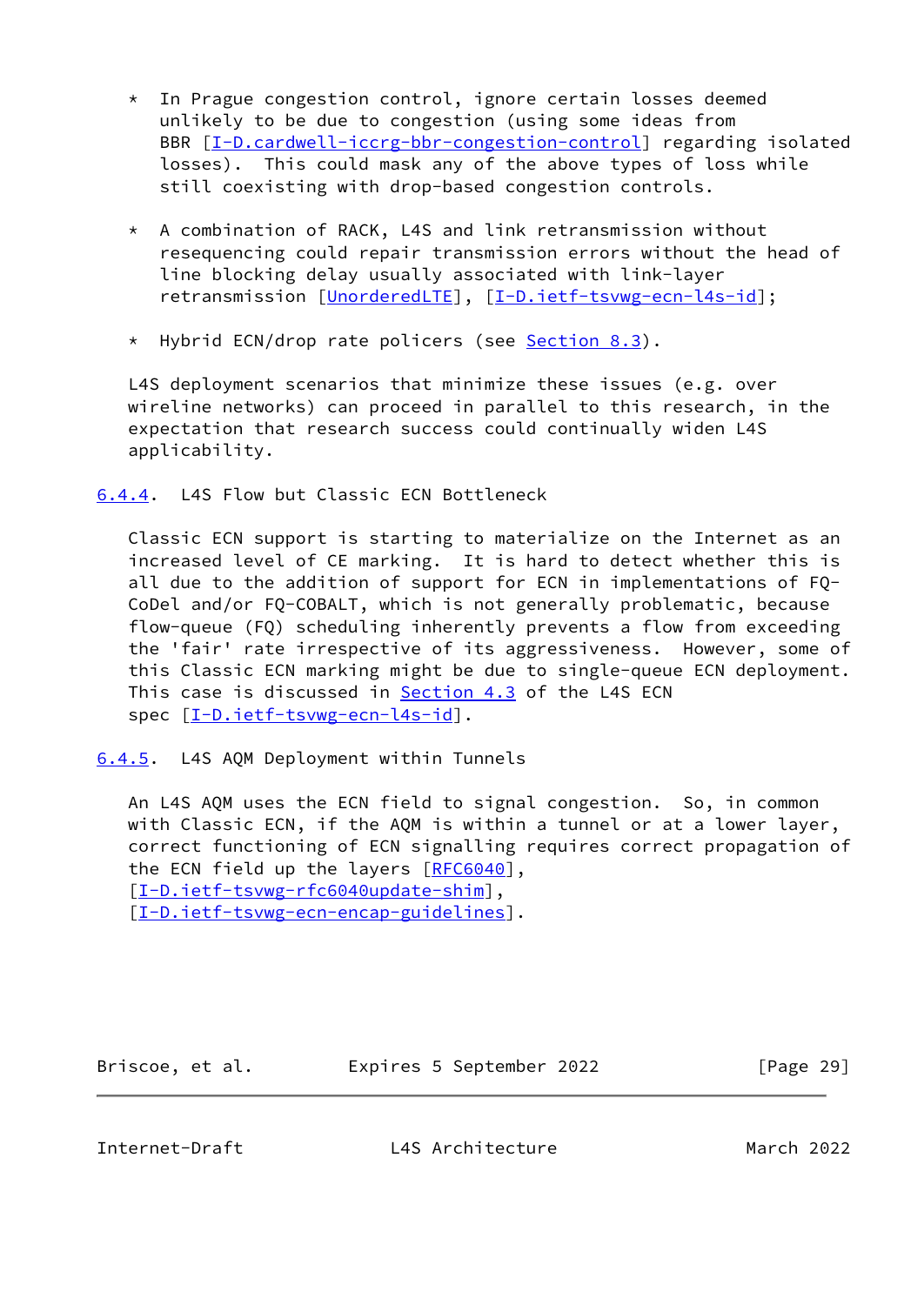## <span id="page-33-0"></span>[7](#page-33-0). IANA Considerations (to be removed by RFC Editor)

This specification contains no IANA considerations.

#### <span id="page-33-1"></span>[8](#page-33-1). Security Considerations

## <span id="page-33-2"></span>[8.1](#page-33-2). Traffic Rate (Non-)Policing

 In the current Internet, scheduling usually enforces separation between 'sites' (e.g. households, businesses or mobile users [[RFC0970](https://datatracker.ietf.org/doc/pdf/rfc0970)]) and various techniques like redirection to traffic scrubbing facilities deal with flooding attacks. However, there has never been a universal need to police the rate of individual application flows - the Internet has generally always relied on self restraint of congestion controls at senders for sharing intra-'site' capacity.

 As explained in [Section 5.2](#page-19-0), the DualQ variant of L4S provides low delay without prejudging the issue of flow-rate control. Then, if flow-rate control is needed, per-flow-queuing (FQ) can be used instead, or flow rate policing can be added as a modular addition to a DualQ.

 Because the L4S service reduces delay without increasing the delay of Classic traffic, it should not be necessary to rate-police access to the L4S service. In contrast, [Section 5.2](#page-19-0) explains how Diffserv only makes a difference if some packets get less favourable treatment than others, which typically requires traffic rate policing, which can, in turn, lead to further complexity such as traffic contracts at trust boundaries. Because L4S avoids this management complexity, it is more likely to work end-to-end.

 During early deployment (and perhaps always), some networks will not offer the L4S service. In general, these networks should not need to police L4S traffic. They are required (by both the ECN spec [\[RFC3168](https://datatracker.ietf.org/doc/pdf/rfc3168)] and the L4S ECN spec [\[I-D.ietf-tsvwg-ecn-l4s-id](#page-42-1)]) not to change the L4S identifier, which would interfere with end-to-end congestion control. Instead they can merely treat L4S traffic as Not-ECT, as they might already treat all ECN traffic today. At a bottleneck, such networks will introduce some queuing and dropping. When a scalable congestion control detects a drop it will have to respond safely with respect to Classic congestion controls (as required in Section 4.3 of  $[I-D.ietf-tswg-ecn-14s-id]$ . This will degrade the L4S service to be no better (but never worse) than Classic best efforts, whenever a non-ECN bottleneck is encountered on a path (see [Section 6.4.3\)](#page-31-0).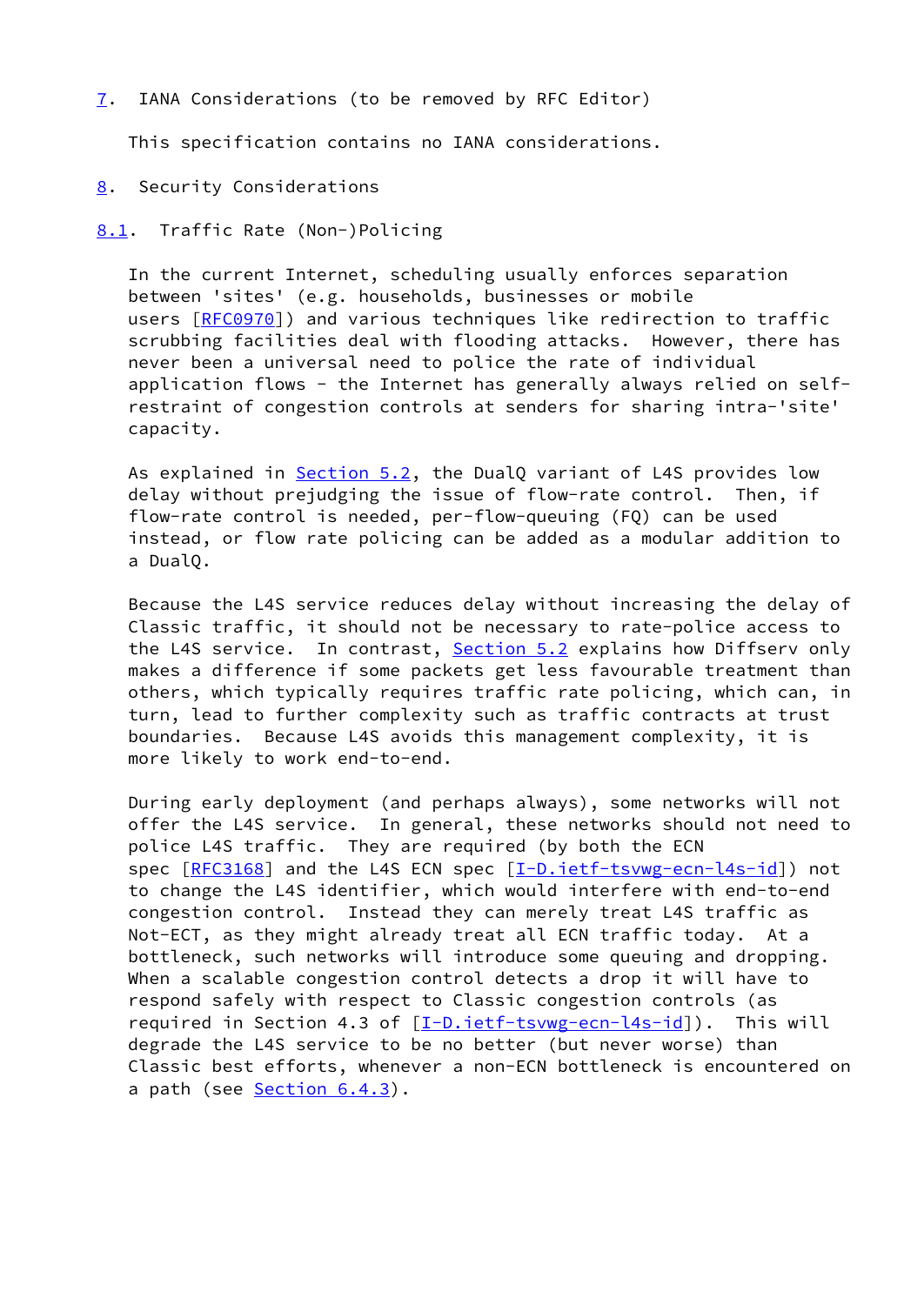<span id="page-34-1"></span>

 In cases that are expected to be rare, networks that solely support Classic ECN [\[RFC3168](https://datatracker.ietf.org/doc/pdf/rfc3168)] in a single queue bottleneck might opt to police L4S traffic so as to protect competing Classic ECN traffic (for instance, see Section 6.1.3 of the L4S operational guidance [\[I-D.ietf-tsvwg-l4sops\]](#page-42-5)). However, [Section 4.3](#page-14-0) of the L4S ECN spec [\[I-D.ietf-tsvwg-ecn-l4s-id\]](#page-42-1) recommends that the sender adapts its congestion response to properly coexist with Classic ECN flows, i.e. reverting to the self-restraint approach.

 Certain network operators might choose to restrict access to the L4S class, perhaps only to selected premium customers as a value-added service. Their packet classifier (item 2 in Figure 1) could identify such customers against some other field (e.g. source address range) as well as classifying on the ECN field. If only the ECN L4S identifier matched, but not the source address (say), the classifier could direct these packets (from non-premium customers) into the Classic queue. Explaining clearly how operators can use an additional local classifiers (see section 5.4 of the L4S ECN spec [\[I-D.ietf-tsvwg-ecn-l4s-id\]](#page-42-1)) is intended to remove any motivation to clear the L4S identifier. Then at least the L4S ECN identifier will be more likely to survive end-to-end even though the service may not be supported at every hop. Such local arrangements would only require simple registered/not-registered packet classification, rather than the managed, application-specific traffic policing against customer-specific traffic contracts that Diffserv uses.

<span id="page-34-0"></span>[8.2](#page-34-0). 'Latency Friendliness'

 Like the Classic service, the L4S service relies on self-restraint limiting rate in response to congestion. In addition, the L4S service requires self-restraint in terms of limiting latency (burstiness). It is hoped that self-interest and guidance on dynamic behaviour (especially flow start-up, which might need to be standardized) will be sufficient to prevent transports from sending excessive bursts of L4S traffic, given the application's own latency will suffer most from such behaviour.

 Whether burst policing becomes necessary remains to be seen. Without it, there will be potential for attacks on the low latency of the L4S service.

If needed, various arrangements could be used to address this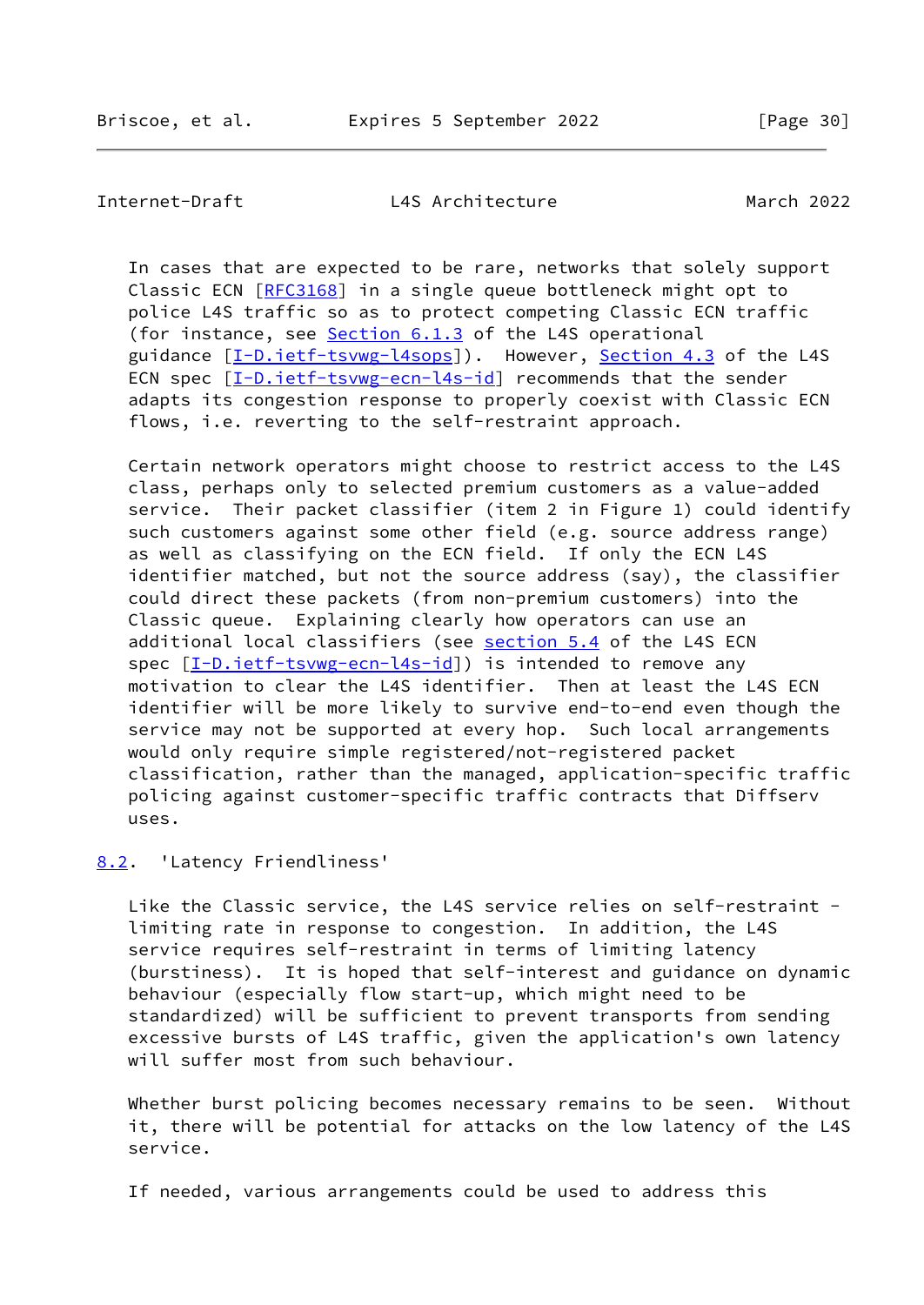concern:

Local bottleneck queue protection: A per-flow (5-tuple) queue

Briscoe, et al. **Expires 5 September 2022** [Page 31]

Internet-Draft L4S Architecture March 2022

protection function  $[I-D.briscoe-docsis-q-protein]$  has been developed for the low latency queue in DOCSIS, which has adopted the DualQ L4S architecture. It protects the low latency service from any queue-building flows that accidentally or maliciously classify themselves into the low latency queue. It is designed to score flows based solely on their contribution to queuing (not flow rate in itself). Then, if the shared low latency queue is at risk of exceeding a threshold, the function redirects enough packets of the highest scoring flow(s) into the Classic queue to preserve low latency.

- Distributed traffic scrubbing: Rather than policing locally at each bottleneck, it may only be necessary to address problems reactively, e.g. punitively target any deployments of new bursty malware, in a similar way to how traffic from flooding attack sources is rerouted via scrubbing facilities.
- Local bottleneck per-flow scheduling: Per-flow scheduling should inherently isolate non-bursty flows from bursty (see [Section 5.2](#page-19-0) for discussion of the merits of per-flow scheduling relative to per-flow policing).
- Distributed access subnet queue protection: Per-flow queue protection could be arranged for a queue structure distributed across a subnet inter-communicating using lower layer control messages (see Section 2.1.4 of  $[QDyn]$  $[QDyn]$ ). For instance, in a radio access network, user equipment already sends regular buffer status reports to a radio network controller, which could use this information to remotely police individual flows.
- Distributed Congestion Exposure to Ingress Policers: The Congestion Exposure (ConEx) architecture [\[RFC7713](https://datatracker.ietf.org/doc/pdf/rfc7713)] which uses egress audit to motivate senders to truthfully signal path congestion in-band where it can be used by ingress policers. An edge-to-edge variant of this architecture is also possible.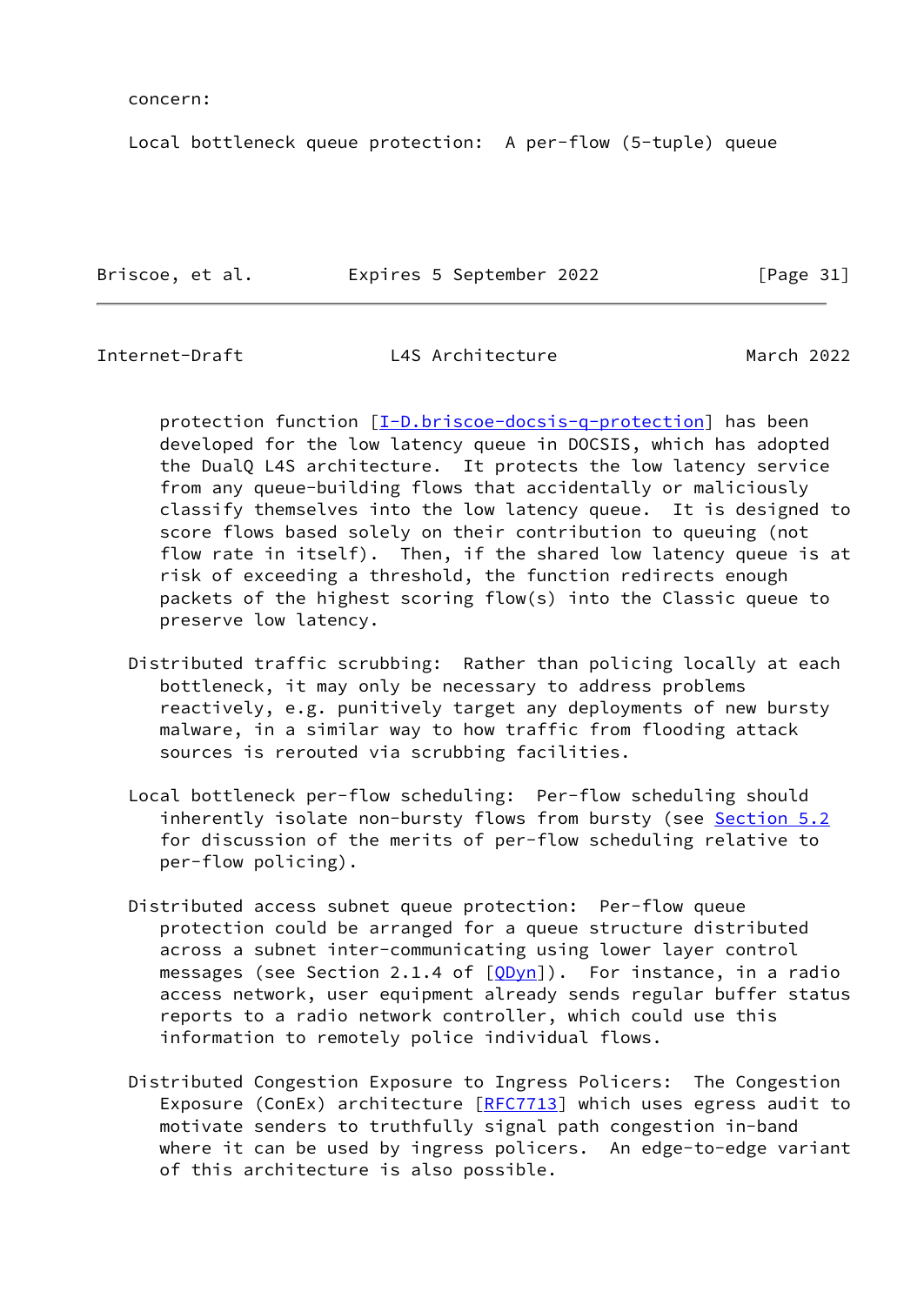Distributed Domain-edge traffic conditioning: An architecture similar to Diffserv [\[RFC2475](https://datatracker.ietf.org/doc/pdf/rfc2475)] may be preferred, where traffic is proactively conditioned on entry to a domain, rather than reactively policed only if it leads to queuing once combined with other traffic at a bottleneck.

Distributed core network queue protection: The policing function

Briscoe, et al. Expires 5 September 2022 [Page 32]

<span id="page-36-1"></span>Internet-Draft L4S Architecture March 2022

 could be divided between per-flow mechanisms at the network ingress that characterize the burstiness of each flow into a signal carried with the traffic, and per-class mechanisms at bottlenecks that act on these signals if queuing actually occurs once the traffic converges. This would be somewhat similar to [[Nadas20\]](#page-44-2), which is in turn similar to the idea behind core stateless fair queuing.

 None of these possible queue protection capabilities are considered a necessary part of the L4S architecture, which works without them (in a similar way to how the Internet works without per-flow rate policing). Indeed, even where latency policers are deployed, under normal circumstances they would not intervene, and if operators found they were not necessary they could disable them. Part of the L4S experiment will be to see whether such a function is necessary, and which arrangements are most appropriate to the size of the problem.

<span id="page-36-0"></span>[8.3](#page-36-0). Interaction between Rate Policing and L4S

As mentioned in [Section 5.2](#page-19-0), L4S should remove the need for low latency Diffserv classes. However, those Diffserv classes that give certain applications or users priority over capacity, would still be applicable in certain scenarios (e.g. corporate networks). Then, within such Diffserv classes, L4S would often be applicable to give traffic low latency and low loss as well. Within such a Diffserv class, the bandwidth available to a user or application is often limited by a rate policer. Similarly, in the default Diffserv class, rate policers are used to partition shared capacity.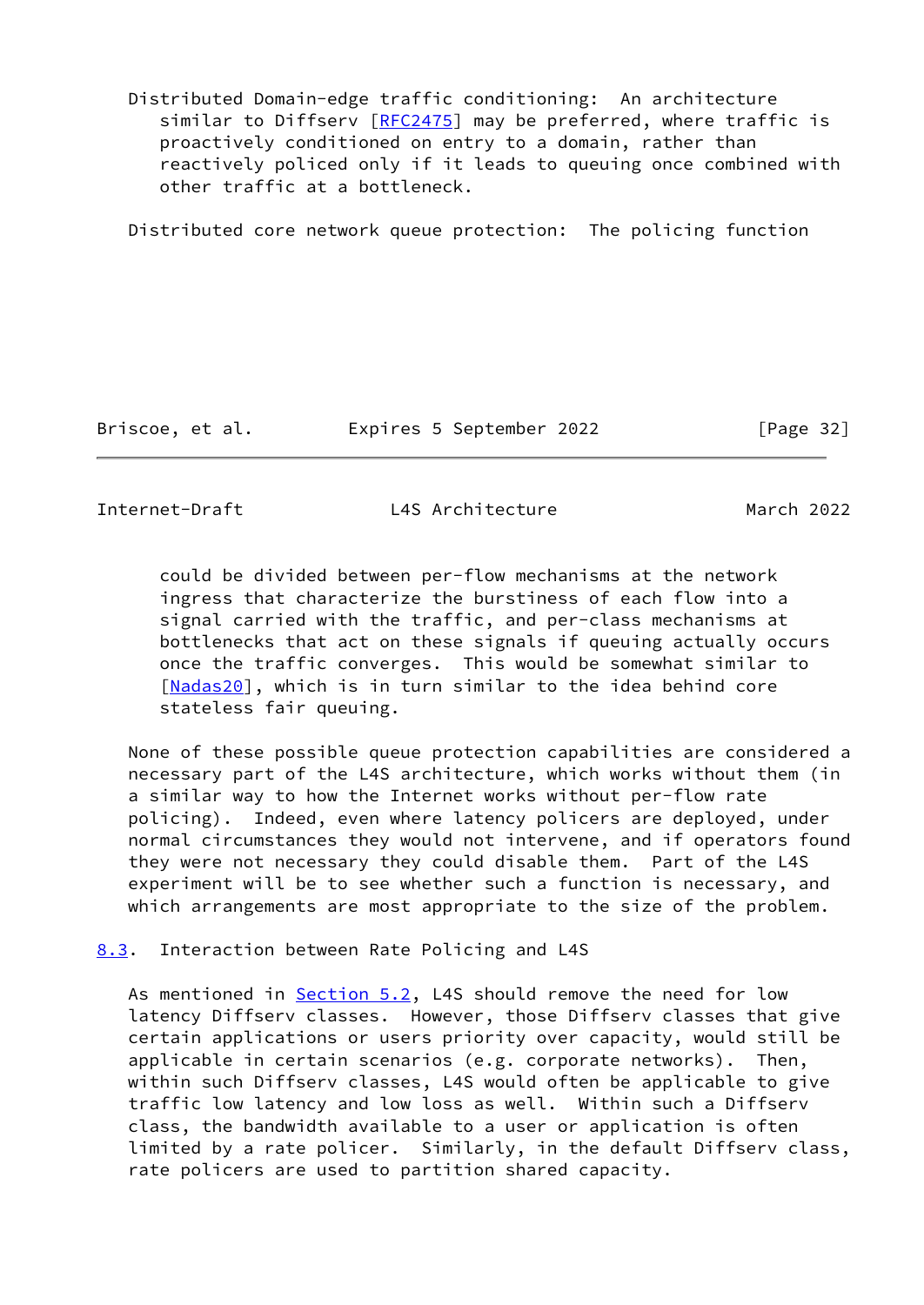A classic rate policer drops any packets exceeding a set rate, usually also giving a burst allowance (variants exist where the policer re-marks non-compliant traffic to a discard-eligible Diffserv codepoint, so they can be dropped elsewhere during contention). Whenever L4S traffic encounters one of these rate policers, it will experience drops and the source will have to fall back to a Classic congestion control, thus losing the benefits of L4S [\(Section 6.4.3](#page-31-0)). So, in networks that already use rate policers and plan to deploy L4S, it will be preferable to redesign these rate policers to be more friendly to the L4S service.

 L4S-friendly rate policing is currently a research area (note that this is not the same as latency policing). It might be achieved by setting a threshold where ECN marking is introduced, such that it is just under the policed rate or just under the burst allowance where drop is introduced. For instance the two-rate three-colour marker [\[RFC2698](https://datatracker.ietf.org/doc/pdf/rfc2698)] or a PCN threshold and excess-rate marker [[RFC5670\]](https://datatracker.ietf.org/doc/pdf/rfc5670) could mark ECN at the lower rate and drop at the higher. Or an existing rate policer could have congestion-rate policing added,

| Briscoe, et al. | Expires 5 September 2022 | [Page 33] |  |
|-----------------|--------------------------|-----------|--|
|                 |                          |           |  |

<span id="page-37-1"></span>Internet-Draft L4S Architecture March 2022

 e.g. using the 'local' (non-ConEx) variant of the ConEx aggregate congestion policer [[I-D.briscoe-conex-policing\]](#page-41-4). It might also be possible to design scalable congestion controls to respond less catastrophically to loss that has not been preceded by a period of increasing delay.

 The design of L4S-friendly rate policers will require a separate dedicated document. For further discussion of the interaction between L4S and Diffserv, see [[I-D.briscoe-tsvwg-l4s-diffserv](#page-41-2)].

<span id="page-37-0"></span>[8.4](#page-37-0). ECN Integrity

 Receiving hosts can fool a sender into downloading faster by suppressing feedback of ECN marks (or of losses if retransmissions are not necessary or available otherwise). Various ways to protect transport feedback integrity have been developed. For instance:

 \* The sender can test the integrity of the receiver's feedback by occasionally setting the IP-ECN field to the congestion experienced (CE) codepoint, which is normally only set by a congested link. Then the sender can test whether the receiver's feedback faithfully reports what it expects (see 2nd para of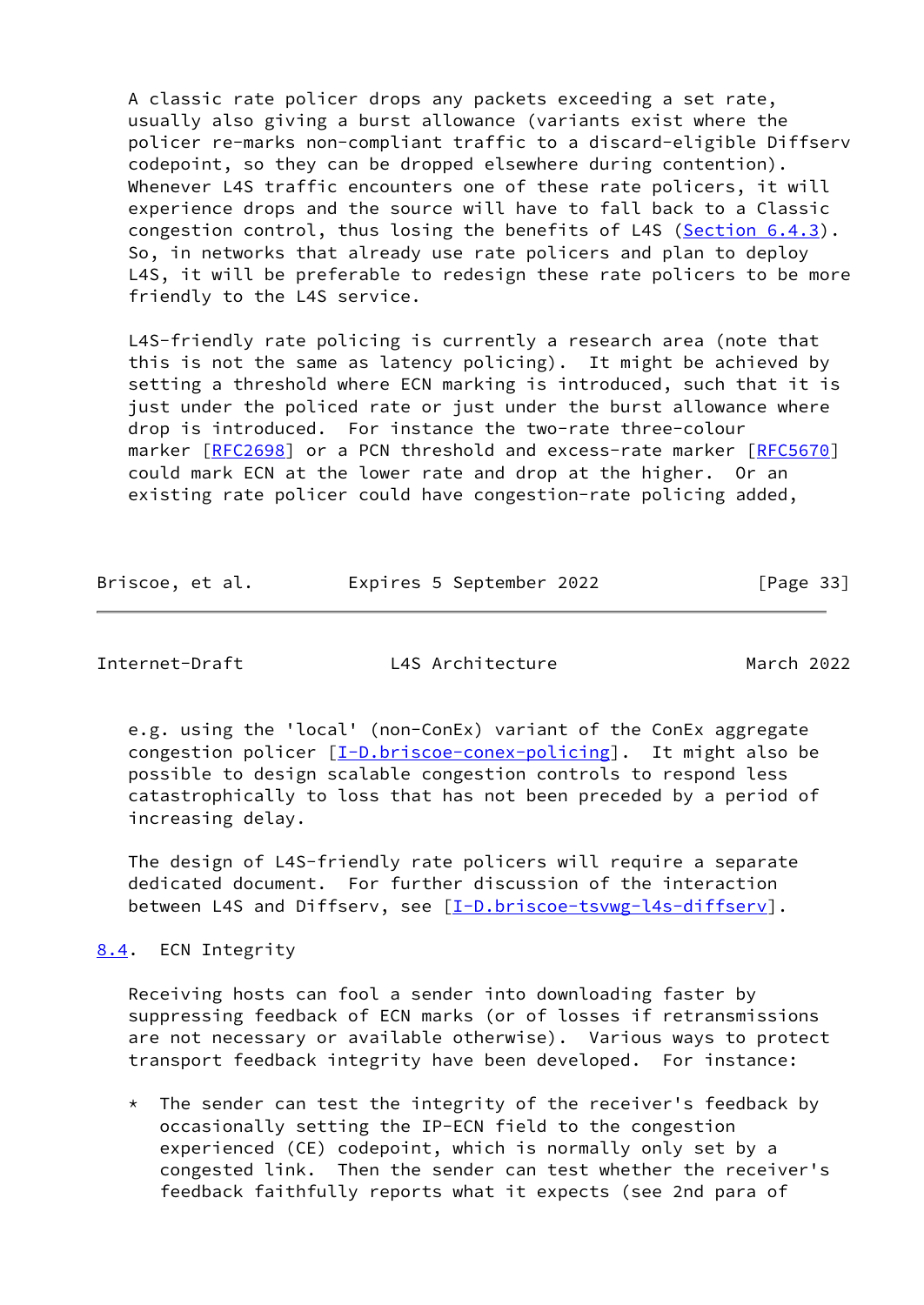Section 20.2 of the Classic ECN spec [\[RFC3168](https://datatracker.ietf.org/doc/pdf/rfc3168)]).

- \* A network can enforce a congestion response to its ECN markings (or packet losses) by auditing congestion exposure  $(ConEx)$   $[RFC7713]$ .
- \* Transport layer authentication such as the TCP authentication option (TCP-AO [[RFC5925](https://datatracker.ietf.org/doc/pdf/rfc5925)]) or QUIC's use of TLS [[RFC9001](https://datatracker.ietf.org/doc/pdf/rfc9001)] can detect any tampering with congestion feedback.
- \* The ECN Nonce [\[RFC3540](https://datatracker.ietf.org/doc/pdf/rfc3540)] was proposed to detect tampering with congestion feedback, but it has been reclassified as historic [\[RFC8311](https://datatracker.ietf.org/doc/pdf/rfc8311)].

Appendix C.1 of the L4S ECN spec [\[I-D.ietf-tsvwg-ecn-l4s-id\]](#page-42-1) gives more details of these techniques including their applicability and pros and cons.

<span id="page-38-0"></span>[8.5](#page-38-0). Privacy Considerations

As discussed in [Section 5.2](#page-19-0), the L4S architecture does not preclude approaches that inspect end-to-end transport layer identifiers. For instance, L4S support has been added to FQ-CoDel, which classifies by application flow ID in the network. However, the main innovation of L4S is the DualQ AQM framework that does not need to inspect any deeper than the outermost IP header, because the L4S identifier is in

| Briscoe, et al. | Expires 5 September 2022 | [Page $34$ ] |
|-----------------|--------------------------|--------------|
|-----------------|--------------------------|--------------|

<span id="page-38-1"></span>

| Internet-Draft | L4S Architecture | March 2022 |  |
|----------------|------------------|------------|--|
|                |                  |            |  |

the IP-ECN field.

 Thus, the L4S architecture enables very low queuing delay without \_requiring\_ inspection of information above the IP layer. This means that users who want to encrypt application flow identifiers, e.g. in IPSec or other encrypted VPN tunnels, don't have to sacrifice low delay [[RFC8404](https://datatracker.ietf.org/doc/pdf/rfc8404)].

 Because L4S can provide low delay for a broad set of applications that choose to use it, there is no need for individual applications or classes within that broad set to be distinguishable in any way while traversing networks. This removes much of the ability to correlate between the delay requirements of traffic and other identifying features  $[REC6973]$ . There may be some types of traffic that prefer not to use L4S, but the coarse binary categorization of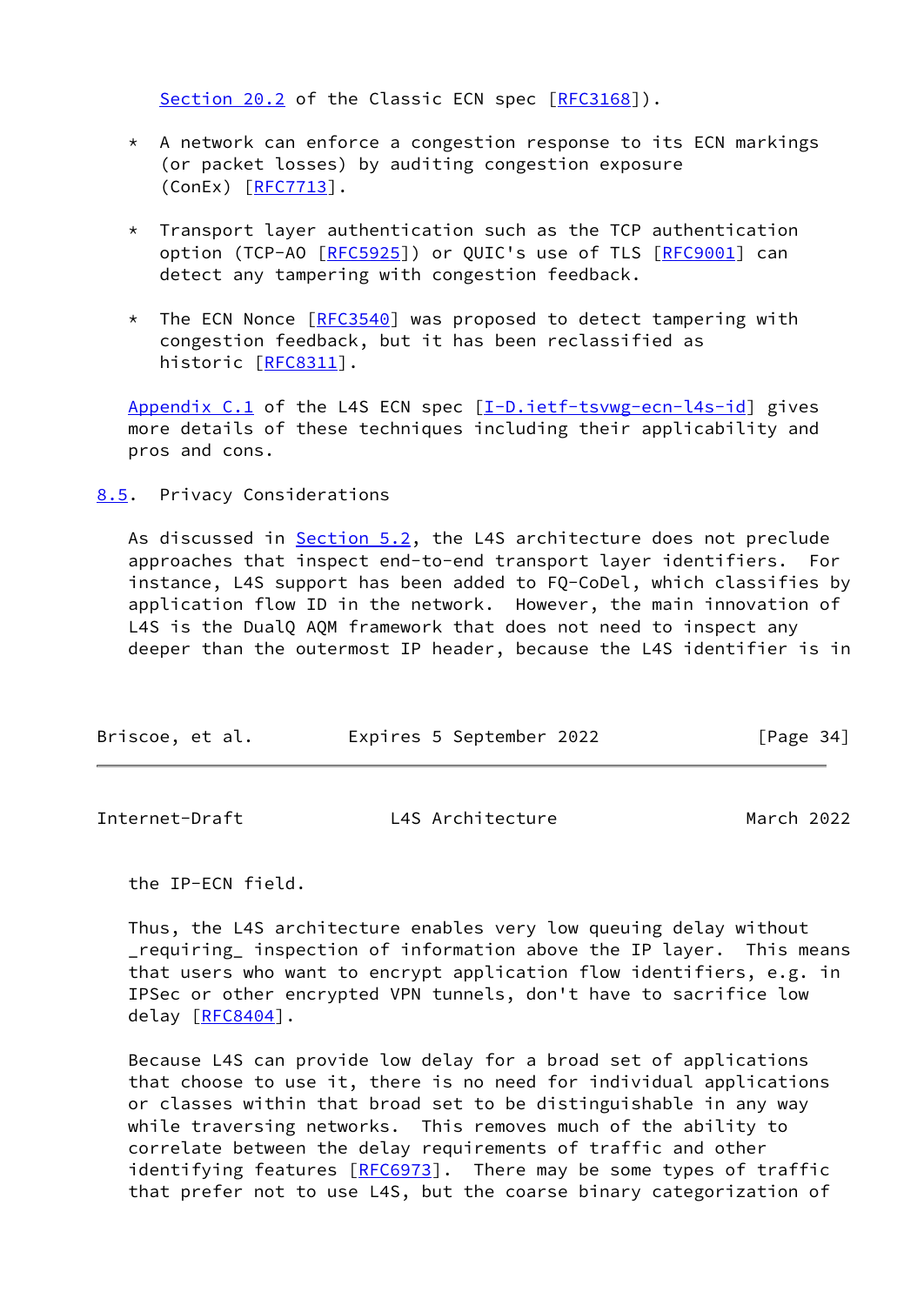traffic reveals very little that could be exploited to compromise privacy.

<span id="page-39-0"></span>[9](#page-39-0). Acknowledgements

 Thanks to Richard Scheffenegger, Wes Eddy, Karen Nielsen, David Black, Jake Holland, Vidhi Goel, Ermin Sakic, Praveen Balasubramanian, Gorry Fairhurst, Mirja Kuehlewind, Philip Eardley, Neal Cardwell and Pete Heist for their useful review comments.

 Bob Briscoe and Koen De Schepper were part-funded by the European Community under its Seventh Framework Programme through the Reducing Internet Transport Latency (RITE) project (ICT-317700). The contribution of Koen De Schepper was also part-funded by the 5Growth and DAEMON EU H2020 projects. Bob Briscoe was also part-funded by the Research Council of Norway through the TimeIn project, partly by CableLabs and partly by the Comcast Innovation Fund. The views expressed here are solely those of the authors.

- <span id="page-39-4"></span><span id="page-39-3"></span><span id="page-39-1"></span>[10.](#page-39-1) Informative References
	- [AFCD] Xue, L., Kumar, S., Cui, C., Kondikoppa, P., Chiu, C-H., and S-J. Park, "Towards fair and low latency next generation high speed networks: AFCD queuing", Journal of Network and Computer Applications 70:183--193, July 2016, <[https://doi.org/10.1016/j.jnca.2016.03.021>](https://doi.org/10.1016/j.jnca.2016.03.021).
	- [BBRv2] Cardwell, N., "TCP BBR v2 Alpha/Preview Release", github repository; Linux congestion control module, <[https://github.com/google/bbr/blob/v2alpha/README.md>](https://github.com/google/bbr/blob/v2alpha/README.md).

| Briscoe, et al. | Expires 5 September 2022 | [Page 35] |
|-----------------|--------------------------|-----------|
|                 |                          |           |

Internet-Draft L4S Architecture March 2022

<span id="page-39-5"></span> [BDPdata] Briscoe, B., "PI2 Parameters", Technical Report TR-BB- 2021-001 arXiv:2107.01003 [cs.NI], July 2021, <[https://arxiv.org/abs/2107.01003>](https://arxiv.org/abs/2107.01003).

## <span id="page-39-2"></span>[BufferSize]

 Appenzeller, G., Keslassy, I., and N. McKeown, "Sizing Router Buffers", In Proc. SIGCOMM'04 34(4):281--292, September 2004, <[https://doi.org/10.1145/1015467.1015499>](https://doi.org/10.1145/1015467.1015499).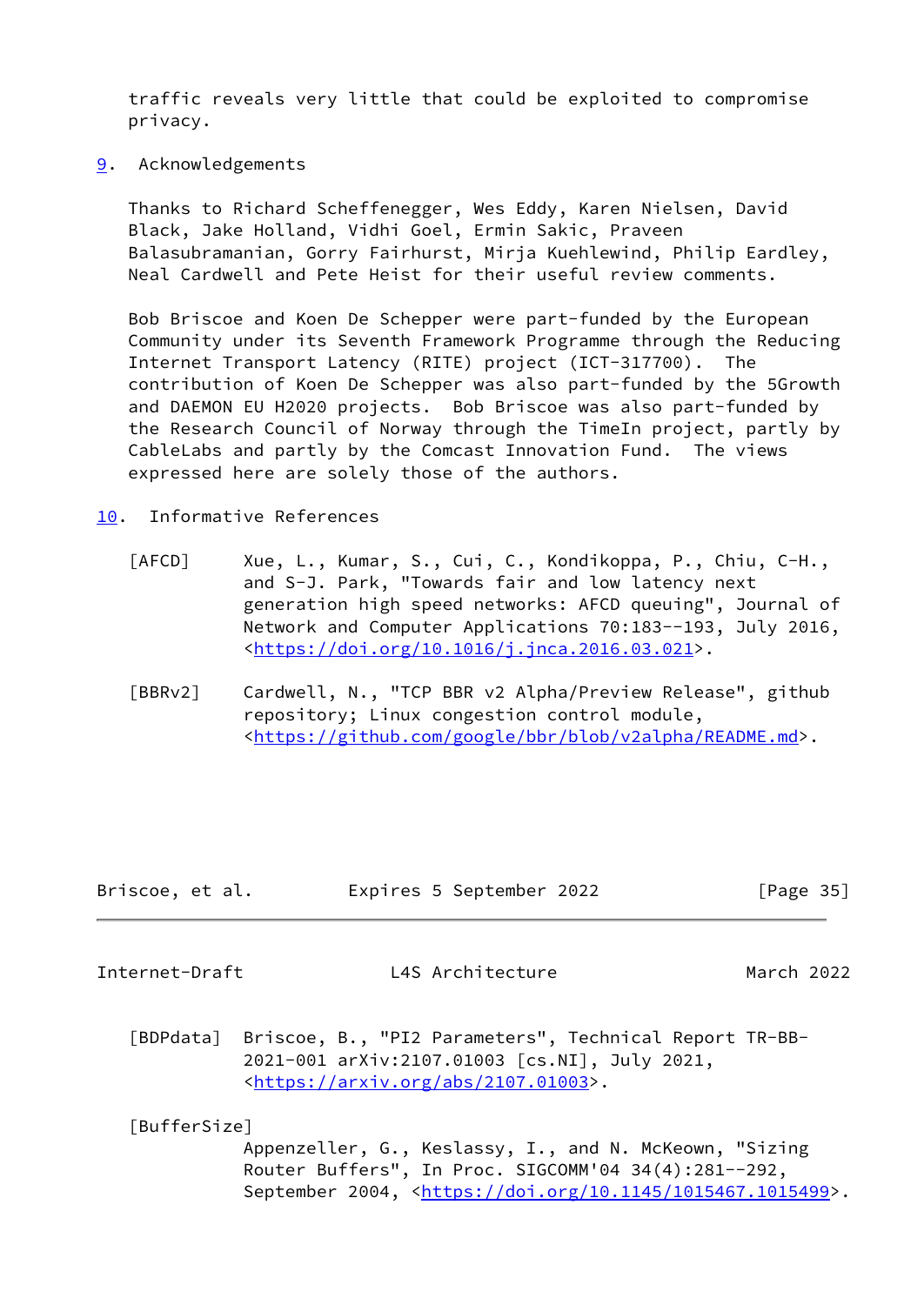- <span id="page-40-0"></span> [COBALT] Palmei, J., Gupta, S., Imputato, P., Morton, J., Tahiliani, M. P., Avallone, S., and D. Täht, "Design and Evaluation of COBALT Queue Discipline", In Proc. IEEE Int'l Symp. Local and Metropolitan Area Networks (LANMAN'19) 2019:1-6, July 2019, <[https://ieeexplore.ieee.org/abstract/document/8847054>](https://ieeexplore.ieee.org/abstract/document/8847054).
- <span id="page-40-4"></span> [DCttH19] De Schepper, K., Bondarenko, O., Tilmans, O., and B. Briscoe, "`Data Centre to the Home': Ultra-Low Latency for All", Updated RITE project Technical Report , July 2019, <[https://bobbriscoe.net/pubs.html#DCttH\\_TR>](https://bobbriscoe.net/pubs.html#DCttH_TR).
- <span id="page-40-5"></span>[DOCSIS3.1]

 CableLabs, "MAC and Upper Layer Protocols Interface (MULPI) Specification, CM-SP-MULPIv3.1", Data-Over-Cable Service Interface Specifications DOCSIS® 3.1 Version i17 or later, 21 January 2019, <[https://specification](https://specification-search.cablelabs.com/CM-SP-MULPIv3.1) [search.cablelabs.com/CM-SP-MULPIv3.1>](https://specification-search.cablelabs.com/CM-SP-MULPIv3.1).

## <span id="page-40-1"></span>[DOCSIS3AQM]

 White, G., "Active Queue Management Algorithms for DOCSIS 3.0; A Simulation Study of CoDel, SFQ-CoDel and PIE in DOCSIS 3.0 Networks", CableLabs Technical Report , April 2013, <{http://www.cablelabs.com/wp content/uploads/2013/11/ Active\_Queue\_Management\_Algorithms\_DOCSIS\_3\_0.pdf>.

## <span id="page-40-3"></span>[DualPI2Linux]

 Albisser, O., De Schepper, K., Briscoe, B., Tilmans, O., and H. Steen, "DUALPI2 - Low Latency, Low Loss and Scalable (L4S) AQM", Proc. Linux Netdev 0x13 , March 2019, <[https://www.netdevconf.org/0x13/session.html?talk-](https://www.netdevconf.org/0x13/session.html?talk-DUALPI2-AQM) [DUALPI2-AQM](https://www.netdevconf.org/0x13/session.html?talk-DUALPI2-AQM)>.

# <span id="page-40-2"></span>[Dukkipati06]

 Dukkipati, N. and N. McKeown, "Why Flow-Completion Time is the Right Metric for Congestion Control", ACM CCR 36(1):59--62, January 2006, <<https://dl.acm.org/doi/10.1145/1111322.1111336>>.

| Briscoe, et al. |  |  | Expires 5 September 2022 |  | [Page 36] |  |
|-----------------|--|--|--------------------------|--|-----------|--|
|-----------------|--|--|--------------------------|--|-----------|--|

Internet-Draft L4S Architecture March 2022

<span id="page-40-6"></span>[FQ\_CoDel\_Thresh]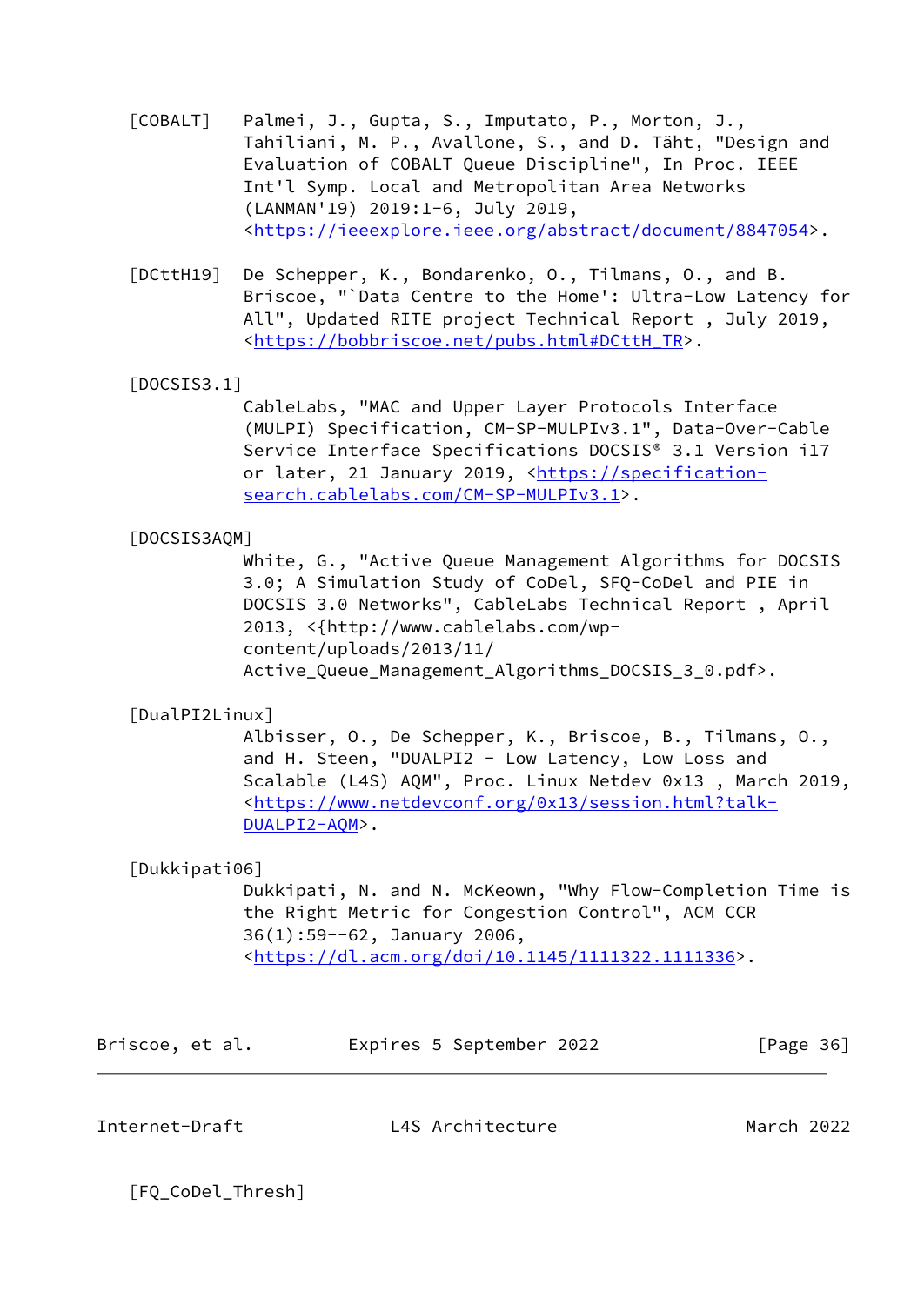Høiland-Jørgensen, T., "fq\_codel: generalise ce\_threshold marking for subset of traffic", Linux Patch Commit ID: dfcb63ce1de6b10b, 20 October 2021, <[https://git.kernel.org/pub/scm/linux/kernel/git/netdev/](https://git.kernel.org/pub/scm/linux/kernel/git/netdev/net-next.git/commit/?id=dfcb63ce1de6b10b) [net-next.git/commit/?id=dfcb63ce1de6b10b>](https://git.kernel.org/pub/scm/linux/kernel/git/netdev/net-next.git/commit/?id=dfcb63ce1de6b10b).

<span id="page-41-0"></span>[Hohlfeld14]

 Hohlfeld, O., Pujol, E., Ciucu, F., Feldmann, A., and P. Barford, "A QoE Perspective on Sizing Network Buffers", Proc. ACM Internet Measurement Conf (IMC'14) hmm, November 2014, [<http://doi.acm.org/10.1145/2663716.2663730>](http://doi.acm.org/10.1145/2663716.2663730).

<span id="page-41-4"></span>[I-D.briscoe-conex-policing]

 Briscoe, B., "Network Performance Isolation using Congestion Policing", Work in Progress, Internet-Draft, [draft-briscoe-conex-policing-01](https://datatracker.ietf.org/doc/pdf/draft-briscoe-conex-policing-01), 14 February 2014, <[https://datatracker.ietf.org/doc/html/draft-briscoe](https://datatracker.ietf.org/doc/html/draft-briscoe-conex-policing-01) [conex-policing-01>](https://datatracker.ietf.org/doc/html/draft-briscoe-conex-policing-01).

<span id="page-41-3"></span>[I-D.briscoe-docsis-q-protection]

 Briscoe, B. and G. White, "The DOCSIS(r) Queue Protection Algorithm to Preserve Low Latency", Work in Progress, Internet-Draft, [draft-briscoe-docsis-q-protection-02,](https://datatracker.ietf.org/doc/pdf/draft-briscoe-docsis-q-protection-02) 31 January 2022, [<https://datatracker.ietf.org/doc/html/](https://datatracker.ietf.org/doc/html/draft-briscoe-docsis-q-protection-02) [draft-briscoe-docsis-q-protection-02>](https://datatracker.ietf.org/doc/html/draft-briscoe-docsis-q-protection-02).

<span id="page-41-1"></span>[I-D.briscoe-iccrg-prague-congestion-control]

 Schepper, K. D., Tilmans, O., and B. Briscoe, "Prague Congestion Control", Work in Progress, Internet-Draft, [draft-briscoe-iccrg-prague-congestion-control-00,](https://datatracker.ietf.org/doc/pdf/draft-briscoe-iccrg-prague-congestion-control-00) 9 March 2021, [<https://datatracker.ietf.org/doc/html/draft](https://datatracker.ietf.org/doc/html/draft-briscoe-iccrg-prague-congestion-control-00) [briscoe-iccrg-prague-congestion-control-00>](https://datatracker.ietf.org/doc/html/draft-briscoe-iccrg-prague-congestion-control-00).

<span id="page-41-2"></span>[I-D.briscoe-tsvwg-l4s-diffserv]

 Briscoe, B., "Interactions between Low Latency, Low Loss, Scalable Throughput (L4S) and Differentiated Services", Work in Progress, Internet-Draft, [draft-briscoe-tsvwg-l4s](https://datatracker.ietf.org/doc/pdf/draft-briscoe-tsvwg-l4s-diffserv-02) [diffserv-02](https://datatracker.ietf.org/doc/pdf/draft-briscoe-tsvwg-l4s-diffserv-02), 4 November 2018, <[https://datatracker.ietf.org/doc/html/draft-briscoe](https://datatracker.ietf.org/doc/html/draft-briscoe-tsvwg-l4s-diffserv-02) [tsvwg-l4s-diffserv-02>](https://datatracker.ietf.org/doc/html/draft-briscoe-tsvwg-l4s-diffserv-02).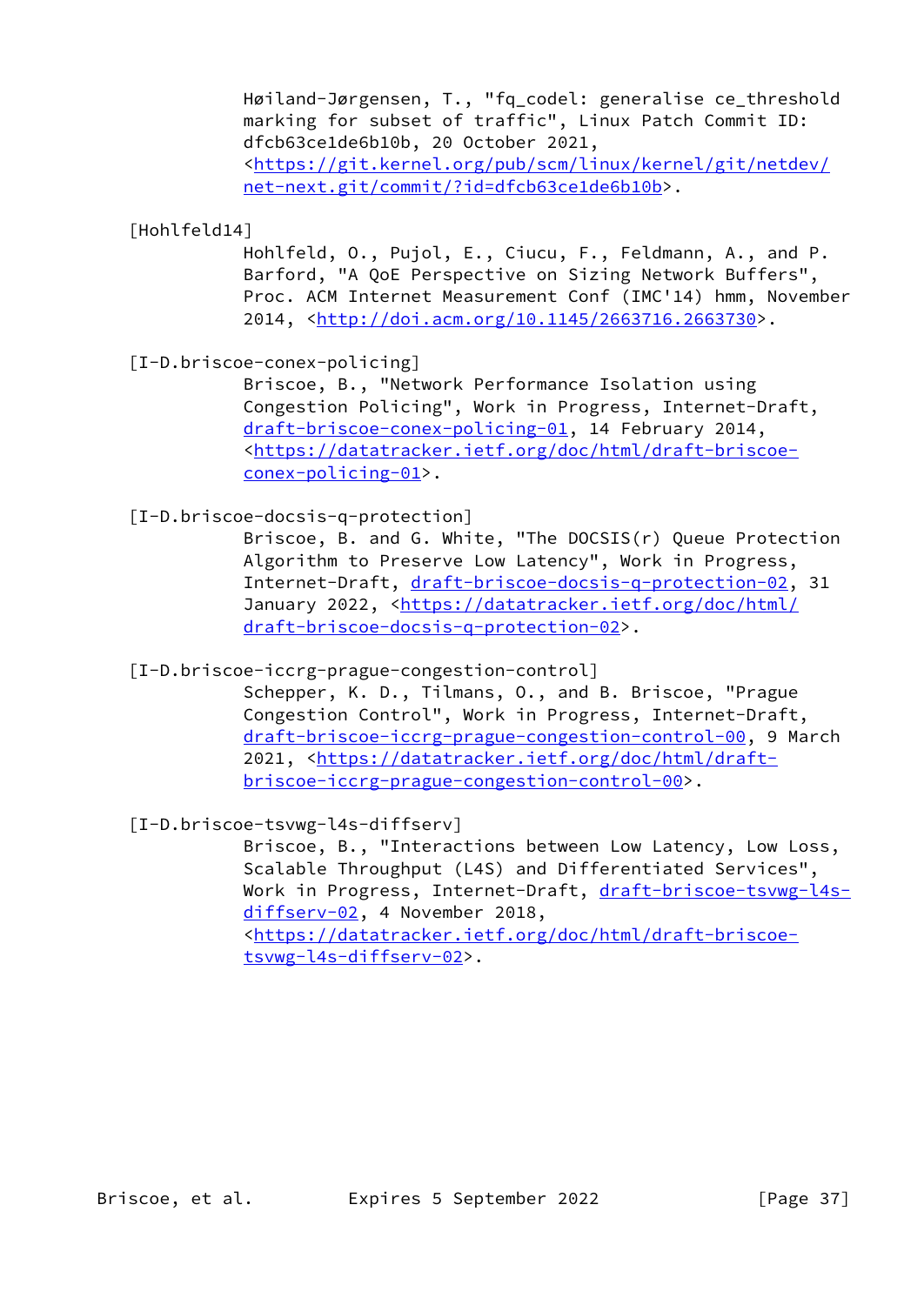<span id="page-42-2"></span>[I-D.cardwell-iccrg-bbr-congestion-control]

 Cardwell, N., Cheng, Y., Yeganeh, S. H., Swett, I., and V. Jacobson, "BBR Congestion Control", Work in Progress, Internet-Draft, [draft-cardwell-iccrg-bbr-congestion](https://datatracker.ietf.org/doc/pdf/draft-cardwell-iccrg-bbr-congestion-control-01) [control-01,](https://datatracker.ietf.org/doc/pdf/draft-cardwell-iccrg-bbr-congestion-control-01) 7 November 2021, <[https://datatracker.ietf.org/doc/html/draft-cardwell](https://datatracker.ietf.org/doc/html/draft-cardwell-iccrg-bbr-congestion-control-01) [iccrg-bbr-congestion-control-01](https://datatracker.ietf.org/doc/html/draft-cardwell-iccrg-bbr-congestion-control-01)>.

<span id="page-42-3"></span>[I-D.ietf-tcpm-accurate-ecn]

 Briscoe, B., Kühlewind, M., and R. Scheffenegger, "More Accurate ECN Feedback in TCP", Work in Progress, Internet Draft, [draft-ietf-tcpm-accurate-ecn-16](https://datatracker.ietf.org/doc/pdf/draft-ietf-tcpm-accurate-ecn-16), 3 February 2022, <[https://datatracker.ietf.org/doc/html/draft-ietf-tcpm](https://datatracker.ietf.org/doc/html/draft-ietf-tcpm-accurate-ecn-16) [accurate-ecn-16](https://datatracker.ietf.org/doc/html/draft-ietf-tcpm-accurate-ecn-16)>.

<span id="page-42-0"></span>[I-D.ietf-tsvwg-aqm-dualq-coupled]

 Schepper, K. D., Briscoe, B., and G. White, "DualQ Coupled AQMs for Low Latency, Low Loss and Scalable Throughput (L4S)", Work in Progress, Internet-Draft, [draft-ietf](https://datatracker.ietf.org/doc/pdf/draft-ietf-tsvwg-aqm-dualq-coupled-22) [tsvwg-aqm-dualq-coupled-22,](https://datatracker.ietf.org/doc/pdf/draft-ietf-tsvwg-aqm-dualq-coupled-22) 4 March 2022, <[https://datatracker.ietf.org/doc/html/draft-ietf-tsvwg](https://datatracker.ietf.org/doc/html/draft-ietf-tsvwg-aqm-dualq-coupled-22) [aqm-dualq-coupled-22>](https://datatracker.ietf.org/doc/html/draft-ietf-tsvwg-aqm-dualq-coupled-22).

<span id="page-42-4"></span>[I-D.ietf-tsvwg-ecn-encap-guidelines]

 Briscoe, B. and J. Kaippallimalil, "Guidelines for Adding Congestion Notification to Protocols that Encapsulate IP", Work in Progress, Internet-Draft, [draft-ietf-tsvwg-ecn](https://datatracker.ietf.org/doc/pdf/draft-ietf-tsvwg-ecn-encap-guidelines-16) [encap-guidelines-16](https://datatracker.ietf.org/doc/pdf/draft-ietf-tsvwg-ecn-encap-guidelines-16), 25 May 2021, <[https://datatracker.ietf.org/doc/html/draft-ietf-tsvwg](https://datatracker.ietf.org/doc/html/draft-ietf-tsvwg-ecn-encap-guidelines-16) [ecn-encap-guidelines-16](https://datatracker.ietf.org/doc/html/draft-ietf-tsvwg-ecn-encap-guidelines-16)>.

<span id="page-42-1"></span>[I-D.ietf-tsvwg-ecn-l4s-id]

 Schepper, K. D. and B. Briscoe, "Explicit Congestion Notification (ECN) Protocol for Very Low Queuing Delay (L4S)", Work in Progress, Internet-Draft, [draft-ietf](https://datatracker.ietf.org/doc/pdf/draft-ietf-tsvwg-ecn-l4s-id-24) [tsvwg-ecn-l4s-id-24](https://datatracker.ietf.org/doc/pdf/draft-ietf-tsvwg-ecn-l4s-id-24), 1 February 2022, <[https://datatracker.ietf.org/doc/html/draft-ietf-tsvwg](https://datatracker.ietf.org/doc/html/draft-ietf-tsvwg-ecn-l4s-id-24) [ecn-l4s-id-24>](https://datatracker.ietf.org/doc/html/draft-ietf-tsvwg-ecn-l4s-id-24).

<span id="page-42-5"></span>[I-D.ietf-tsvwg-l4sops]

 White, G., "Operational Guidance for Deployment of L4S in the Internet", Work in Progress, Internet-Draft, [draft](https://datatracker.ietf.org/doc/pdf/draft-ietf-tsvwg-l4sops-02) [ietf-tsvwg-l4sops-02,](https://datatracker.ietf.org/doc/pdf/draft-ietf-tsvwg-l4sops-02) 25 October 2021, <[https://datatracker.ietf.org/doc/html/draft-ietf-tsvwg](https://datatracker.ietf.org/doc/html/draft-ietf-tsvwg-l4sops-02)  $l4$ sops-02>.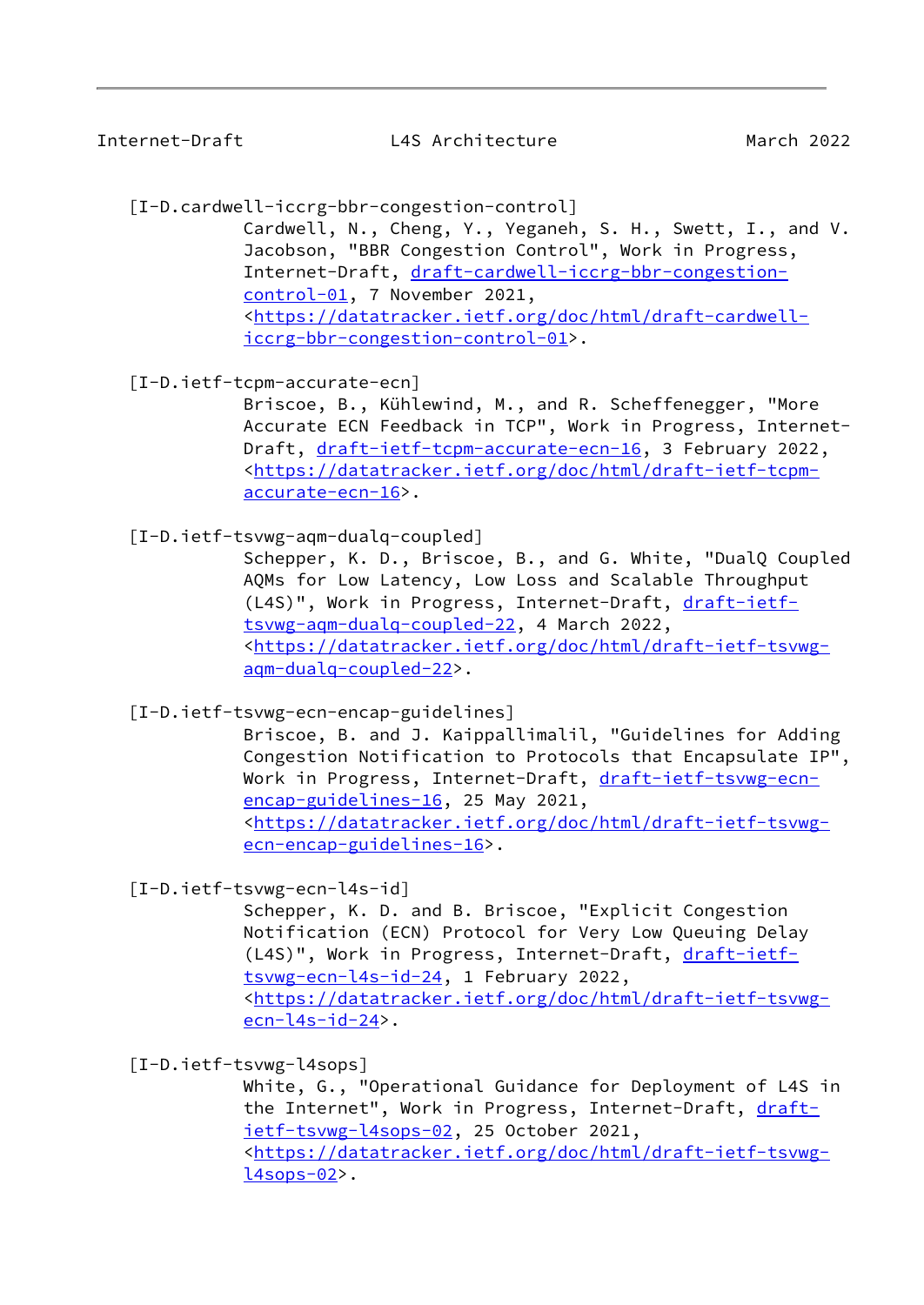## <span id="page-43-1"></span>[I-D.ietf-tsvwg-nqb]

 White, G. and T. Fossati, "A Non-Queue-Building Per-Hop Behavior (NQB PHB) for Differentiated Services", Work in Progress, Internet-Draft, [draft-ietf-tsvwg-nqb-10](https://datatracker.ietf.org/doc/pdf/draft-ietf-tsvwg-nqb-10), 4 March 2022, [<https://datatracker.ietf.org/doc/html/draft-ietf](https://datatracker.ietf.org/doc/html/draft-ietf-tsvwg-nqb-10) [tsvwg-nqb-10>](https://datatracker.ietf.org/doc/html/draft-ietf-tsvwg-nqb-10).

## <span id="page-43-5"></span>[I-D.ietf-tsvwg-rfc6040update-shim]

 Briscoe, B., "Propagating Explicit Congestion Notification Across IP Tunnel Headers Separated by a Shim", Work in Progress, Internet-Draft, [draft-ietf-tsvwg-rfc6040update](https://datatracker.ietf.org/doc/pdf/draft-ietf-tsvwg-rfc6040update-shim-14) [shim-14](https://datatracker.ietf.org/doc/pdf/draft-ietf-tsvwg-rfc6040update-shim-14), 25 May 2021, <[https://datatracker.ietf.org/doc/html/draft-ietf-tsvwg](https://datatracker.ietf.org/doc/html/draft-ietf-tsvwg-rfc6040update-shim-14) [rfc6040update-shim-14>](https://datatracker.ietf.org/doc/html/draft-ietf-tsvwg-rfc6040update-shim-14).

<span id="page-43-2"></span>[I-D.morton-tsvwg-codel-approx-fair]

 Morton, J. and P. G. Heist, "Controlled Delay Approximate Fairness AQM", Work in Progress, Internet-Draft, [draft](https://datatracker.ietf.org/doc/pdf/draft-morton-tsvwg-codel-approx-fair-01) [morton-tsvwg-codel-approx-fair-01,](https://datatracker.ietf.org/doc/pdf/draft-morton-tsvwg-codel-approx-fair-01) 9 March 2020, <[https://datatracker.ietf.org/doc/html/draft-morton-tsvwg](https://datatracker.ietf.org/doc/html/draft-morton-tsvwg-codel-approx-fair-01) [codel-approx-fair-01>](https://datatracker.ietf.org/doc/html/draft-morton-tsvwg-codel-approx-fair-01).

<span id="page-43-0"></span>[I-D.sridharan-tcpm-ctcp]

 Sridharan, M., Tan, K., Bansal, D., and D. Thaler, "Compound TCP: A New TCP Congestion Control for High-Speed and Long Distance Networks", Work in Progress, Internet Draft, [draft-sridharan-tcpm-ctcp-02](https://datatracker.ietf.org/doc/pdf/draft-sridharan-tcpm-ctcp-02), 11 November 2008, <[https://datatracker.ietf.org/doc/html/draft-sridharan](https://datatracker.ietf.org/doc/html/draft-sridharan-tcpm-ctcp-02) [tcpm-ctcp-02>](https://datatracker.ietf.org/doc/html/draft-sridharan-tcpm-ctcp-02).

<span id="page-43-3"></span>[I-D.stewart-tsvwg-sctpecn]

 Stewart, R. R., Tuexen, M., and X. Dong, "ECN for Stream Control Transmission Protocol (SCTP)", Work in Progress, Internet-Draft, [draft-stewart-tsvwg-sctpecn-05](https://datatracker.ietf.org/doc/pdf/draft-stewart-tsvwg-sctpecn-05), 15 January 2014, [<https://datatracker.ietf.org/doc/html/draft](https://datatracker.ietf.org/doc/html/draft-stewart-tsvwg-sctpecn-05) [stewart-tsvwg-sctpecn-05>](https://datatracker.ietf.org/doc/html/draft-stewart-tsvwg-sctpecn-05).

<span id="page-43-4"></span>[L4Sdemo16]

Bondarenko, O., De Schepper, K., Tsang, I., and B.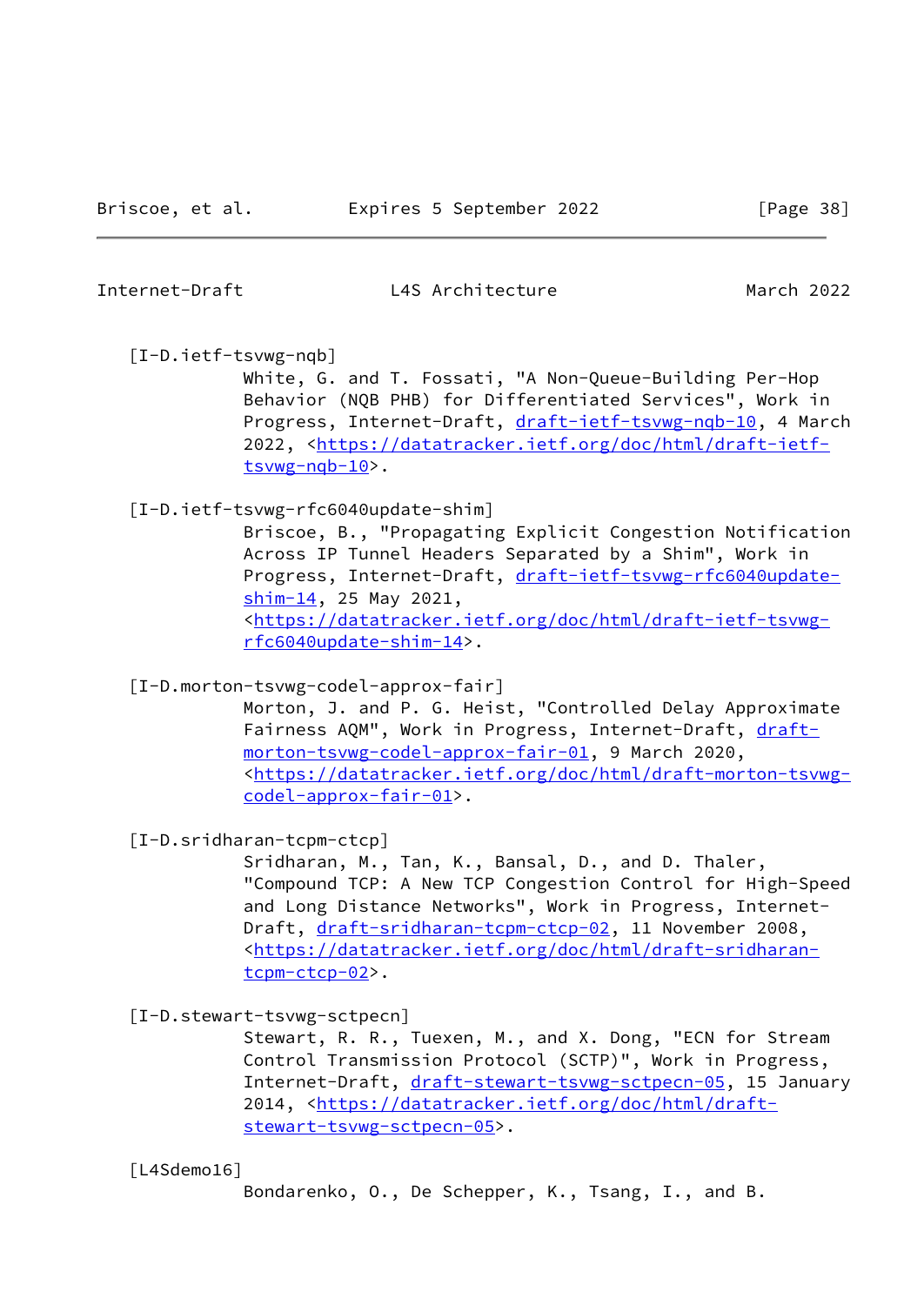Briscoe, "Ultra-Low Delay for All: Live Experience, Live Analysis", Proc. MMSYS'16 pp33:1--33:4, May 2016, <<http://dl.acm.org/citation.cfm?doid=2910017.2910633> (videos of demos: <https://riteproject.eu/dctth/#1511dispatchwg>)>.

<span id="page-44-3"></span>[LEDBAT\_AQM]

 Al-Saadi, R., Armitage, G., and J. But, "Characterising LEDBAT Performance Through Bottlenecks Using PIE, FQ-CoDel

| Briscoe, et al. | Expires 5 September 2022 | [Page 39] |
|-----------------|--------------------------|-----------|
|-----------------|--------------------------|-----------|

Internet-Draft L4S Architecture March 2022

 and FQ-PIE Active Queue Management", Proc. IEEE 42nd Conference on Local Computer Networks (LCN) 278--285, 2017, [<https://ieeexplore.ieee.org/document/8109367](https://ieeexplore.ieee.org/document/8109367)>.

- <span id="page-44-5"></span> [lowat] Meenan, P., "Optimizing HTTP/2 prioritization with BBR and tcp\_notsent\_lowat", Cloudflare Blog , 12 October 2018, <[https://blog.cloudflare.com/http-2-prioritization-with](https://blog.cloudflare.com/http-2-prioritization-with-nginx/) [nginx/](https://blog.cloudflare.com/http-2-prioritization-with-nginx/)>.
- <span id="page-44-1"></span> [Mathis09] Mathis, M., "Relentless Congestion Control", PFLDNeT'09 , May 2009, [<https://www.gdt.id.au/~gdt/](https://www.gdt.id.au/~gdt/) presentations/2010-07-06-questnet-tcp/reference materials/papers/mathis-relentless-congestion control.pdf>.

<span id="page-44-4"></span>[McIlroy78]

 McIlroy, M.D., Pinson, E. N., and B. A. Tague, "UNIX Time- Sharing System: Foreword", The Bell System Technical Journal 57:6(1902--1903), July 1978, <[https://archive.org/details/bstj57-6-1899>](https://archive.org/details/bstj57-6-1899).

<span id="page-44-2"></span>[Nadas20] Nádas, S., Gombos, G., Fejes, F., and S. Laki, "A Congestion Control Independent L4S Scheduler", Proc. Applied Networking Research Workshop (ANRW '20) 45--51, July 2020, <<https://doi.org/10.1145/3404868.3406669>>.

<span id="page-44-0"></span>[PragueLinux]

 Briscoe, B., De Schepper, K., Albisser, O., Misund, J., Tilmans, O., Kühlewind, M., and A.S. Ahmed, "Implementing the `TCP Prague' Requirements for Low Latency Low Loss Scalable Throughput (L4S)", Proc. Linux Netdev 0x13 , March 2019, [<https://www.netdevconf.org/0x13/](https://www.netdevconf.org/0x13/session.html?talk-tcp-prague-l4s)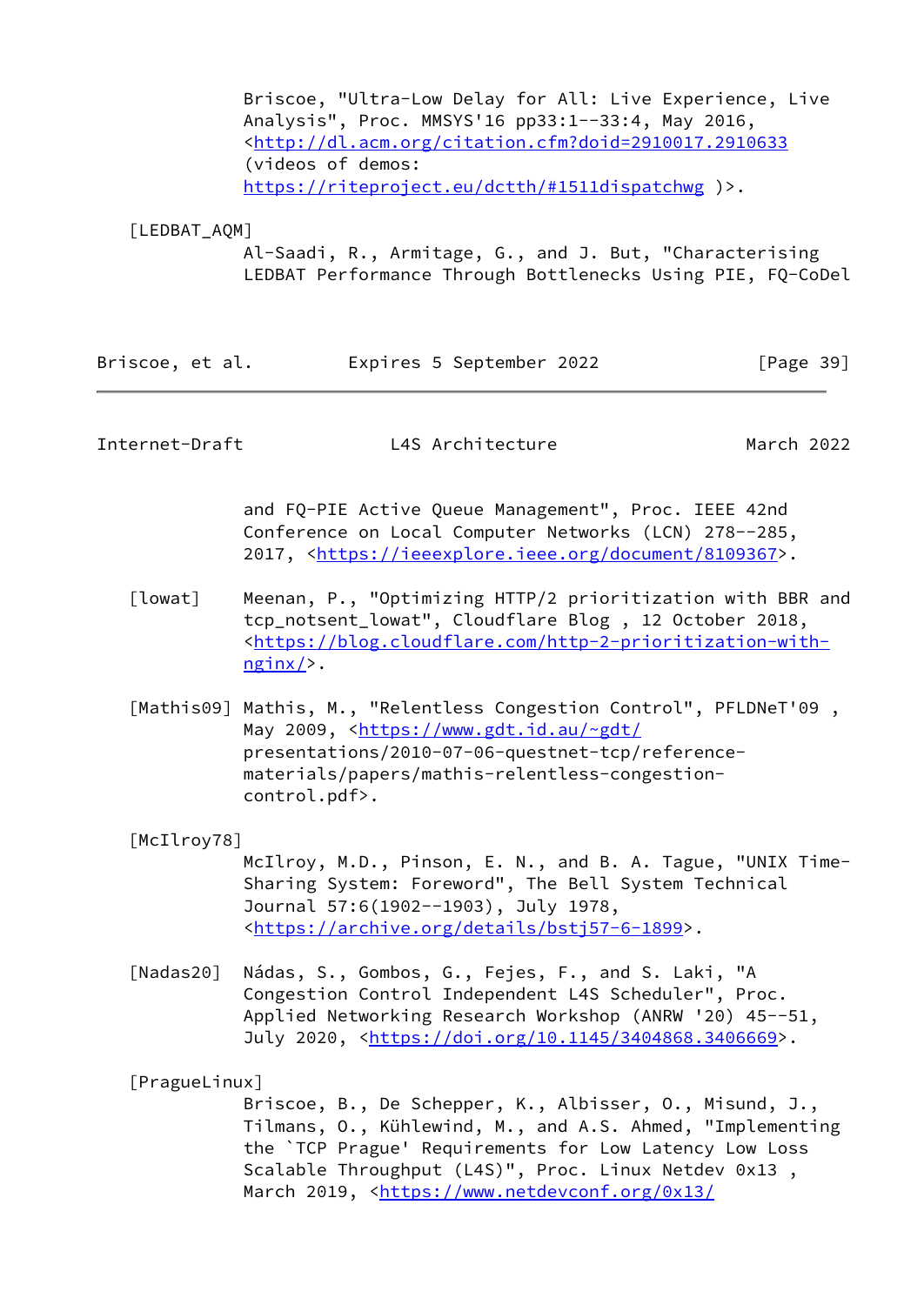[session.html?talk-tcp-prague-l4s>](https://www.netdevconf.org/0x13/session.html?talk-tcp-prague-l4s).

<span id="page-45-1"></span> [QDyn] Briscoe, B., "Rapid Signalling of Queue Dynamics", bobbriscoe.net Technical Report TR-BB-2017-001; arXiv:1904.07044 [cs.NI], September 2017, <[https://arxiv.org/abs/1904.07044>](https://arxiv.org/abs/1904.07044).

#### <span id="page-45-0"></span>[Rajiullah15]

 Rajiullah, M., "Towards a Low Latency Internet: Understanding and Solutions", Masters Thesis; Karlstad Uni, Dept of Maths & CS 2015:41, 2015, <[https://www.diva](https://www.diva-) portal.org/smash/get/diva2:846109/FULLTEXT01.pdf>.

 [RFC0970] Nagle, J., "On Packet Switches With Infinite Storage", [RFC 970](https://datatracker.ietf.org/doc/pdf/rfc970), DOI 10.17487/RFC0970, December 1985, <<https://www.rfc-editor.org/info/rfc970>>.

| Briscoe, et al. | Expires 5 September 2022 | [Page 40] |
|-----------------|--------------------------|-----------|
|                 |                          |           |

- [RFC2475] Blake, S., Black, D., Carlson, M., Davies, E., Wang, Z., and W. Weiss, "An Architecture for Differentiated Services", [RFC 2475](https://datatracker.ietf.org/doc/pdf/rfc2475), DOI 10.17487/RFC2475, December 1998, <[https://www.rfc-editor.org/info/rfc2475>](https://www.rfc-editor.org/info/rfc2475).
- [RFC2698] Heinanen, J. and R. Guerin, "A Two Rate Three Color Marker", [RFC 2698,](https://datatracker.ietf.org/doc/pdf/rfc2698) DOI 10.17487/RFC2698, September 1999, <[https://www.rfc-editor.org/info/rfc2698>](https://www.rfc-editor.org/info/rfc2698).
- [RFC2884] Hadi Salim, J. and U. Ahmed, "Performance Evaluation of Explicit Congestion Notification (ECN) in IP Networks", [RFC 2884,](https://datatracker.ietf.org/doc/pdf/rfc2884) DOI 10.17487/RFC2884, July 2000, <[https://www.rfc-editor.org/info/rfc2884>](https://www.rfc-editor.org/info/rfc2884).
- [RFC3168] Ramakrishnan, K., Floyd, S., and D. Black, "The Addition of Explicit Congestion Notification (ECN) to IP", [RFC 3168,](https://datatracker.ietf.org/doc/pdf/rfc3168) DOI 10.17487/RFC3168, September 2001, <[https://www.rfc-editor.org/info/rfc3168>](https://www.rfc-editor.org/info/rfc3168).
- [RFC3246] Davie, B., Charny, A., Bennet, J.C.R., Benson, K., Le Boudec, J.Y., Courtney, W., Davari, S., Firoiu, V., and D. Stiliadis, "An Expedited Forwarding PHB (Per-Hop Behavior)", [RFC 3246,](https://datatracker.ietf.org/doc/pdf/rfc3246) DOI 10.17487/RFC3246, March 2002, <[https://www.rfc-editor.org/info/rfc3246>](https://www.rfc-editor.org/info/rfc3246).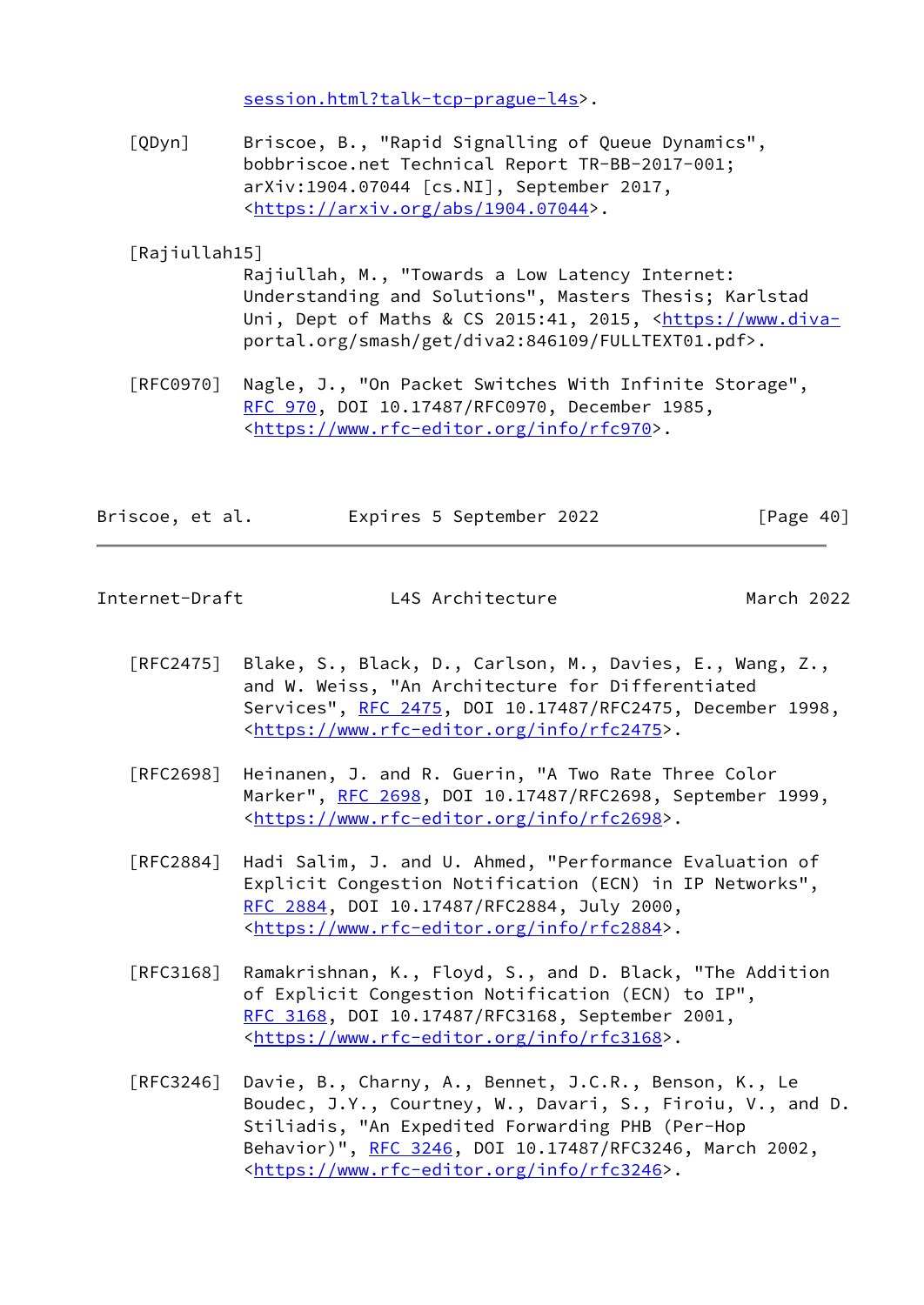- [RFC3540] Spring, N., Wetherall, D., and D. Ely, "Robust Explicit Congestion Notification (ECN) Signaling with Nonces", [RFC 3540,](https://datatracker.ietf.org/doc/pdf/rfc3540) DOI 10.17487/RFC3540, June 2003, <[https://www.rfc-editor.org/info/rfc3540>](https://www.rfc-editor.org/info/rfc3540).
- [RFC3649] Floyd, S., "HighSpeed TCP for Large Congestion Windows", [RFC 3649,](https://datatracker.ietf.org/doc/pdf/rfc3649) DOI 10.17487/RFC3649, December 2003, <[https://www.rfc-editor.org/info/rfc3649>](https://www.rfc-editor.org/info/rfc3649).
- [RFC4340] Kohler, E., Handley, M., and S. Floyd, "Datagram Congestion Control Protocol (DCCP)", [RFC 4340](https://datatracker.ietf.org/doc/pdf/rfc4340), DOI 10.17487/RFC4340, March 2006, <[https://www.rfc-editor.org/info/rfc4340>](https://www.rfc-editor.org/info/rfc4340).
- [RFC4774] Floyd, S., "Specifying Alternate Semantics for the Explicit Congestion Notification (ECN) Field", [BCP 124](https://datatracker.ietf.org/doc/pdf/bcp124), [RFC 4774,](https://datatracker.ietf.org/doc/pdf/rfc4774) DOI 10.17487/RFC4774, November 2006, <[https://www.rfc-editor.org/info/rfc4774>](https://www.rfc-editor.org/info/rfc4774).
- [RFC4960] Stewart, R., Ed., "Stream Control Transmission Protocol", [RFC 4960,](https://datatracker.ietf.org/doc/pdf/rfc4960) DOI 10.17487/RFC4960, September 2007, <[https://www.rfc-editor.org/info/rfc4960>](https://www.rfc-editor.org/info/rfc4960).

| Briscoe, et al. | Expires 5 September 2022 | [Page 41] |
|-----------------|--------------------------|-----------|
|                 |                          |           |

- [RFC5033] Floyd, S. and M. Allman, "Specifying New Congestion Control Algorithms", [BCP 133](https://datatracker.ietf.org/doc/pdf/bcp133), [RFC 5033](https://datatracker.ietf.org/doc/pdf/rfc5033), DOI 10.17487/RFC5033, August 2007, <[https://www.rfc-editor.org/info/rfc5033>](https://www.rfc-editor.org/info/rfc5033).
- [RFC5348] Floyd, S., Handley, M., Padhye, J., and J. Widmer, "TCP Friendly Rate Control (TFRC): Protocol Specification", [RFC 5348,](https://datatracker.ietf.org/doc/pdf/rfc5348) DOI 10.17487/RFC5348, September 2008, <[https://www.rfc-editor.org/info/rfc5348>](https://www.rfc-editor.org/info/rfc5348).
- [RFC5670] Eardley, P., Ed., "Metering and Marking Behaviour of PCN- Nodes", [RFC 5670,](https://datatracker.ietf.org/doc/pdf/rfc5670) DOI 10.17487/RFC5670, November 2009, <[https://www.rfc-editor.org/info/rfc5670>](https://www.rfc-editor.org/info/rfc5670).
- [RFC5681] Allman, M., Paxson, V., and E. Blanton, "TCP Congestion Control", [RFC 5681](https://datatracker.ietf.org/doc/pdf/rfc5681), DOI 10.17487/RFC5681, September 2009, <[https://www.rfc-editor.org/info/rfc5681>](https://www.rfc-editor.org/info/rfc5681).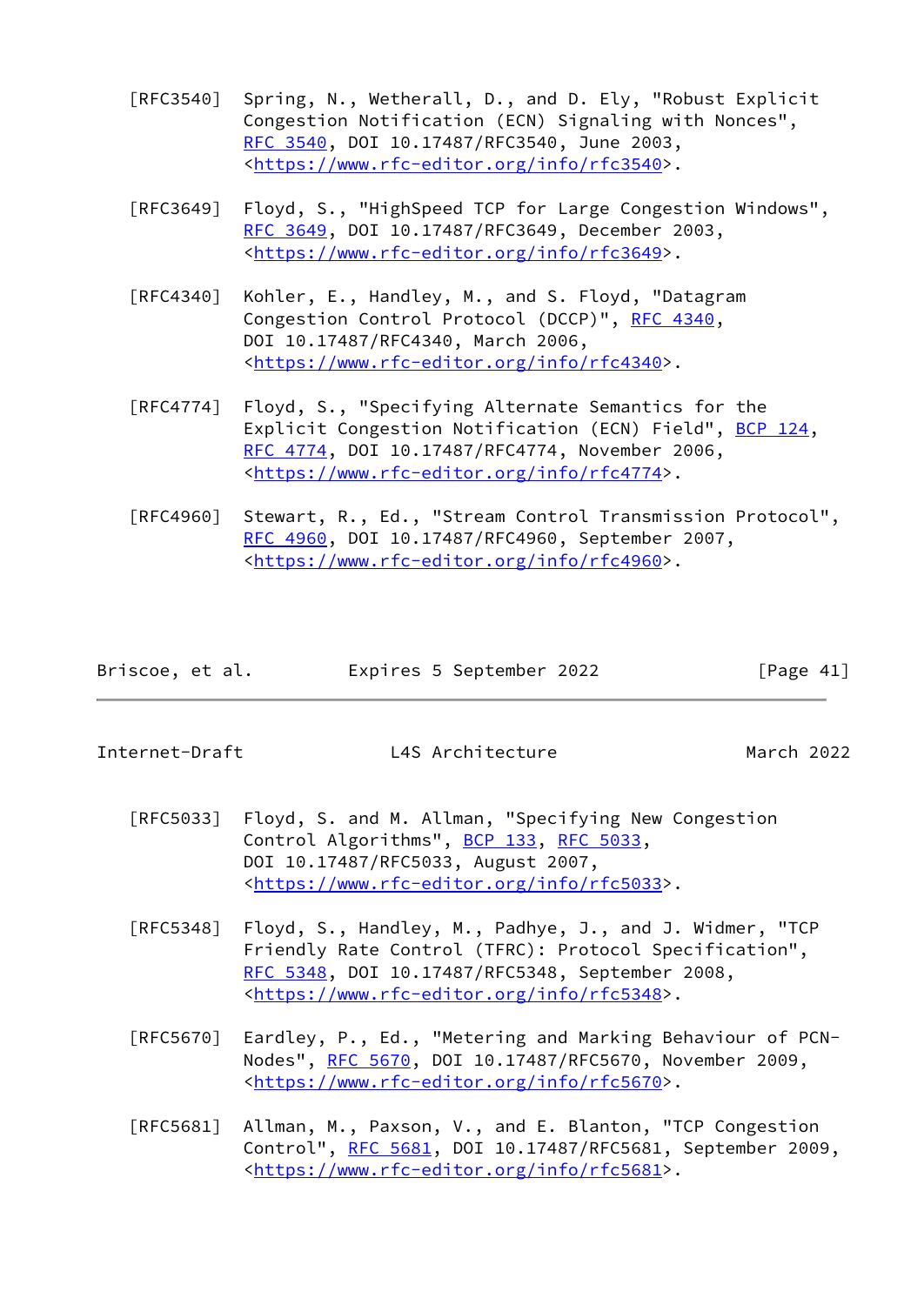- [RFC5925] Touch, J., Mankin, A., and R. Bonica, "The TCP Authentication Option", [RFC 5925,](https://datatracker.ietf.org/doc/pdf/rfc5925) DOI 10.17487/RFC5925, June 2010, <<https://www.rfc-editor.org/info/rfc5925>>.
- [RFC6040] Briscoe, B., "Tunnelling of Explicit Congestion Notification", [RFC 6040](https://datatracker.ietf.org/doc/pdf/rfc6040), DOI 10.17487/RFC6040, November 2010, [<https://www.rfc-editor.org/info/rfc6040](https://www.rfc-editor.org/info/rfc6040)>.
- [RFC6679] Westerlund, M., Johansson, I., Perkins, C., O'Hanlon, P., and K. Carlberg, "Explicit Congestion Notification (ECN) for RTP over UDP", [RFC 6679](https://datatracker.ietf.org/doc/pdf/rfc6679), DOI 10.17487/RFC6679, August 2012, [<https://www.rfc-editor.org/info/rfc6679](https://www.rfc-editor.org/info/rfc6679)>.
- [RFC6817] Shalunov, S., Hazel, G., Iyengar, J., and M. Kuehlewind, "Low Extra Delay Background Transport (LEDBAT)", [RFC 6817,](https://datatracker.ietf.org/doc/pdf/rfc6817) DOI 10.17487/RFC6817, December 2012, <[https://www.rfc-editor.org/info/rfc6817>](https://www.rfc-editor.org/info/rfc6817).
- [RFC6973] Cooper, A., Tschofenig, H., Aboba, B., Peterson, J., Morris, J., Hansen, M., and R. Smith, "Privacy Considerations for Internet Protocols", [RFC 6973,](https://datatracker.ietf.org/doc/pdf/rfc6973) DOI 10.17487/RFC6973, July 2013, <[https://www.rfc-editor.org/info/rfc6973>](https://www.rfc-editor.org/info/rfc6973).
- [RFC7540] Belshe, M., Peon, R., and M. Thomson, Ed., "Hypertext Transfer Protocol Version 2 (HTTP/2)", [RFC 7540](https://datatracker.ietf.org/doc/pdf/rfc7540), DOI 10.17487/RFC7540, May 2015, <[https://www.rfc-editor.org/info/rfc7540>](https://www.rfc-editor.org/info/rfc7540).

Briscoe, et al. 
Expires 5 September 2022
[Page 42]

- [RFC7560] Kuehlewind, M., Ed., Scheffenegger, R., and B. Briscoe, "Problem Statement and Requirements for Increased Accuracy in Explicit Congestion Notification (ECN) Feedback", [RFC 7560,](https://datatracker.ietf.org/doc/pdf/rfc7560) DOI 10.17487/RFC7560, August 2015, <[https://www.rfc-editor.org/info/rfc7560>](https://www.rfc-editor.org/info/rfc7560).
- [RFC7567] Baker, F., Ed. and G. Fairhurst, Ed., "IETF Recommendations Regarding Active Queue Management", [BCP 197](https://datatracker.ietf.org/doc/pdf/bcp197), [RFC 7567,](https://datatracker.ietf.org/doc/pdf/rfc7567) DOI 10.17487/RFC7567, July 2015, <[https://www.rfc-editor.org/info/rfc7567>](https://www.rfc-editor.org/info/rfc7567).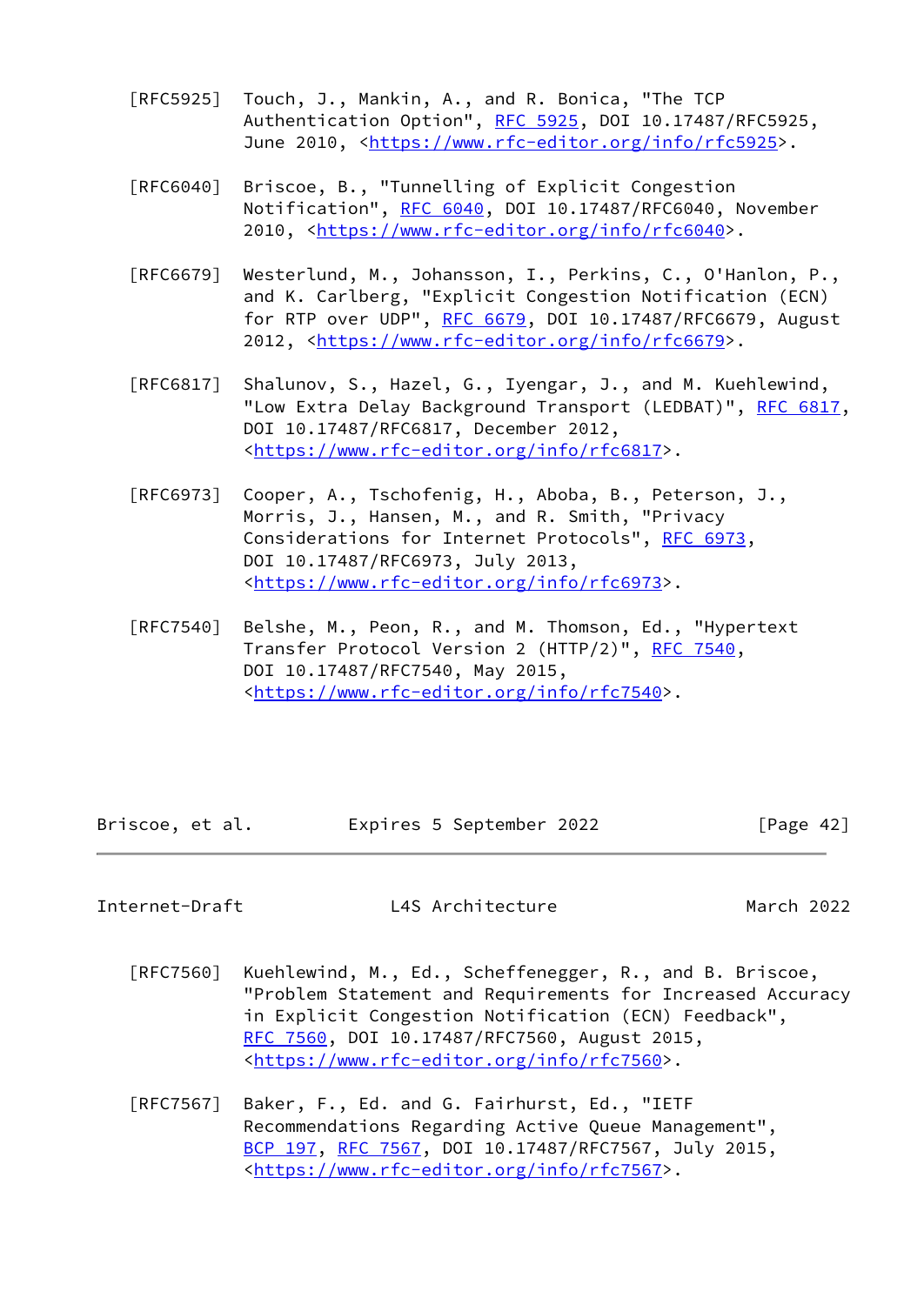- [RFC7665] Halpern, J., Ed. and C. Pignataro, Ed., "Service Function Chaining (SFC) Architecture", [RFC 7665](https://datatracker.ietf.org/doc/pdf/rfc7665), DOI 10.17487/RFC7665, October 2015, <[https://www.rfc-editor.org/info/rfc7665>](https://www.rfc-editor.org/info/rfc7665).
- [RFC7713] Mathis, M. and B. Briscoe, "Congestion Exposure (ConEx) Concepts, Abstract Mechanism, and Requirements", [RFC 7713,](https://datatracker.ietf.org/doc/pdf/rfc7713) DOI 10.17487/RFC7713, December 2015, <[https://www.rfc-editor.org/info/rfc7713>](https://www.rfc-editor.org/info/rfc7713).
- [RFC8033] Pan, R., Natarajan, P., Baker, F., and G. White, "Proportional Integral Controller Enhanced (PIE): A Lightweight Control Scheme to Address the Bufferbloat Problem", [RFC 8033](https://datatracker.ietf.org/doc/pdf/rfc8033), DOI 10.17487/RFC8033, February 2017, <[https://www.rfc-editor.org/info/rfc8033>](https://www.rfc-editor.org/info/rfc8033).
- [RFC8034] White, G. and R. Pan, "Active Queue Management (AQM) Based on Proportional Integral Controller Enhanced PIE) for Data-Over-Cable Service Interface Specifications (DOCSIS) Cable Modems", [RFC 8034](https://datatracker.ietf.org/doc/pdf/rfc8034), DOI 10.17487/RFC8034, February 2017, [<https://www.rfc-editor.org/info/rfc8034](https://www.rfc-editor.org/info/rfc8034)>.
- [RFC8170] Thaler, D., Ed., "Planning for Protocol Adoption and Subsequent Transitions", [RFC 8170,](https://datatracker.ietf.org/doc/pdf/rfc8170) DOI 10.17487/RFC8170, May 2017, [<https://www.rfc-editor.org/info/rfc8170](https://www.rfc-editor.org/info/rfc8170)>.
- [RFC8257] Bensley, S., Thaler, D., Balasubramanian, P., Eggert, L., and G. Judd, "Data Center TCP (DCTCP): TCP Congestion Control for Data Centers", [RFC 8257](https://datatracker.ietf.org/doc/pdf/rfc8257), DOI 10.17487/RFC8257, October 2017, [<https://www.rfc-editor.org/info/rfc8257](https://www.rfc-editor.org/info/rfc8257)>.
- [RFC8290] Hoeiland-Joergensen, T., McKenney, P., Taht, D., Gettys, J., and E. Dumazet, "The Flow Queue CoDel Packet Scheduler and Active Queue Management Algorithm", [RFC 8290,](https://datatracker.ietf.org/doc/pdf/rfc8290) DOI 10.17487/RFC8290, January 2018, <[https://www.rfc-editor.org/info/rfc8290>](https://www.rfc-editor.org/info/rfc8290).

| Briscoe, et al. | Expires 5 September 2022 | [Page 43] |
|-----------------|--------------------------|-----------|
|-----------------|--------------------------|-----------|

 [RFC8298] Johansson, I. and Z. Sarker, "Self-Clocked Rate Adaptation for Multimedia", [RFC 8298,](https://datatracker.ietf.org/doc/pdf/rfc8298) DOI 10.17487/RFC8298, December 2017, [<https://www.rfc-editor.org/info/rfc8298](https://www.rfc-editor.org/info/rfc8298)>.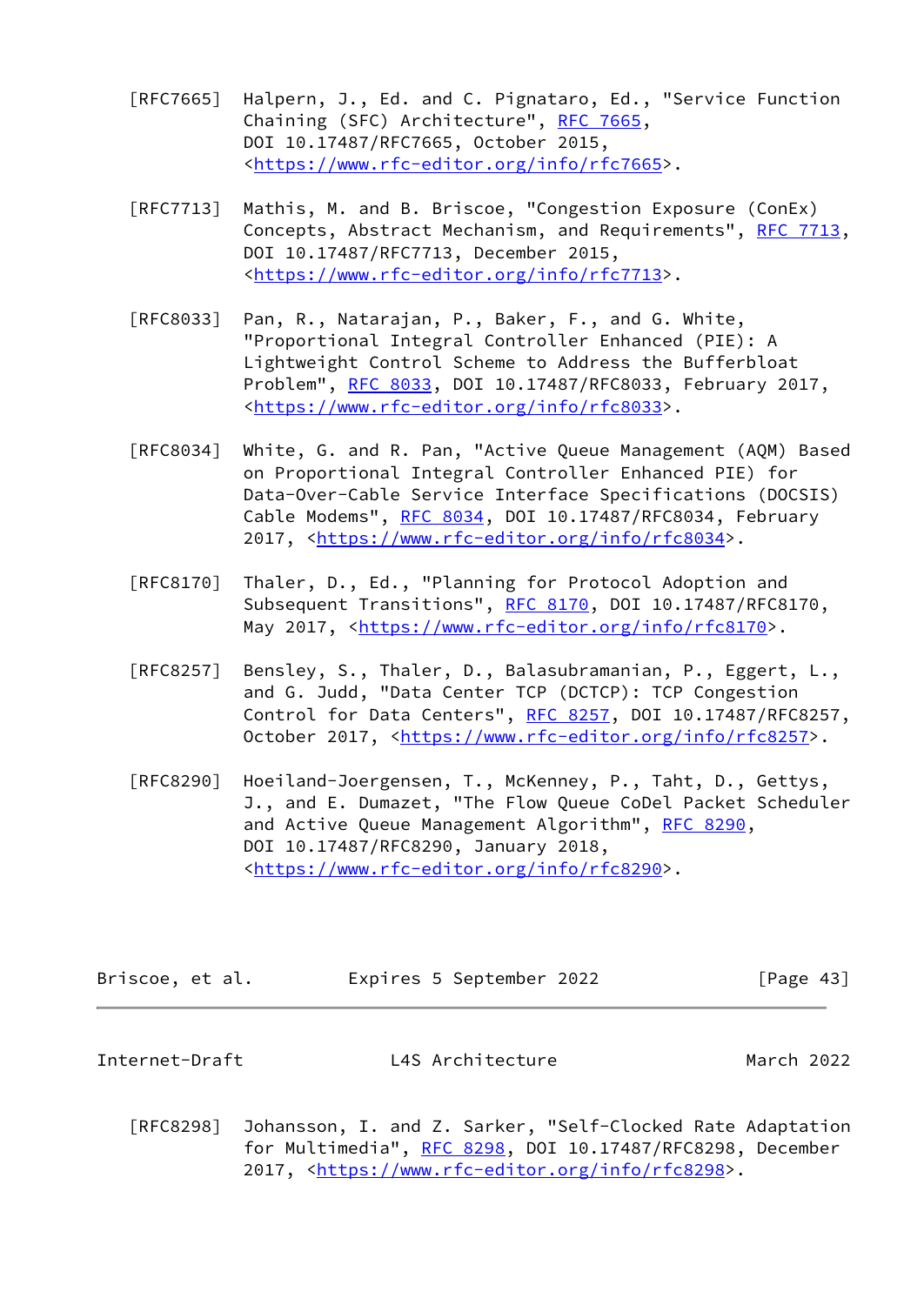- [RFC8311] Black, D., "Relaxing Restrictions on Explicit Congestion Notification (ECN) Experimentation", [RFC 8311](https://datatracker.ietf.org/doc/pdf/rfc8311), DOI 10.17487/RFC8311, January 2018, <[https://www.rfc-editor.org/info/rfc8311>](https://www.rfc-editor.org/info/rfc8311).
- [RFC8312] Rhee, I., Xu, L., Ha, S., Zimmermann, A., Eggert, L., and R. Scheffenegger, "CUBIC for Fast Long-Distance Networks", [RFC 8312,](https://datatracker.ietf.org/doc/pdf/rfc8312) DOI 10.17487/RFC8312, February 2018, <[https://www.rfc-editor.org/info/rfc8312>](https://www.rfc-editor.org/info/rfc8312).
- [RFC8404] Moriarty, K., Ed. and A. Morton, Ed., "Effects of Pervasive Encryption on Operators", [RFC 8404,](https://datatracker.ietf.org/doc/pdf/rfc8404) DOI 10.17487/RFC8404, July 2018, <[https://www.rfc-editor.org/info/rfc8404>](https://www.rfc-editor.org/info/rfc8404).
- [RFC8511] Khademi, N., Welzl, M., Armitage, G., and G. Fairhurst, "TCP Alternative Backoff with ECN (ABE)", [RFC 8511](https://datatracker.ietf.org/doc/pdf/rfc8511), DOI 10.17487/RFC8511, December 2018, <[https://www.rfc-editor.org/info/rfc8511>](https://www.rfc-editor.org/info/rfc8511).
- [RFC8888] Sarker, Z., Perkins, C., Singh, V., and M. Ramalho, "RTP Control Protocol (RTCP) Feedback for Congestion Control", [RFC 8888,](https://datatracker.ietf.org/doc/pdf/rfc8888) DOI 10.17487/RFC8888, January 2021, <[https://www.rfc-editor.org/info/rfc8888>](https://www.rfc-editor.org/info/rfc8888).
- [RFC9000] Iyengar, J., Ed. and M. Thomson, Ed., "QUIC: A UDP-Based Multiplexed and Secure Transport", [RFC 9000](https://datatracker.ietf.org/doc/pdf/rfc9000), DOI 10.17487/RFC9000, May 2021, <[https://www.rfc-editor.org/info/rfc9000>](https://www.rfc-editor.org/info/rfc9000).
- [RFC9001] Thomson, M., Ed. and S. Turner, Ed., "Using TLS to Secure QUIC", [RFC 9001](https://datatracker.ietf.org/doc/pdf/rfc9001), DOI 10.17487/RFC9001, May 2021, <[https://www.rfc-editor.org/info/rfc9001>](https://www.rfc-editor.org/info/rfc9001).
- <span id="page-49-0"></span>[SCReAM] Johansson, I., "SCReAM", github repository; , <[https://github.com/EricssonResearch/scream/blob/master/](https://github.com/EricssonResearch/scream/blob/master/README.md) [README.md>](https://github.com/EricssonResearch/scream/blob/master/README.md).
- <span id="page-49-1"></span> [TCP-CA] Jacobson, V. and M.J. Karels, "Congestion Avoidance and Control", Laurence Berkeley Labs Technical Report , November 1988, <<http://ee.lbl.gov/papers/congavoid.pdf>>.

Briscoe, et al. 
Expires 5 September 2022
[Page 44]